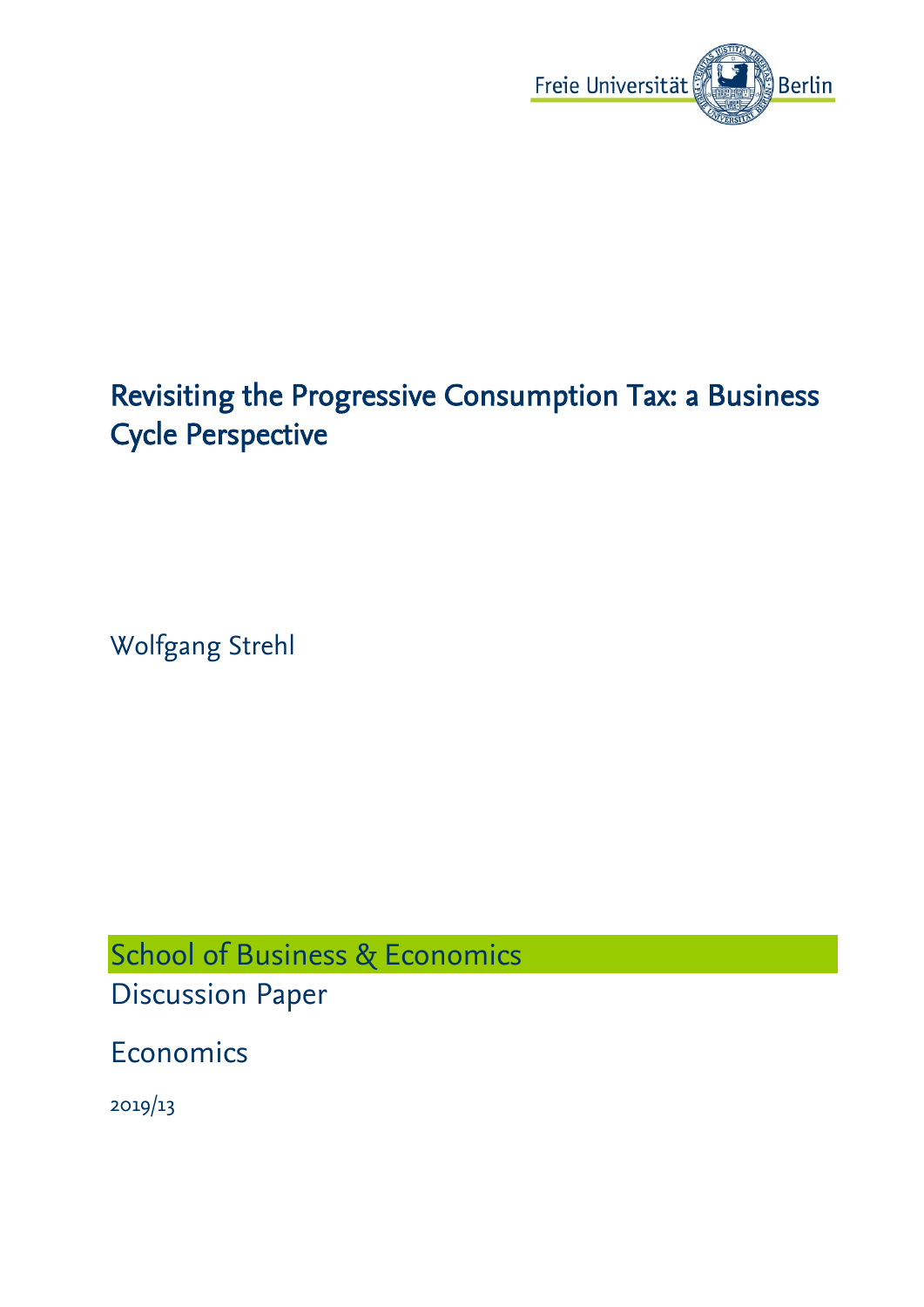# Revisiting the Progressive Consumption Tax: a Business Cycle Perspective

Wolfgang Strehl<sup>∗</sup>

August 27, 2019

#### Abstract

This paper revisits the personal expenditure tax (PET), the most prominent version of a progressive consumption tax. The PET has a long intellectual tradition in economics, and the merits and demerits of this alternative to the personal income tax have been discussed at length. What has been missing in the literature so far, however, is a systematic account of its effect on the business cycle. This paper therefore seeks to add to the theoretical literature on the PET and the wider literature on automatic fiscal stabilizers by analyzing the PET's macroeconomic properties in a modern business cycle model. To this effect, the paper introduces a highly stylized PET into a standard New Keynesian DSGE model, derives a log-linear version of the model, and draws a comparison with the existing income tax. The model simulations show that the two tax systems lead to quite different macroeconomic dynamics. Furthermore, it is found that the PET yields welfare gains, relative to the income tax, for all the demand shocks considered. The PET yields welfare losses, however, under a supply shock.

Keywords: Progressive Taxation, Consumption Taxation, Business Cycles, DSGE Model, Welfare Analysis

JEL classification: E2, E3, E32, E62, E52

<sup>∗</sup>Freie Universit¨at Berlin, Address: Lansstr. 7-9, 14195 Berlin, Germany, tel: +49-30-62909, email: w.strehl@fu-berlin.de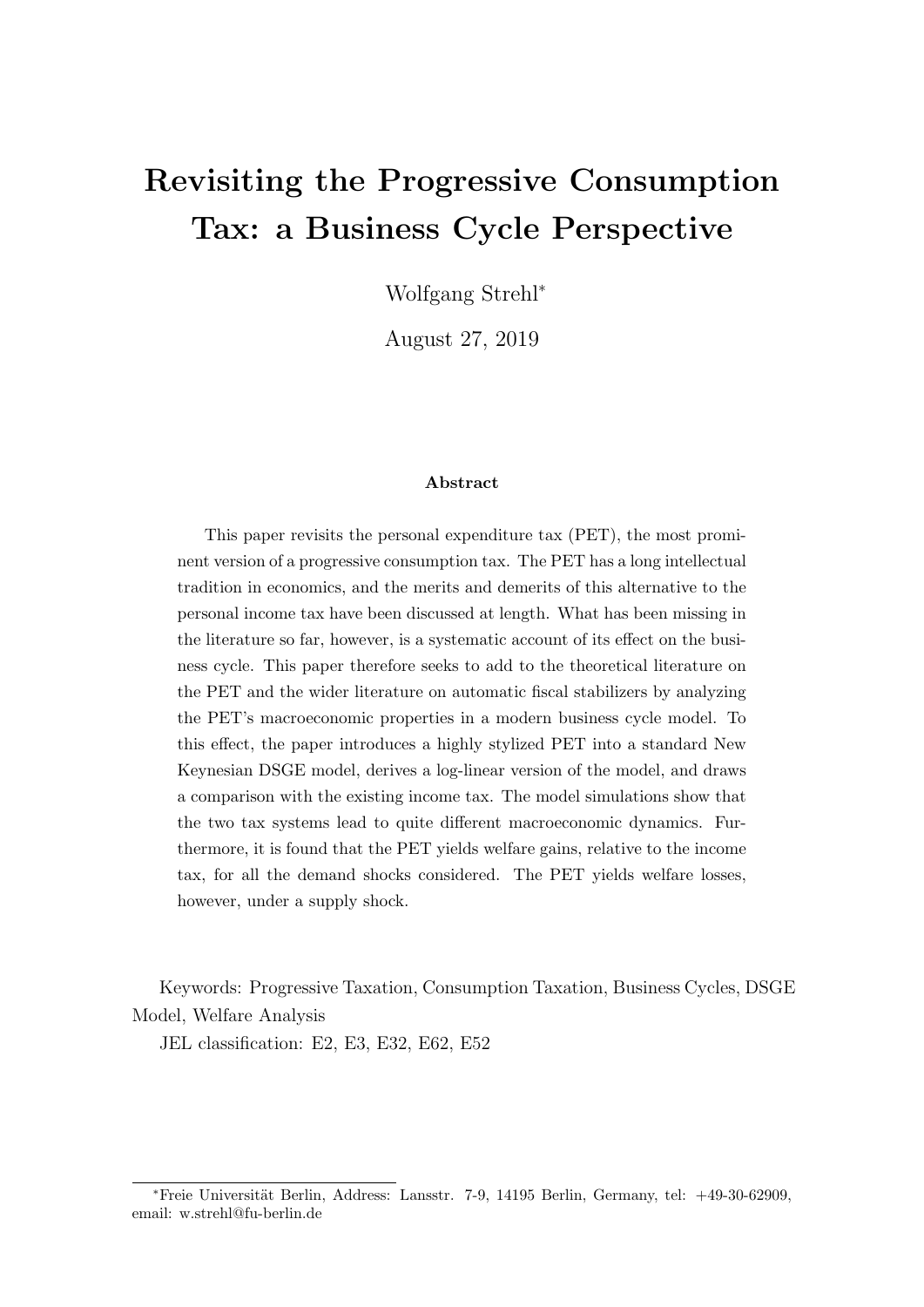# 1 Introduction

"... the Equality of Imposition consisteth rather in the Equality of that which is consumed, than of the riches of the persons that consume the same. For what reason is there, that he which laboureth much, and sparing the fruits of his labour, consumeth little, should be more charged, than he that living idlely getteth little, and spendeth all he gets: seeing the one hath no more protection from the Common-wealth than the other? But when the Impositions are layd upon those things which men consume, every man payeth Equally for what he useth: Nor is the Common-wealth defrauded by the luxurious waste of private men."

- Hobbes (1651, p.181)

"Such a tax policy would discourage mansions and encourage factories. When rich men are an offense in the eyes of the relatively poor, it is because of their big domestic establishments and their big spendings, not because of their big savings and big industrial plants. Snobbery goes with the idle and extravagant way of living—with diamonds and retinues of servants; but snobbery is seldom seen in a big factory where the owner himself works. In fact, few workers in democratic America object to the rich man who lives and works like a poor man—who puts his gains into instruments of production, not into instruments of consumption."

- Fisher and Fisher (1942, p.94)

"It is only by spending, not by earning or saving, that an individual imposes a burden on the rest of the community in attaining his own ends."

- Kaldor (1955, p.53)

The personal expenditure tax (PET) has a long intellectual tradition in economics. Famous proponents of this, largely untested<sup>1</sup>, alternative to the personal income tax have been, amongst others, John Stuart Mill, Alfred Marshall, Arthur Pigou, Irving Fisher, Nicholas Kaldor, and James Meade.<sup>2</sup> The main idea behind the

<sup>&</sup>lt;sup>1</sup> According to Goode (1980), the only countries that briefly experimented with a PET are India and Sri Lanka (in the 1970s). More recent experiments are unknown to the author of this article.

<sup>2</sup>See e.g. Mill (1884, Book V, Chapter 1), Marshall (1925), Pigou (1928, Part II, Chapter 10), Fisher (1939, 1942), Fisher and Fisher (1942), Kaldor (1955), and Institute for Fiscal Studies (1978). Before Irving Fisher showed that a PET could be implemented via a relatively simple set of accounting rules, the practicality of such a tax was generally questioned, however. Accordingly, Mill, Marshall, and Pigou were convinced of the theoretical merits of a PET but had doubts about its practical implementation. John Maynard Keynes, in a similar vein, declared before the Committee on National Debt and Taxation (Colwyn Committee) that whereas the tax is "perhaps theoretically sound, it is practically impossible" (quoted in Kaldor, 1955, p.12).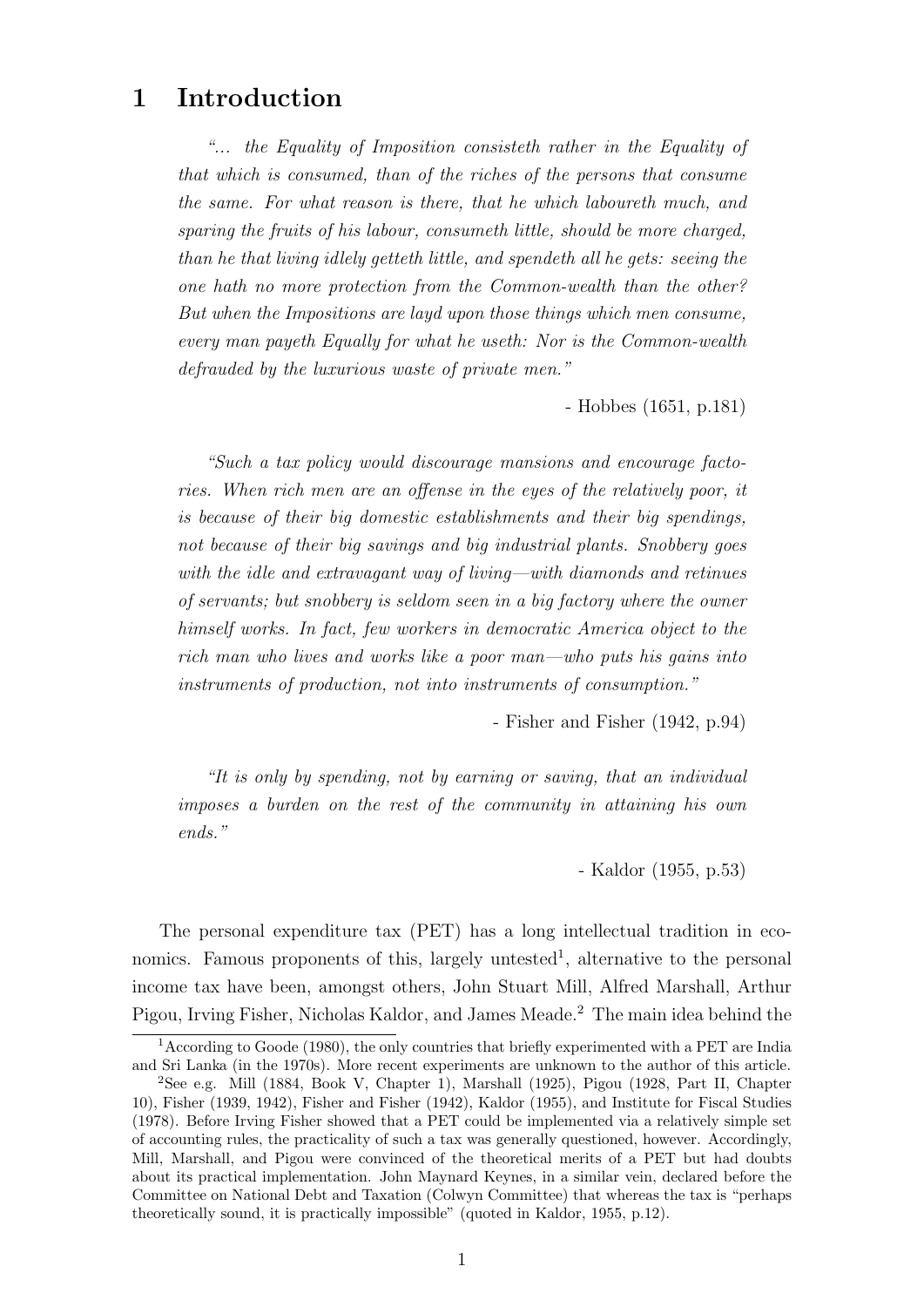PET, put forward most prominently in Fisher and Fisher (1942) and Kaldor (1955), is quite simple: individuals (or households) report, in a first step, their income to the tax authority, and deduct, in a second step, all (net) savings. The resulting tax base equals personal consumption expenditure, to which, as under most conventional systems of personal income taxation, a set of graduated tax rates is finally applied.<sup>3</sup> The PET, or at least its common formulation with graduated tax rates, is thus a *progressive* consumption  $\text{tax.}^4$  Other less familiar versions of a progressive consumption tax (not covered here for the sake of brevity), e.g. David Bradford's more recent "X-Tax" (see e.g. Bradford, 1986; Viard and Carroll, 2012), may differ in terms of the details of implementation, but have two key features with the PET in common: firstly, savings (or investments) are, one way or another, exempted from the tax base; and secondly, the tax is imposed (at least in part) on individuals, thus implying that the tax structure can easily be made progressive.<sup>5</sup> The first point clearly differentiates a PET-type system from the existing income  $\text{tax}^6$ , the second from existing sales or value-added taxes.<sup>7</sup>

The case for the PET has been made on several grounds. Proponents argue that the PET would allow to retain the basic progressivity of the personal income tax (in contrast to a VAT or sales tax) but be superior to the latter—by virtue of having a consumption tax base—on grounds of equity, economic efficiency, and administrative simplicity.<sup>8</sup>

The equity argument in favor of taxing consumption is straightforward and can be traced back to at least Thomas Hobbes' Leviathan. Individuals (or households), it is claimed, should not be taxed according to what they contribute to a society's

<sup>&</sup>lt;sup>3</sup>The PET could be implemented in practice through, e.g., the use of so-called "qualified" accounts". For the sake of brevity, we cannot deal with this important issue here. We refer the reader to U.S. Treasury (1977), Institute for Fiscal Studies (1978), or Graetz (1979) for an extensive discussion of the implementation issues regarding the PET.

<sup>&</sup>lt;sup>4</sup>To be more exact, a consumption tax is according to definition progressive when the average tax rate increases in the amount of consumption. A flat tax rate with only an allowance (e.g. the "Flat Tax" proposed by Hall and Rabushka, 1985) also satisfies this condition. Most formulations of a progressive consumption tax resort to a set of graduated tax rates (in addition to an allowance), however (see e.g. Fisher and Fisher, 1942; Kaldor, 1955; U.S. Treasury, 1977; Institute for Fiscal Studies, 1978).

<sup>5</sup>An incomplete list of other contemporary economists that have endorsed some version of a progressive consumption tax includes Kenneth Arrow (2015), Samuel Bowles (Bowles and Park, 2005), The Economist (2010), Martin Feldstein (1978), Robert Frank (2010, 2011, 2008), Kenneth Rogoff (2014, 2016), Laurence Seidman (1997), and John Whalley (Fullerton et al., 1983; Shoven and Whalley, 2005).

<sup>&</sup>lt;sup>6</sup>It should be noted that the (income) tax system of many countries has some overlap with the PET. Pension plans (e.g. individual retirement accounts in the U.S.) often allow tax-deductible contributions and earnings to accumulate tax-free. Taxation only occurs at withdrawal. Taxfree contributions to pensions plans are usually limited in size, however, and early withdrawal is impractical or penalized.

<sup>7</sup>The PET and a VAT or sales tax further differ with respect to the incidence of taxation. See e.g. Kaldor (1955, Chapter 1) for an early reference on this point.

<sup>&</sup>lt;sup>8</sup>It is not possible to give a comprehensive review of the literature on the PET, or consumption versus income taxation more generally, in this article. The reader may refer to U.S. Treasury (1977), Institute for Fiscal Studies (1978), or Pechman (1980) for a very thorough comparison between the PET and the income tax.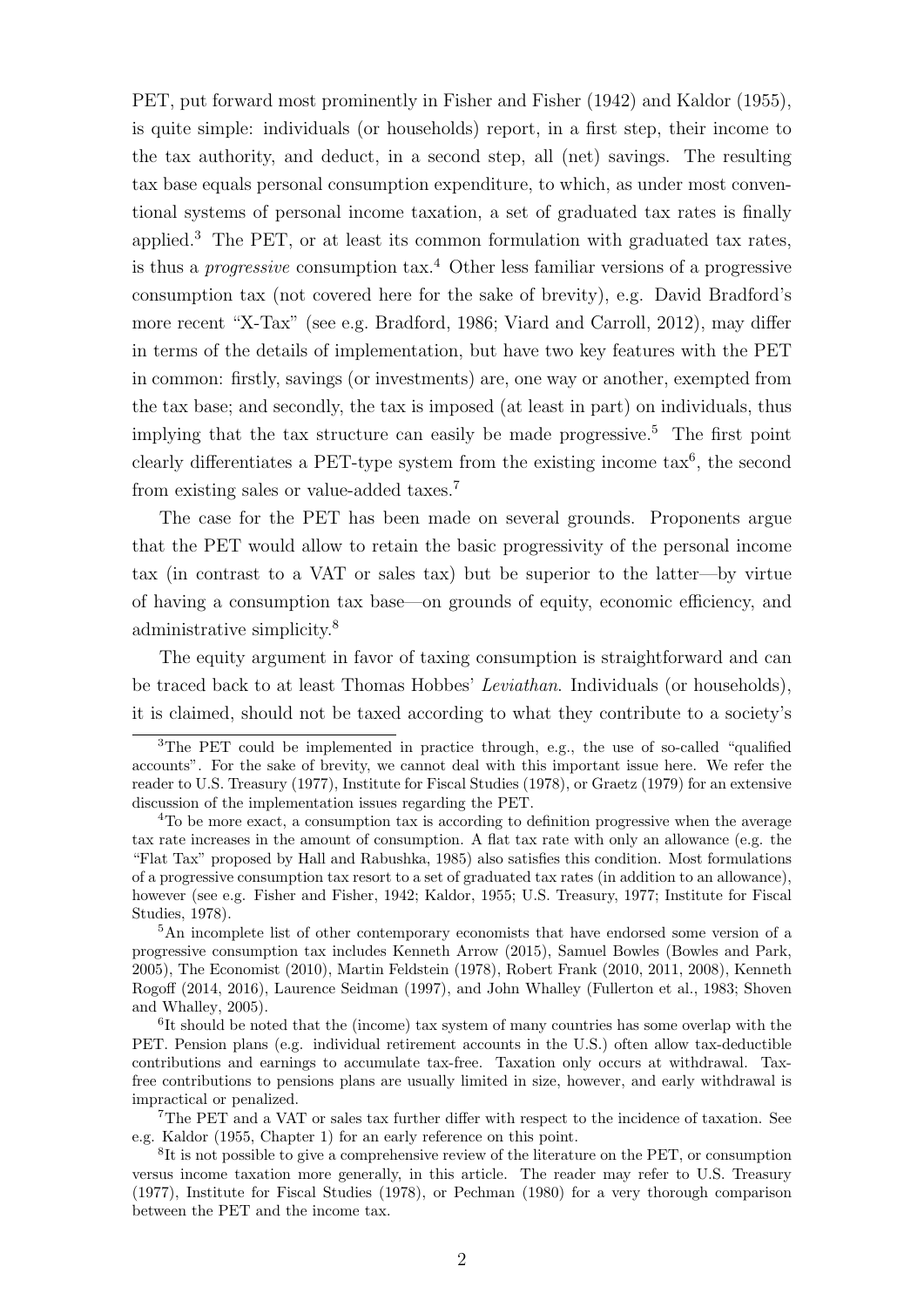common pool of goods and services (through supplying labor or capital); instead, they should be taxed according to what they take out of the common pool (through their consumption).<sup>9</sup> In other words, actual spending, and not spending power (i.e. income, or wealth), should be the basis for taxation (Kaldor, 1955, Chapter 1).

On grounds of economic efficiency, Irving Fisher has made a number of early contributions in favor of a consumption tax (Fisher, 1937, 1939, 1942). According to Fisher, taxing the income saved as well as the income from saving under an income tax amounts to "double taxation", discriminating against saving and discouraging capital accumulation (and therefore also reducing consumption in the long-run).<sup>10</sup> Expressed somewhat differently, income taxes are not neutral with respect to spending and saving, or, what amounts to the same thing, current and future consumption (Kaldor, 1955, Chapter 2).<sup>11</sup> They change the slope of the intertemporal budget constraint by depressing the rate of return to the saver below the rate of return of the underlying investment, thus distorting the intertemporal consumption choice (U.S. Treasury, 1977, Chapter 2; Institute for Fiscal Studies, 1978, Chapter 3). A consumption tax, in contrast, does not give rise to this intertemporal distortion.<sup>12,13</sup>

Lastly, and even more briefly, income taxes have been criticized on administrative grounds for necessitating complex rules concerning the measurement or imputation of income. A transition to a pure consumption tax would, for instance, allow to abolish tax regulations regarding capital gains, depreciation, and corporate profits.<sup>14</sup>

Since the early contributions of Irving Fisher and Nicholas Kaldor, most scholarly work on the PET appeared in the 1970s and early 1980s (e.g. Andrews, 1974; U.S. Treasury, 1977; Kay and King, 1978; Institute for Fiscal Studies, 1978; Graetz,

<sup>11</sup>Income taxes discriminate against "late consumption" and, by implication, "early work" (relative to "early consumption" and "late work"). See e.g. U.S. Treasury (1977, Chapter 2).

 $12$ This at least holds when the individual faces a time-invariant consumption tax rate. Note, however, that a consumption tax, like an income tax, still distorts the individual's labor-leisure choice. Furthermore, the tax exemption of savings lowers the tax base under a consumption tax and thus ceteris paribus requires higher effective tax rates, thereby exaggerating the intratemporal distortion. It is therefore not clear from a theoretical point of view whether consumption taxes are superior to income taxes on efficiency grounds (i.e. tax systems cannot be compared by simply counting the number of economic distortions; see e.g. Atkinson and Stiglitz, 1980).

<sup>13</sup>A remotely related argument in favor of a consumption tax is that in the presence of capital market imperfections, exempting saved income from the tax base would allow entrepreneurs without access to external finance to fully reinvest their profits and thus to expand their enterprise more rapidly than under an income tax. See e.g. Institute for Fiscal Studies (1978, Chapter 2).

<sup>14</sup>See e.g. Andrews (1974) or U.S. Treasury (1977, Chapter 2). For a comprehensive case against a PET-type system on administrative grounds, see e.g. Graetz (1979). Note that we cannot cover the related topic of corporate taxes in this article. It shall only be mentioned that most PET proponents either argue in favor of the abolishment of such taxes or suggest to implement corporate taxes on a pure cash flow basis.

<sup>&</sup>lt;sup>9</sup>In the context of the debate on the PET, this point has been raised by e.g. Kaldor (1955, Chapter 1), Institute for Fiscal Studies (1978, Chapter 3), Seidman (1997, Chapter 3), and also the political philosopher John Rawls (1971, Chapter 5). For opposing views, see e.g. Goode (1980) or Pechman (1990).

<sup>10</sup>See e.g. also U.S. Treasury (1977, Chapter 2), Institute for Fiscal Studies (1978, Chapter 23), Fullerton et al. (1983), Seidman (1997), or Okamoto (2005) for more recent contributions on the relative superiority of a (progressive) consumption tax with respect to the incentives to accumulate capital.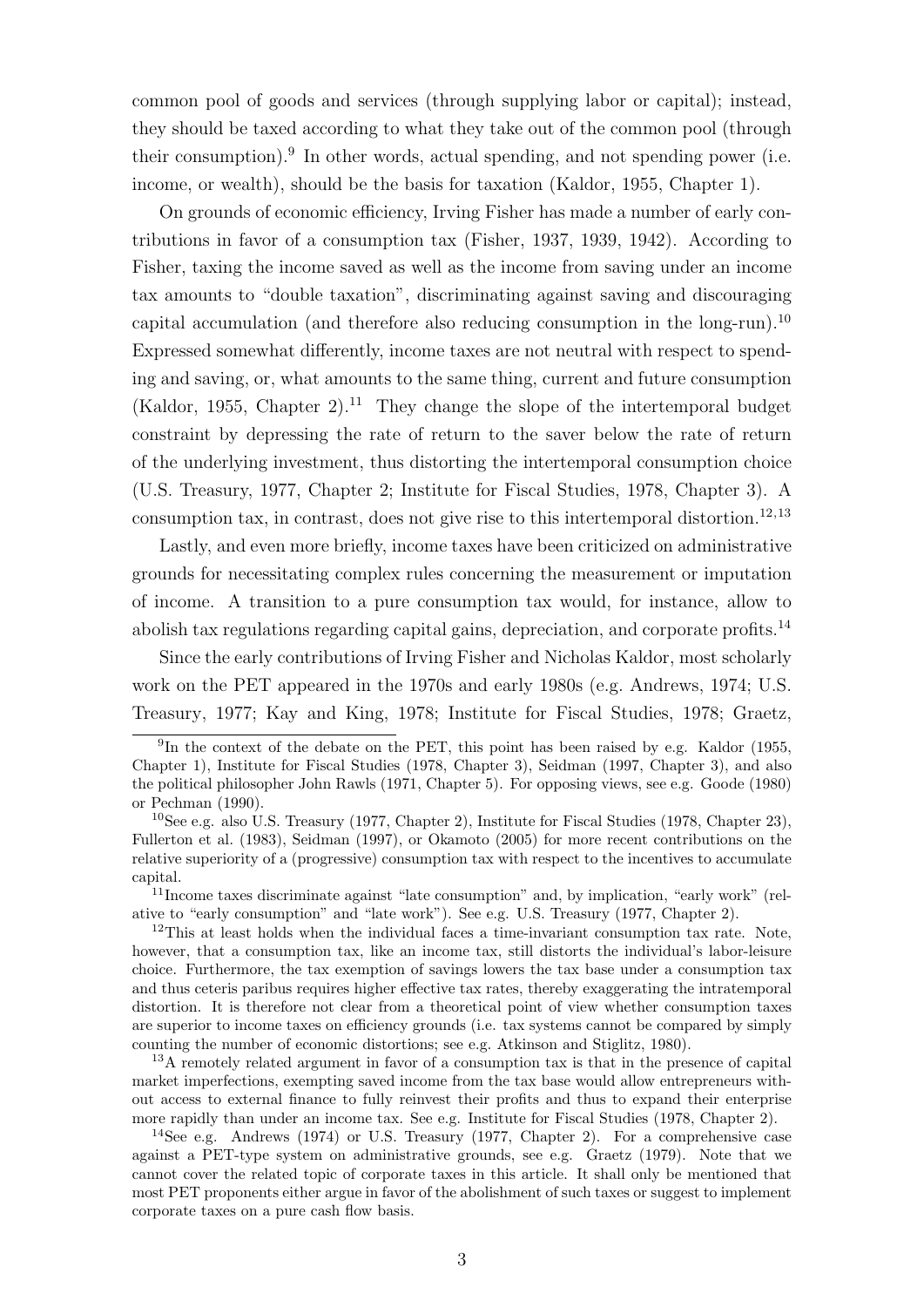1979; Pechman, 1980; Fullerton et al., 1983), with the most comprehensive accounts being the U.S. Treasury's *Blueprints for Basic Tax Reform* (1977) and the Institute for Fiscal Studies' *The Structure and Reform of Direct Taxation* (1978).<sup>15</sup> More recently, there has been renewed interest in the subject. Particularly in the context of the inequality debate, peaking with the publication of Thomas Piketty's *Capital in* the Twenty-First Century (Piketty and Goldhammer, 2014), some economists have argued (see e.g. The Economist, 2010; Frank, 2011b; Rogoff, 2014, 2016; Arrow, 2015) that a PET, or some other version of a progressive consumption tax, would allow to address the growing problem of economic inequality more efficiently, i.e. with less harmful effects on for instance savings or work incentives, and in a more targeted way (since we should ultimately care most about consumption inequality) than measures based on the taxation of income (e.g. a significant increase in top income tax rates; see Piketty et al., 2011) or wealth (e.g. the introduction of a global wealth tax; see Piketty and Goldhammer,  $2014$ .<sup>16</sup> With some countries rapidly moving towards a cashless economy, and others at least entertaining the idea of abolishing cash, this and other debates around the PET might grow in importance since one of the major obstacles to the PET's implementation—tax evasion through cash hoarding in the transitional period (see e.g. Graetz, 1980; Seidman, 1997) would disappear in such an economy.

Against this backdrop and given the growing academic interest on the role of fiscal policy in the macroeconomy following the financial crisis of 2007-08, this paper seeks to add to the existing literature on the merits and demerits of the PET by shedding light on a so far rather neglected issue: the PET's effect on the business cycle. It is by now a well-established result in macroeconomics that the design of the tax and transfer system affects the cyclical properties of the economy; the literature on automatic fiscal stabilizers has explored how government policies like e.g. progressive income taxes or unemployment benefits—policies enacted to promote redistributive or social goals rather than macroeconomic goals—help mitigate the impact of shocks on the real economy. To name but two studies that rely on microsimulations, Auerbach and Feenberg (2000), for instance, find that the U.S. income and payroll tax alone offsets roughly 8 percent of a shock to GDP. More recently, Dolls et al. (2012) find that automatic stabilizers absorb 32% (38%) of a proportional shock to household income and 34% (47%) of an unemployment shock in the U.S. (EU).<sup>17</sup> There still remains uncertainty about the quantitative significance of

<sup>&</sup>lt;sup>15</sup>The reports of the U.S. Treasury and the UK-based Institute for Fiscal Studies were produced under the guidance of David Bradford and James Meade, respectively. The UK report recommends the adoption of a progressive consumption tax (given that transitional problems can be dealt with satisfactorily), the U.S. report sees the tax as a promising alternative to the income tax.

<sup>16</sup>Two contributions, Bowles and Park (2005) and Frank (2008), also need to be mentioned in this regard. Both make the case for a progressive consumption tax on grounds of positional externalities in the consumption sphere.

<sup>&</sup>lt;sup>17</sup>Mattesini and Rossi (2012) and McKay and Reis (2016a,b) are other recent contributions on automatic stabilizers.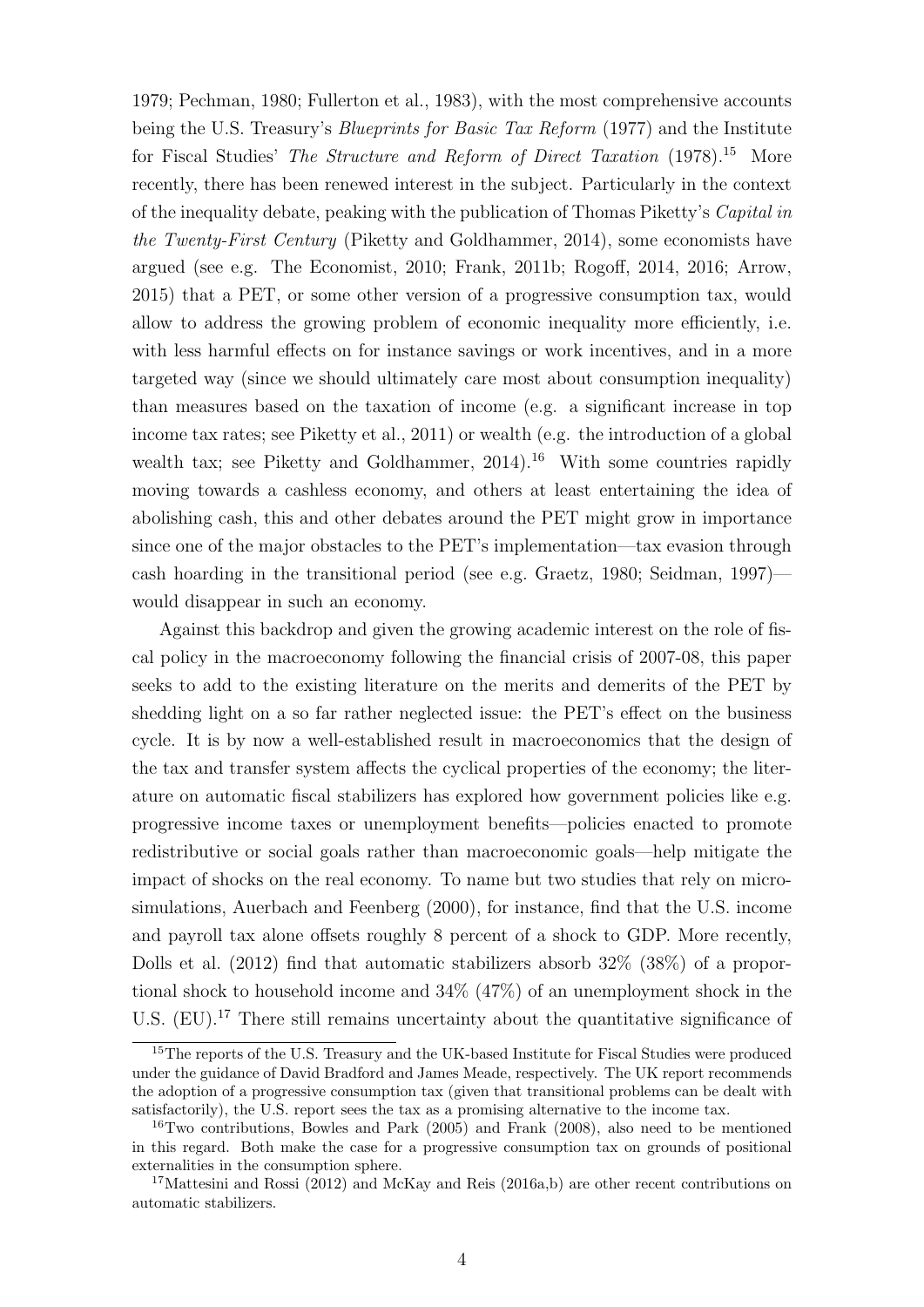the automatic stabilizers (see e.g. Veld et al., 2013) and the relative importance of the various stabilization channels (see e.g. McKay and Reis, 2016b), but a key take-away of the literature is that the design of the tax and transfer system matters for macroeconomic fluctuations.<sup>18</sup>

To the best of our knowledge, Kaldor (1955, Chapter 6) is the only scholar that explicitly discusses the role of the PET in a business cycle context. Kaldor argues that discretionary tax changes are a more efficient instrument of macroeconomic control under a PET than under an income tax because the PET allows the policymaker to operate directly on aggregate demand.<sup>19</sup> Kaldor, yet, does not discuss the built-in stabilization properties of the PET, i.e. its potential role as an automatic stabilizer. Seidman (1997, Chapter 4) solely addresses the possible short-term macroeconomic problems when transitioning to a PET. The two most exhaustive accounts of the PET, U.S. Treasury (1977) and Institute for Fiscal Studies (1978), do not touch on business cycle issues at all.<sup>20</sup>

In this paper, we contribute to the literature on the PET and the wider literature on automatic fiscal stabilizers by analyzing the PET's macroeconomic properties in a modern business cycle model. More specifically, we propose a simple way to model a PET and introduce the latter into an otherwise standard, closed-economy New Keynesian DSGE model. Mattesini and Rossi (2012) have shown, using the same baseline model, that a corresponding progressive tax on (wage) income considerably changes the economy's response to shocks (relative to a flat tax). We investigate, instead, how the PET affects this response. The main aim of the paper is thus to help understand how a move to a different tax system, one that relies on the progressive taxation of consumption expenditure as opposed to income, affects macroeconomic fluctuations, and consequently, economic welfare.

<sup>18</sup>McKay and Reis (2016b) also provide an excellent review of the literature.

<sup>&</sup>lt;sup>19</sup>To quote Kaldor at length: "Thus from the point of view of the efficient conduct and control of the economy it seems pointless to have taxes of any other kind than taxes (or subsidies) on expenditure. Income taxes, or taxes on business savings, are blunt, cumbrous, and ineffective as instruments of control—they operate in a round-about manner with uncertain effect except in those cases (like the taxation of the working classes) where income and expenditure, for lack of a cushion, are closely and rigidly linked so that the tax on the one has much the same influence as the tax on the other. But in all other cases income taxes, whether personal or business taxes, are peculiarly inappropriate as instruments of short-term or 'anti-cyclical' fiscal policy simply because their short-run effect on conduct is both less significant and less predictable than their long-run effect. If a change in the tax is introduced which appears to be associated with economic motives (and it would be difficult for a Chancellor to hide his true motives in such eventualities) the taxpayers (whether individuals or businesses) will expect it to be a temporary charge—which is just what it is intended to be—and react to it in much the same way as if it were a capital tax; [...] a purely short term change in income tax may be entirely at the expense of savings." More recently, Frank (2011, Chapter 5) reasserts this point. He argues that temporary income tax cuts provide not much stimulus in a recession because they tend to be saved by consumers. In contrast, a temporary tax cut under a PET would provide a strong stimulus because consumers can only benefit from the cut by increasing their expenditures immediately.

<sup>&</sup>lt;sup>20</sup>Institute for Fiscal Studies (1978, Chapter 1) explicitly states: "We have not examined the special problems of the taxation of oil revenues or of land and development values. We have not investigated the tax problems involved in short term demand management for the macroeconomic control of economic activity. We have no intention of denying the great importance of these topics."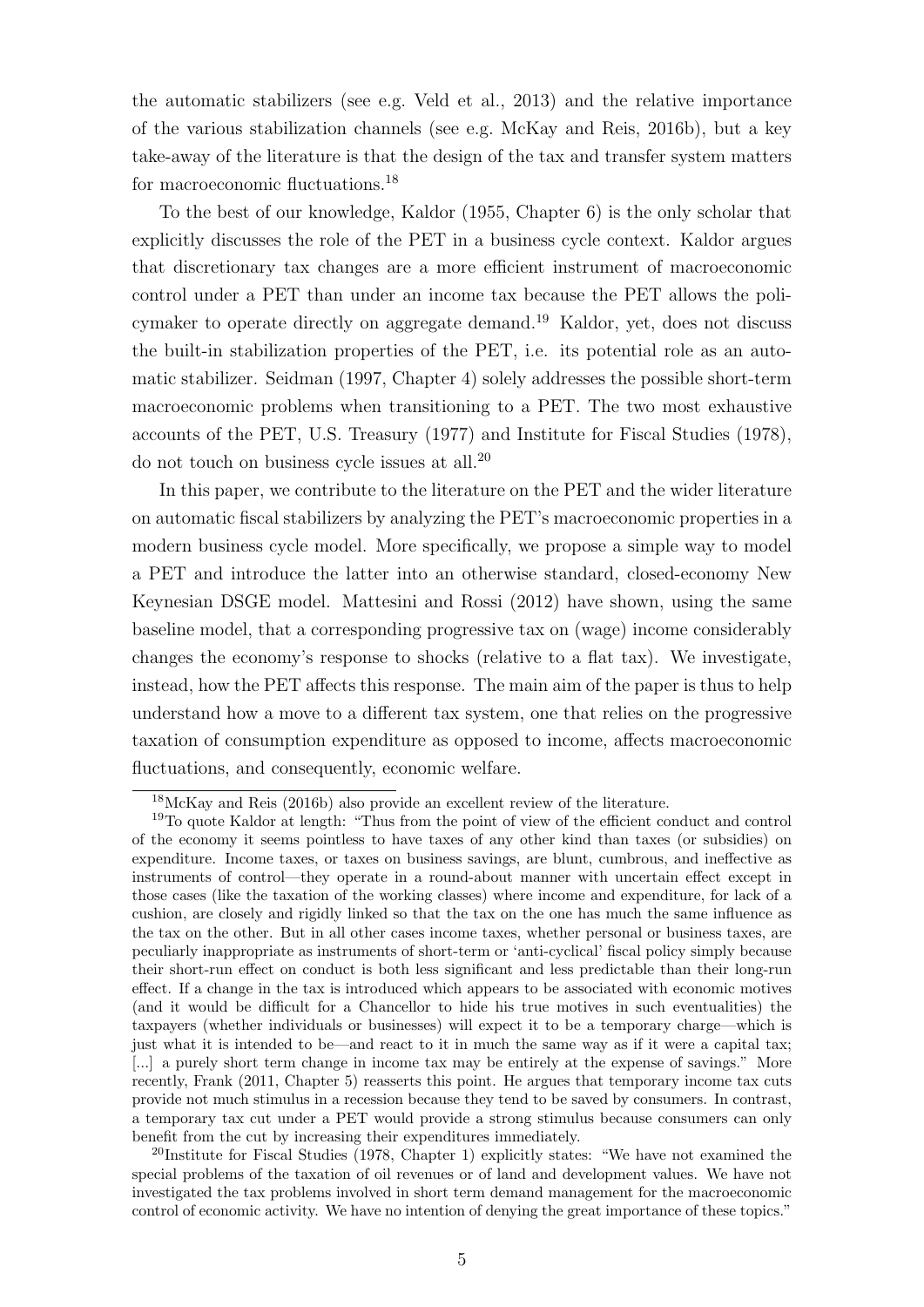The key results of the paper are the following: Firstly, we find that the PET, just as the conventional progressive income tax, stabilizes output (relative to a flat tax) and thus acts as an automatic stabilizer for the economy. Yet, and secondly, the PET has a quantitatively different effect on the volatilities of most macroeconomic variables than the progressive income tax. Thirdly, we find that a transition from the existing progressive income tax to the PET would improve economic welfare under government spending, monetary policy, time preference, and taste shocks. Welfare would decline, however, under a technology shock.

The paper is structured as follows. In Section 2, the DSGE model is presented and a PET is introduced (along with a conventional progressive income tax). For ease of illustration, a linearized model version is derived. The model is calibrated in Section 3 and the model dynamics are analyzed using impulse response functions. Section 4 conducts a comparative welfare analysis. Section 5 concludes.

# 2 The Model

The employed model is a textbook New Keynesian DSGE model of a closed economy (Gali, 2008), augmented by government expenditure and a progressive tax system.<sup>21</sup> The model features several types of shocks commonly considered in the DSGE literature. We compare the economy's response to these shocks under a progressive tax on consumption (of the PET-type) with that under a conventional progressive tax on (wage) income (Mattesini and Rossi, 2012). The economy is populated by a representative household that maximizes lifetime utility with respect to consumption and hours worked subject to a lifetime budget constraint. There are two types of firms. A perfectly competitive retail firm utilizes the output of intermediate goods firms to assemble a final good, the latter being used for private and government consumption. Intermediate goods firms are many in number, produce a differentiated good using labor only, and set prices in a staggered manner as in Calvo (1983). Monetary policy follows a standard Taylor-type interest rate rule (Taylor, 1993), government expenditure an exogenous process.<sup>22</sup>

 $21$ At the very outset, note that this model does not allow for savings in equilibrium. We will see that it still makes a difference in terms of economic stabilization whether the expenditure side or the revenue side of the household budget is "targeted" by the progressive tax system.

 $^{22}$ In what follows, letters without a time index t always represent the (non-stochastic) steady state value of the respective variable.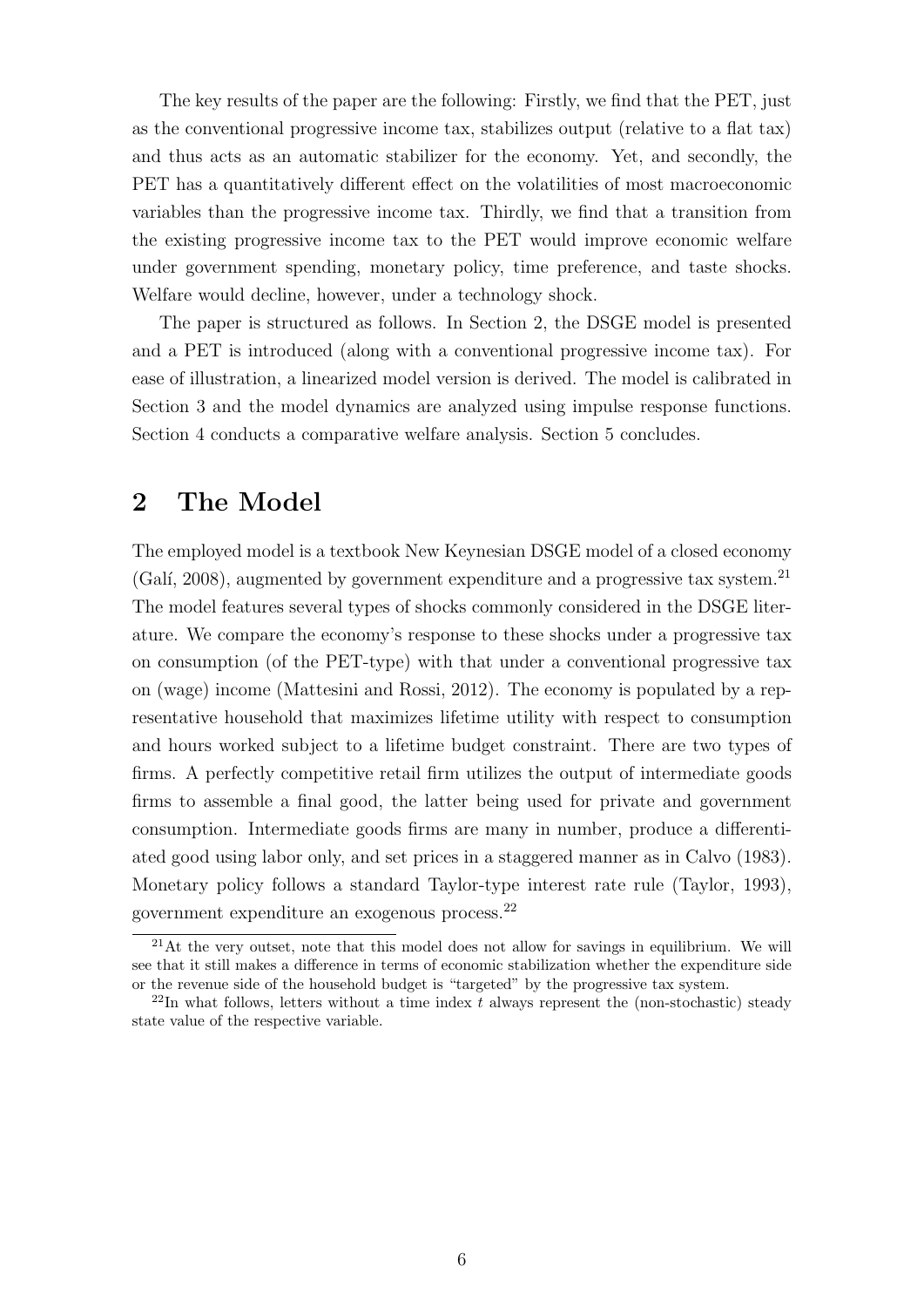### 2.1 The Household Sector

Expenditure Tax. We first consider the household problem under the PET. Our representative household seeks to maximize lifetime utility given by

$$
E_t \sum_{k=0}^{\infty} \beta^k e^{\psi_{t+k}} \left\{ e^{\xi_{t+k}} \frac{(C_{t+k})^{1-\sigma}}{1-\sigma} - \frac{(N_{t+k})^{1+\varphi}}{1+\varphi} \right\} \tag{1}
$$

subject to a sequence of flow budget constraints

$$
(1 + \tau_t^c)P_t C_t + B_t = R_{t-1}B_{t-1} + W_t N_t + \Pi_t - T_t
$$
\n(2)

where  $E_t$  is the rational expectation operator,  $C_t$  a consumption bundle (defined below),  $P_t$  the price index for final goods (also defined below),  $N_t$  hours worked, and  $W_t$  the (nominal) wage. Prices and wages are taken as given by the household.  $B_t$  is the amount of a risk-free one-period bond purchased at the beginning of period t,  $R_t$  is the corresponding (gross nominal) interest rate.  $\Pi_t$  are the profits of the intermediate goods sector, transferred to the owner household in the form of dividends. The coefficients  $\sigma$  and  $\varphi$  determine the degree of relative risk aversion and labor disutility (inverse of the Frisch labor supply elasticity), respectively.  $\beta$ is the subjective discount factor,  $\psi_t$  a time preference shock,  $\xi_t$  a taste shock. Finally, the household faces the tax  $\tau_t^c$  on personal consumption expenditure as well as lump-sum taxes  $T_t$  (which are zero on average; see below).

Our modeling strategy for the personal expenditure tax  $\tau_t^c$  follows Guo and Lansing (1998) and Mattesini and Rossi  $(2012).^{23}$  We assume that the tax schedule  $\tau^c_t$  has the form

$$
\tau_t^c = \eta_c \left(\frac{C_t}{C}\right)^{\phi_c} - 1 \tag{3}
$$

where  $C$  is steady state consumption and the reference value for taxation, and where  $\eta_c > 1$  pins down the level of the consumption tax schedule (the average tax rate), while  $\phi_c \geq 0$  determines the progressivity of the consumption tax schedule.<sup>24</sup>

 $^{23}$ Guo and Lansing (1998) and Mattesini and Rossi (2012) also use a representative agent model. The former consider a progressive tax on capital and labor income in a Real Business Cycle model, the latter a progressive tax on labor income in a standard New Keynesian model.

<sup>&</sup>lt;sup>24</sup>Notice that an income tax usually applies the relevant tax rate to a tax base that includes the tax payment itself, whereas consumption taxes usually apply the tax rate to a base that excludes the tax payment. Income tax rates are thus stated in what is called a tax-inclusive form, consumption taxes in a tax-exclusive form. To not confuse the reader, we follow the convention and also quote the personal expenditure tax in tax-exclusive form. The drawback is that the average tax rate and the progression coefficient have to be chosen and interpreted with care in order to make a valid comparison with the progressive income tax (e.g. holding the tax burden constant, tax-exclusive rates  $\tau^{ex}$  appear higher than tax-inclusive rates:  $\tau^{in} < \tau^{ex} = \frac{\tau^{in}}{1-\tau^{in}}$ ). The results of this paper, however, are not affected by the modeling strategy. To be more concrete, we also checked a tax-<br>however, are not affected by the modeling strategy. To be more concrete, we also checked a taxinclusive schedule  $\tau_t^c = 1 - \eta_c \left( \frac{C^{in}}{C^{in}} \right)$  $\overline{C_t^{in}}$  $\int_{0}^{\phi_c}$  with  $\eta_c \in (0,1], \phi_c \geq 0$ , and where  $C^{in}$  corresponds to before-tax or tax-inclusive consumption. This is the schedule employed below for the progressive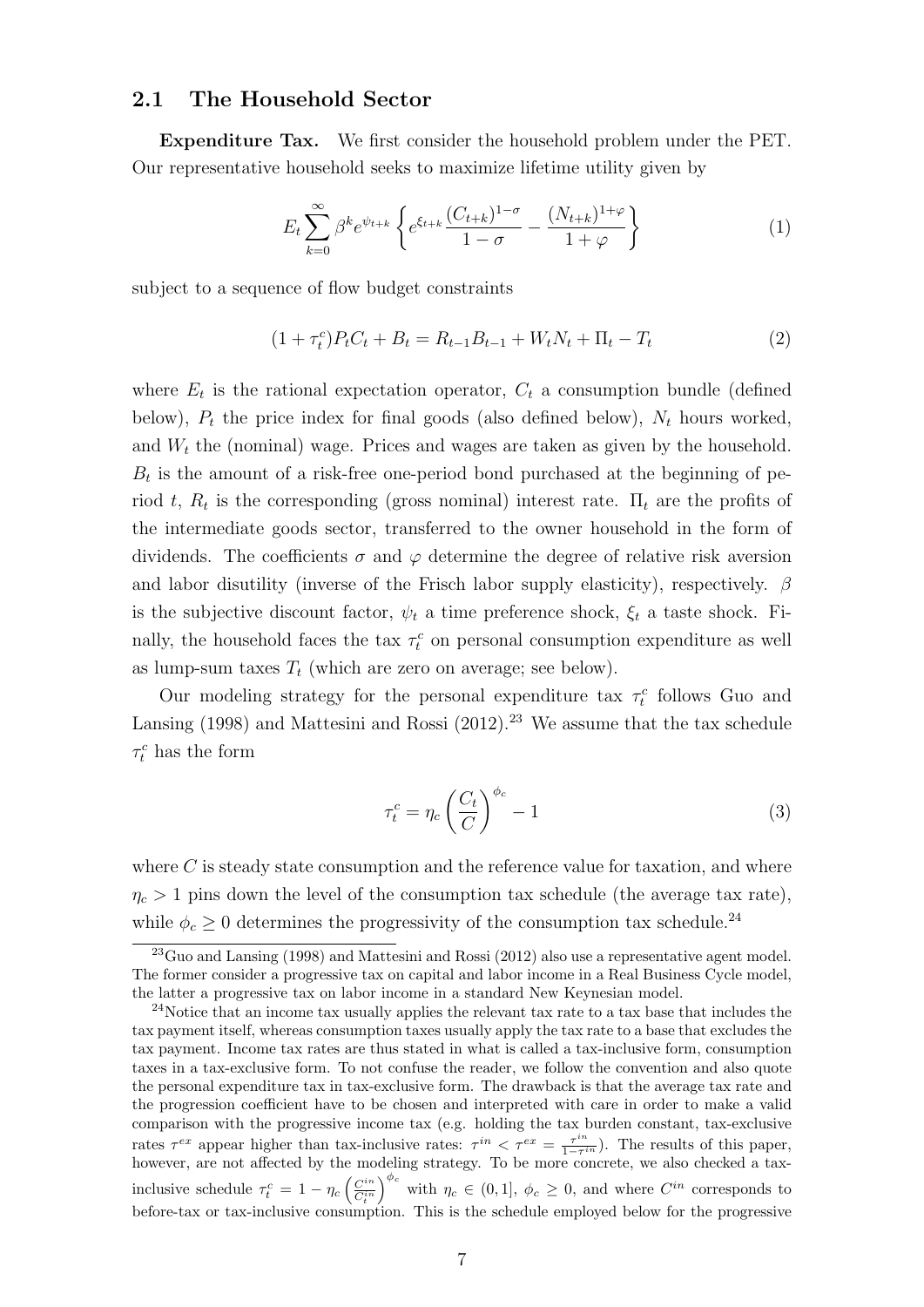To understand the tax schedule, first assume that  $\phi_c = 0$  holds. In this case, the tax rate on personal consumption expenditure  $\tau^c = \eta_c - 1$  is constant and we speak of a "flat" consumption tax.<sup>25</sup> In contrast, when  $\phi_c > 0$  holds, the average tax rate  $\tau_t^c$  varies with current period consumption  $C_t$ . More precisely, the average tax rate  $\tau_t^c$  will be above (below) the steady state tax rate  $\tau^c$  whenever the tax base  $C_t$  is above (below) the reference value  $C$ , with larger deviations leading to larger rate adjustments. In this case, it is appropriate to speak of a "progressive" consumption tax (this is the typical version of the PET).

To see this last point more formally, notice that the following relationship between the marginal tax rate  $\tau_t^{c,m} = \frac{\partial(\tau_t^c C_t)}{\partial C_t}$  $\frac{\tau_t^c C_t}{\partial C_t}$  and the average tax rate  $\tau_t^c$  holds:

$$
\tau_t^{c,m} = \tau_t^c + \eta_c \phi_c \left(\frac{C_t}{C}\right)^{\phi_c}.
$$
\n(4)

Accordingly, whenever  $\phi_c > 0$ , the marginal tax rate is higher than the average tax rate, or, what amounts to the same thing, the average tax rate increases in the tax base.

Under this setup, the representative household's first order conditions are then given by

$$
1 = \beta E_t \left\{ \left( \frac{C_{t+1}}{C_t} \right)^{-\sigma - \phi_c} \frac{P_t}{P_{t+1}} R_t e^{\Delta \psi_{t+1}} e^{\Delta \xi_{t+1}} \right\}
$$
(5)

$$
e^{\xi_t} \frac{W_t}{P_t} C_t^{-\sigma - \phi_c} = N_t^{\varphi} \eta_c C^{-\phi_c} (1 + \phi_c)
$$
 (6)

where the first condition is a consumption Euler equation and where the second condition determines the household's labor supply. Apparently, the progressive consumption tax has a similar effect on the household's intertemporal consumption choice as an increase in the concavity of the household's consumption utility function (an increase in the coefficient  $\sigma$ ). That is, all other things equal, the household

income tax and the one also used by Guo and Lansing (1998) and Mattesini and Rossi (2012). In this case, the households budget would read  $(1 - \tau_t^c)P_tC_t^{in} + B_t = R_{t-1}B_{t-1} + W_tN_t + \Pi_t - T_t$ , or equivalently,  $\left(\frac{1}{\eta_c(C^{in})^{\phi_c}}C_t^{ex}\right)^{\frac{1}{1-\phi_c}}P_t + B_t = R_{t-1}B_{t-1} + W_tN_t + \Pi_t - T_t$  where the first term in brackets on the left-hand side is equal to  $C_t^{in}$  and where  $C_t^{ex}$  is after-tax or tax-exclusive consumption (the consumption entering the utility function). This modeling strategy seems not very intuitive and requires to keep track of both  $C^{ex}$  and  $C^{in}$ . Most importantly, the exact same results can be replicated with the tax-exclusive schedule (3) when adjusting the coefficients  $\eta_c$  and  $\phi_c$  properly. See also Section 3.1 for more details on this issue.

<sup>&</sup>lt;sup>25</sup>As a side note, this case is identical to the conventional approach to model value-added taxes in the DSGE literature. That is, the literature assumes, unrealistically, that the VAT liability is transferred to the government by the consumer (i.e. a flat PET is actually assumed). In a business cycle context, this assumption seems innocuous as long as the (alleged) VAT rate remains unchanged. Voigts (2017) convincingly argues, however, that this modeling approach leads to erroneous conclusions about the macroeconomic effects of discretionary changes in the tax rate because instantaneous pass-through to consumers is implicitly assumed, contradicting a wealth of empirical evidence and being inconsistent with the sticky-price assumption in DSGE models.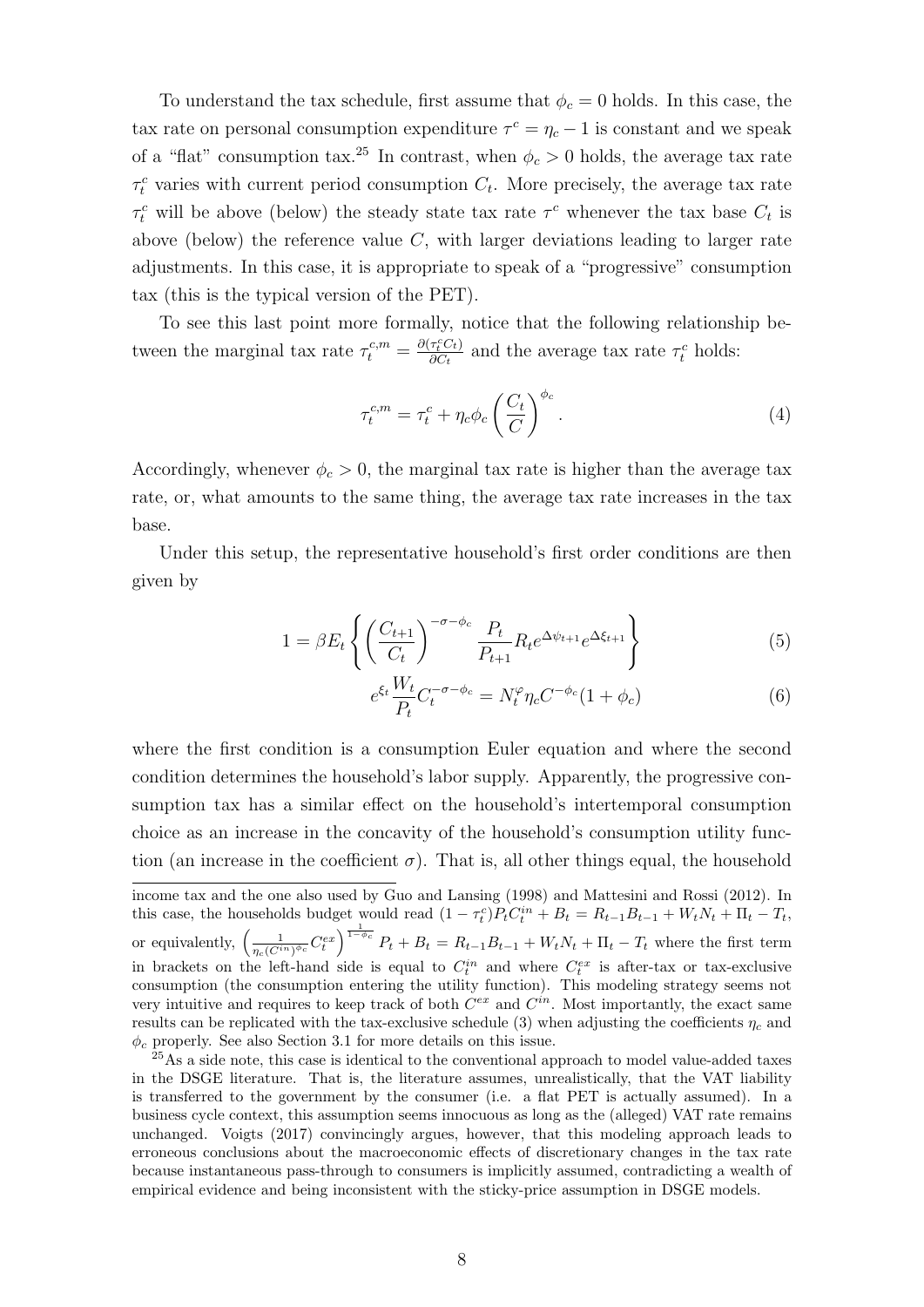seeks a smoother consumption path over time. The tax's effect on labor supply is less apparent but also resembles that of an increase in  $\sigma$ . This will become more obvious when we look at a linearized version of equation (6) later.

In summary, with the PET we have introduced a countercyclical device (at least insofar as consumption and output move together) on the expenditure side of the household's budget. Unsurprisingly, we will see below that this device reduces output fluctuations in general equilibrium, i.e., it acts as an automatic fiscal stabilizer for the economy.

Income Tax. We next consider the household problem under the income tax. The representative household maximizes lifetime utility (1) subject to a sequence of flow budget constraints

$$
P_t C_t + B_t = (R_{t-1} - \tau^{int}(R_{t-1} - 1)) B_{t-1} + W_t N_t (1 - \tau_t^n) + \Pi_t (1 - \tau^{div}) - T_t (7)
$$

where  $\tau^{int}$  and  $\tau^{div}$  are "flat" tax rates on interest income and dividend income, respectively, and where  $\tau_t^n$  is a wage tax schedule given by (see Mattesini and Rossi, 2012)

$$
\tau_t^n = 1 - \eta_n \left(\frac{Y_n}{Y_{n,t}}\right)^{\phi_n},\tag{8}
$$

with  $Y_{n,t} \equiv \frac{W_t N_t}{P_t}$  $\frac{P_t N_t}{P_t}$  denoting current period real wage income, and with the corresponding steady state value  $Y_n \equiv \frac{WN}{P}$  $\frac{V N}{P}$  serving as the reference value for taxation.<sup>26</sup> The coefficient  $\eta_n \in (0,1]$  determines the level of the tax schedule (the average tax rate), the coefficient  $\phi_n \in [0,1)$  its progressivity.<sup>27</sup>

It is again straightforward to show that the following relationship between the marginal tax rate (on wage income)  $\tau_t^{n,m} = \frac{\partial(\tau_t^n Y_{n,t})}{\partial Y_{n,t}}$  $\frac{\tau_t^{\mu} Y_{n,t}}{\partial Y_{n,t}}$  and the average tax rate  $\tau_t^n$ holds:

$$
\tau_t^{n,m} = \tau_t^n + \eta_n \phi_n \left(\frac{Y_n}{Y_{n,t}}\right)^{\phi_n}.
$$
\n(9)

We thus speak of a "progressive" ("flat") wage tax schedule when  $\phi_n > 0$  ( $\phi_n = 0$ ) holds.

Under this tax regime, the household's consumption Euler equation and the

 $^{26}$ Note that in contrast to most of the DSGE literature, and to obtain a maximum distinction between a tax on consumption expenditure only and an income tax, we allow for a "comprehensive" version of the latter and thus also consider a tax on household interest income. The tax can of course (and will) be "switched off" later to draw a proper comparison between the PET introduced above and the relevant existing literature on the progressive income tax (Mattesini and Rossi, 2012).

<sup>&</sup>lt;sup>27</sup>The mechanics underlying this tax schedule correspond to those of the consumption tax schedule introduced above. The wage tax is quoted in tax-inclusive form, however.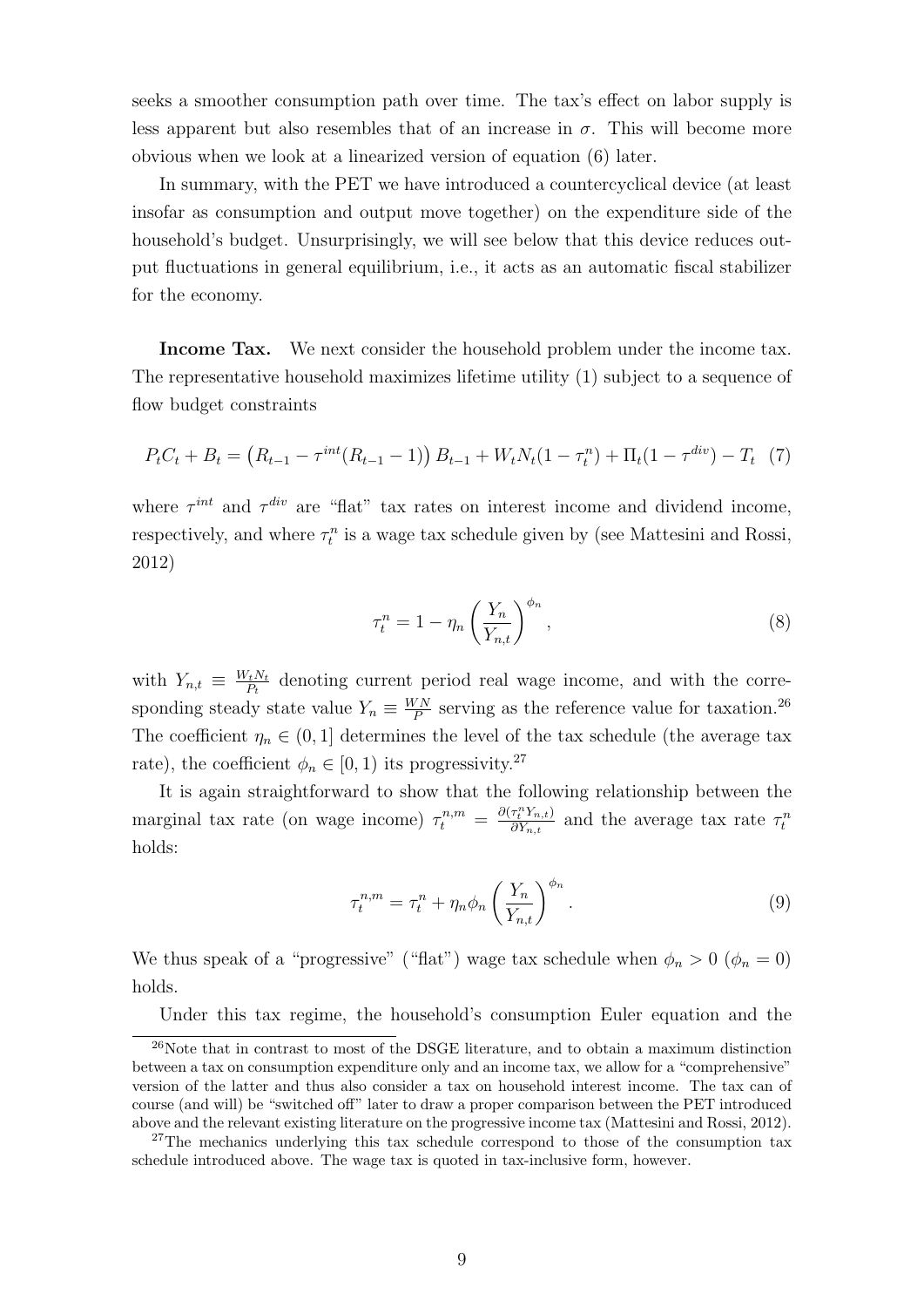optimality condition for its labor supply, in turn, are given by

$$
1 = \beta E_t \left\{ \left( \frac{C_{t+1}}{C_t} \right)^{-\sigma} \frac{P_t}{P_{t+1}} \left( R_t - \tau^{int} (R_t - 1) \right) e^{\Delta \psi_{t+1}} e^{\Delta \xi_{t+1}} \right\}
$$
(10)

$$
e^{\xi_t} \left(\frac{W_t}{P_t}\right)^{1-\phi_n} C_t^{-\sigma} \eta_n (1-\phi_n) \left(\frac{WN}{P}\right)^{\phi_n} = N_t^{\varphi+\phi_n}.
$$
 (11)

The consumption Euler equation is standard, except for the fact that the tax on interest income  $\tau^{int}$  depresses the household's rate of return on saving. Regarding labor supply, note that as the progressivity of the wage tax schedule increases, the quantity of hours worked becomes less responsive to a change in the real wage (holding consumption constant), or, to put it another way, the labor supply curve becomes steeper. That is, to induce a given increase in hours worked, a larger increase in the real wage is necessary (when the tax system is progressive) since a growing fraction of the latter is taxed away.

We will see below that through this supply-side effect, the progressive (wage) income tax reduces output fluctuations and thus acts as an automatic fiscal stabilizer (we refer to Mattesini and Rossi (2012) for a detailed account on this point).<sup>28</sup>

#### 2.2 The Government

#### 2.2.1 Fiscal Policy

Depending on the tax regime in place, the fiscal authority finances an exogenous stream of government consumption  $G_t$  through either a tax on household consumption expenditure or household income.<sup>29</sup> Across regimes, the government imposes a lump-sum tax  $T_t$  (which is zero on average) to balance the budget in each period.<sup>30</sup>

Expenditure Tax. Under the PET, the period budget constraint of the government is given by

$$
P_t G_t = \tau_t^c P_t C_t + T_t. \tag{12}
$$

Income Tax. Under the income tax, in contrast, the period budget constraint of the government is given by

$$
P_t G_t = \tau_t^n W_t N_t + \tau^{div} \Pi_t + \tau^{int} (R_{t-1} - 1) B_{t-1} + T_t.
$$
\n(13)

<sup>&</sup>lt;sup>28</sup> Auerbach and Feenberg (2000) also stress this supply-side stabilization effect of the progressive income tax system: In the presence of labor demand fluctuations, a steeper labor supply curve reduces fluctuations in employment and ceteris paribus also output.

<sup>&</sup>lt;sup>29</sup>As will be clear below,  $G_t$  is defined analogously to the private consumption bundle  $C_t$ .

<sup>&</sup>lt;sup>30</sup>Allowing for government debt would not change our results since Ricardian equivalence holds in the model economy.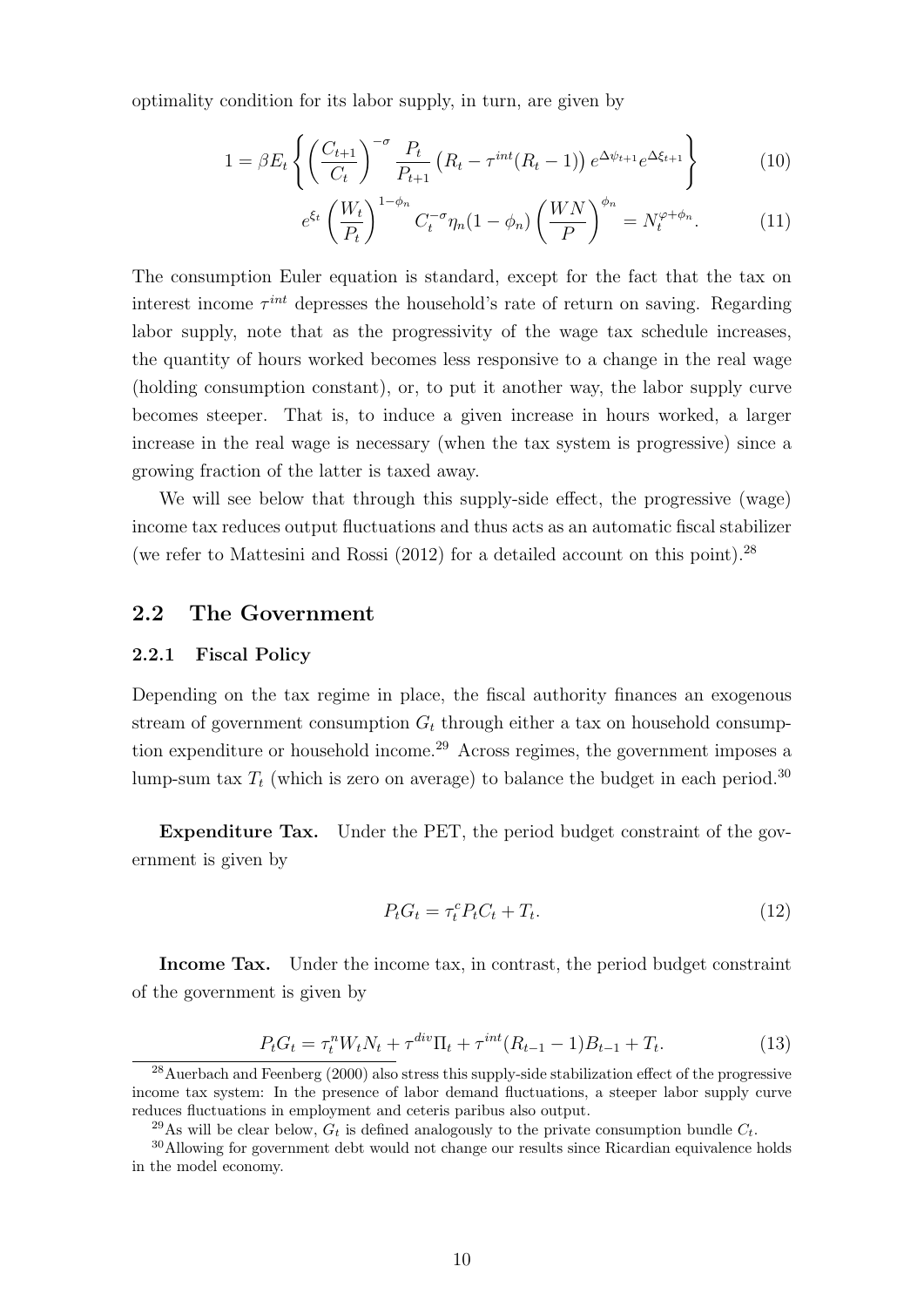#### 2.2.2 Monetary Policy

Monetary policy follows a standard Taylor-type interest rate rule (Taylor, 1993). The rule targets price inflation only and is given by

$$
R_t = R \left(\frac{P_t}{P_{t-1}}\right)^{\phi_{\pi}} e^{v_t} \tag{14}
$$

where R is the steady state interest rate,  $\phi_{\pi} > 1$  the Taylor inflation coefficient, and where  $v_t$  is a monetary policy shock.<sup>31</sup>

## 2.3 The Firm Sector

#### 2.3.1 Final Goods Producer

The representative, perfectly competitive final goods producer assembles the final good  $Y_t$  according to the following constant returns to scale technology

$$
Y_t = \left(\int_0^1 X_t(i)^{1 - \frac{1}{\epsilon_p}} di\right)^{\frac{\epsilon_p}{\epsilon_p - 1}}
$$
(15)

where  $X_t(i)$  is the amount of intermediate good i, with  $i \in [0,1]$ , and where  $\epsilon_p$  is the elasticity of substitution (between intermediate goods). The firm takes the prices of the intermediate goods  $P_t(i)$  as well as the price of the final good  $P_t$  as given. Profit maximization results in standard demand functions for the intermediate goods  $i$ 

$$
X_t(i) = \left(\frac{P_t(i)}{P_t}\right)^{-\epsilon_p} Y_t
$$
\n(16)

with the price of the final good  $P_t$  given by

$$
P_t = \left(\int_0^1 P_t(i)^{1-\epsilon_p} \, di\right)^{\frac{1}{1-\epsilon_p}}.\tag{17}
$$

#### 2.3.2 Intermediate Goods Producers

There is a continuum of monopolistically competitive intermediate goods firms, indexed by  $i \in [0, 1]$ . Firm i produces differentiated good  $Y_t(i)$  according to

$$
Y_t(i) = A_t N_t(i) \tag{18}
$$

where  $N_t(i)$  is the amount of labor employed by firm i and  $A_t$  the (stochastic) level of technology common to all firms. The production function implies that real marginal

<sup>&</sup>lt;sup>31</sup>In the common case of  $\tau^{int} = 0$ , the steady state interest rate is given by  $R = \beta^{-1}$ . Otherwise, we have  $R = \frac{1-\beta\tau^{int}}{\beta(1-\tau^{int})}$ . Note that these results follow from the Euler equations.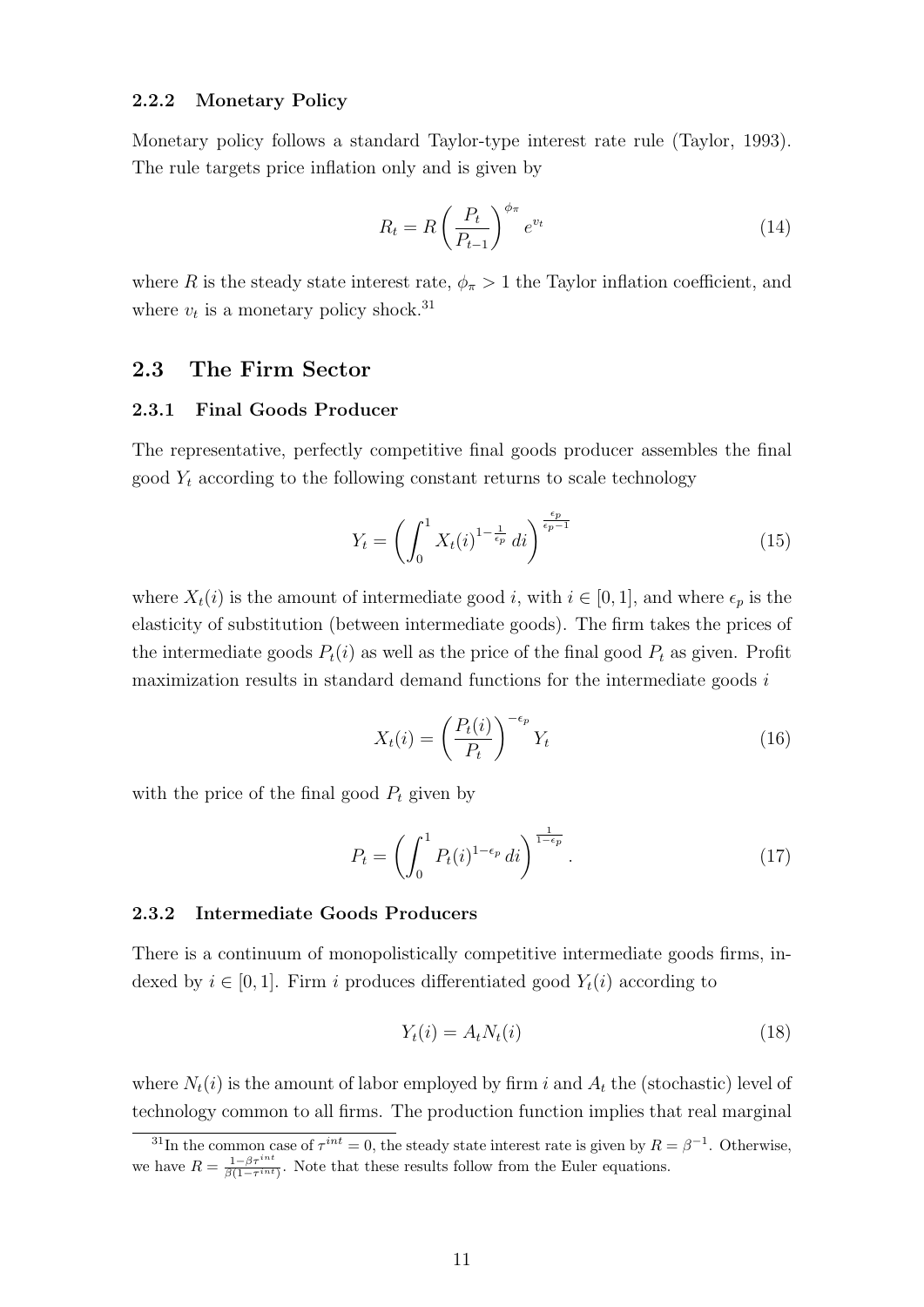costs  $MC<sub>t</sub>$  are equalized across firms, i.e.

$$
MC_t(i) = MC_t = \frac{W_t}{P_t} A_t^{-1}.
$$
\n(19)

We assume that intermediate goods firms set prices in a staggered fashion as in Calvo (1983). Each period t, a randomly drawn fraction of firms  $1 - \theta_p$ , for some  $0 < \theta_p < 1$ , is able to reset their prices, whereas the remaining fraction of firms  $\theta_p$  is not able to do so. Resetting firms take the demand functions for their good (16) as given. Their first-order condition with respect to the newly set price  $P_t^o$  is standard and given by

$$
\sum_{k=0}^{\infty} \theta_p^k E_t \left\{ Q_{t,t+k} \left( \frac{P_t^o}{P_{t+k}} \right)^{-\epsilon-1} Y_{t+k} \left[ \frac{P_t^o}{P_{t+k}} - \frac{\epsilon}{\epsilon - 1} M C_{t+k} \right] \right\} = 0 \tag{20}
$$

where  $Q_{t,t+k}$  is the household's stochastic discount factor.<sup>32</sup>

### 2.4 Exogenous Processes

We have five exogenous variables in our model: a productivity shock  $A_t$ , government spending  $G_t$ , a monetary policy shock  $v_t$ , a time preference shock  $\psi_t$ , and a taste shock  $\xi_t$ . Let us define  $a_t = ln(A_t)$  and  $\widehat{g}_t \equiv ln\left(\frac{G_t}{G}\right)$  $\frac{G_t}{G}$ ). As is standard in the literature, we assume stationary  $AR(1)$  processes for all shocks, i.e.

$$
a_t = \rho_a a_{t-1} + \epsilon_{a,t} \tag{21}
$$

$$
\widehat{g}_t = \rho_g \widehat{g}_{t-1} + \epsilon_{g,t} \tag{22}
$$

$$
v_t = \rho_v v_{t-1} + \epsilon_{v,t} \tag{23}
$$

$$
\psi_t = \rho_\psi \psi_{t-1} + \epsilon_{\psi, t} \tag{24}
$$

$$
\xi_t = \rho_{\xi} \xi_{t-1} + \epsilon_{\xi, t} \tag{25}
$$

with  $0 < \rho < 1$  and innovation  $\epsilon$  drawn from a standard normal distribution.

### 2.5 Market Clearing and Aggregation

In a representative agent model such as the one at hand, bond market clearing implies  $B_t = 0$  for all periods t.

The labor market is in equilibrium when household labor supply equals aggregate

<sup>32</sup>Because firms are owned by households they also use the same discount factor as households. Under the PET, the stochastic discount factor is given by  $Q_{t,t+k}$  =  $\beta E_t\left\{\left(\frac{C_{t+k}}{C_t}\right)$  $\left\{ \frac{C_{t+k}}{C_t} \right\}^{-\sigma-\phi_c} \frac{P_t}{P_{t+k}} e^{\Delta \psi_{t+1}} e^{\Delta \xi_{t+1}}.$ Under the income tax, we have  $Q_{t,t+k}$  =  $\beta E_t\left\{\left(\frac{C_{t+k}}{C_t}\right)$  $\left(\frac{C_{t+k}}{C_t}\right)^{-\sigma} \frac{P_t}{P_{t+k}} e^{\Delta \psi_{t+1}} e^{\Delta \xi_{t+1}}$  instead.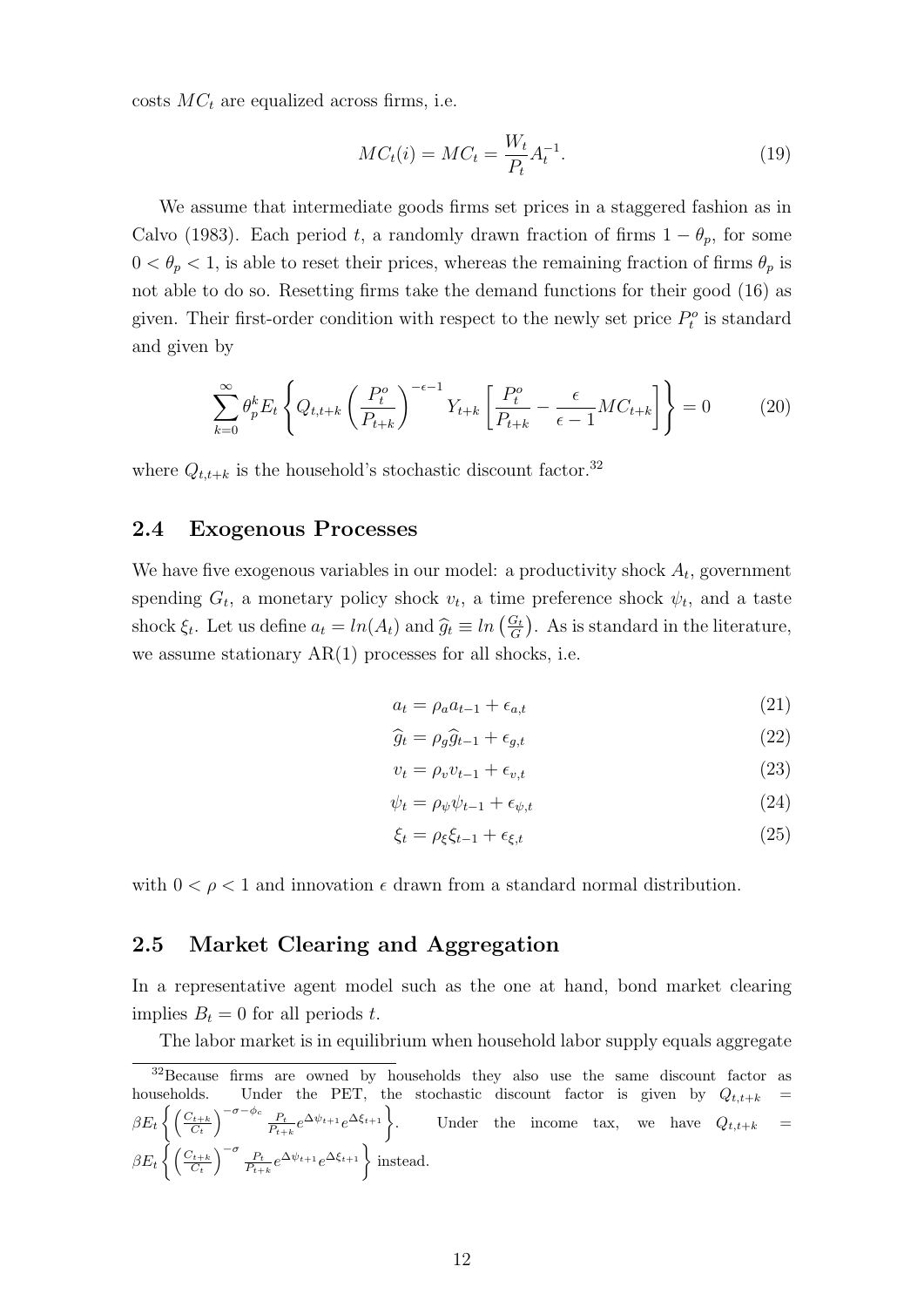labor demand by (intermediate goods) firms, i.e.

$$
N_t = \int_0^1 N_t(i) \, di. \tag{26}
$$

The intermediate goods market is in equilibrium when supply equals demand for all intermediate goods  $i \in [0, 1]$ , i.e.

$$
Y_t(i) = X_t(i). \tag{27}
$$

In turn, the final goods market is in equilibrium when aggregate supply or real GDP equals the sum of private and government consumption demand, i.e.

$$
Y_t = C_t + G_t. \tag{28}
$$

Following Schmitt-Grohé and Uribe (2006), the aggregate production function of our economy is given by

$$
Y_t = s_t^{-1} A_t N_t \tag{29}
$$

where  $s_t \geq 1$  is determined by the difference equation

$$
s_t = (1 - \theta_p)(\tilde{p}_t)^{-\epsilon_p} + \theta_p (1 + \pi_t)^{\epsilon_p} s_{t-1}
$$
\n(30)

with  $\widetilde{p}_t \equiv \frac{P_t^o}{P_t}$  and where  $\pi_t$  denotes (final goods) price inflation. The variable  $s_t$  represents the resource cost from inefficient price dispersion across intermediate goods firms when the value exceeds one.<sup>33</sup>

Finally, in the Calvo pricing model, the evolution of aggregate or final goods prices is given by the law of motion

$$
1 = \theta_p (1 + \pi_t)^{-1 + \epsilon_p} + (1 - \theta_p) \tilde{p}_t^{1 - \epsilon_p}.
$$
 (31)

### 2.6 Steady State

In the next section, we will employ a (log-)linear approximation of the model around the (non-stochastic) steady state. It will thus be useful to briefly characterize this steady state.

We first assume that aggregate price inflation is zero in the steady state. To find aggregate output or activity next, we combine the household's labor supply first order condition with the steady state relations  $\frac{W}{P} = \frac{\epsilon_p - 1}{\epsilon_p}$  $\frac{p-1}{\epsilon_p}$  (from (19) and (20)) and  $Y = N$  and make use of the household's budget constraint.

<sup>&</sup>lt;sup>33</sup>Since there is no price dispersion under flexible prices,  $s_t = 1$  holds for all t in this case.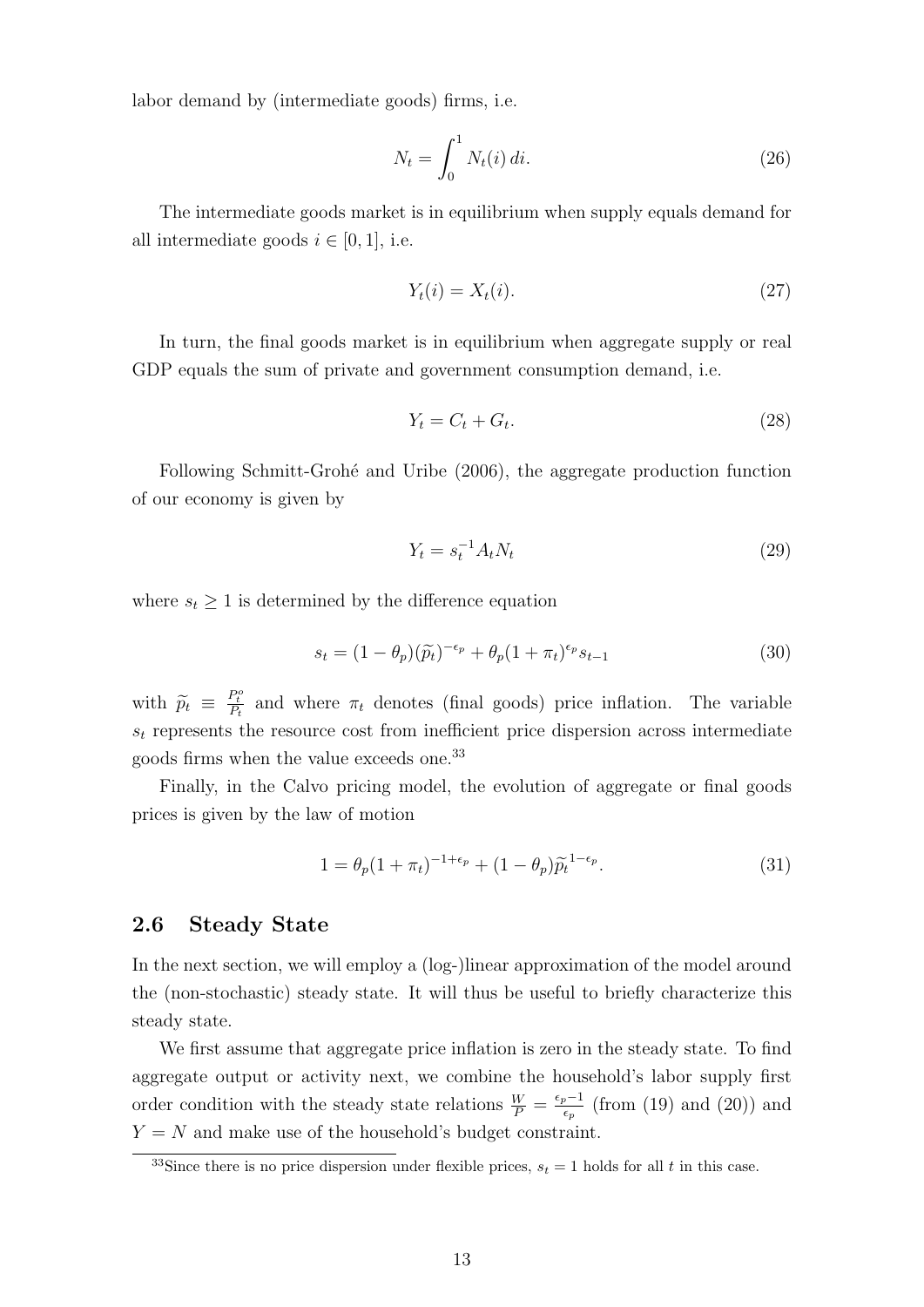Expenditure Tax. Accordingly, under the consumption tax, steady state output is given by

$$
Y = \left(\frac{\epsilon_p - 1}{\epsilon_p} \left(\frac{1}{\eta_c}\right)^{1-\sigma} \frac{1}{1+\phi_c}\right)^{\frac{1}{\varphi+\sigma}}.
$$
\n(32)

Income Tax. In comparison, under the income tax, steady state output is given by<sup>34</sup>

$$
Y = \left(\frac{\epsilon_p - 1}{\epsilon_p} \eta_n^{1 - \sigma} (1 - \phi_n)\right)^{\frac{1}{\varphi + \sigma}}.
$$
\n(33)

We see that the steady state output depends on both the average level of taxation  $(\eta)$  and the degree of tax progressivity  $(\phi)$ . Our model calibration below will ensure that the steady state level of output is the same for both tax systems (i.e. the incentives to supply labor are equalized in the steady state).

### 2.7 Linearization

To make the model more tractable, we now employ a (log-)linear approximation of the model equations around the (non-stochastic) steady state. This also allows us to condense the model into three familiar equations: a Phillips curve, an IS curve, and a monetary policy rule. In the following, a small variable with a hat denotes the log-deviation of the respective variable from its steady state value, i.e.  $\widehat{z}_t \equiv \ln(Z_t) - \ln(Z) = \ln\left(1 + \frac{Z_t - Z}{Z}\right) \approx \frac{Z_t - Z}{Z}$  $\frac{z-Z}{Z}$ , where the last approximation holds for "small" percentage deviations of  $Z_t$  from Z. The subsequent account will be rather brief but we will summarize our main findings at the end of this section.

#### 2.7.1 The Phillips Curve

Expenditure Tax. After linearizing the price setting first order condition (20) and the law of motion of the aggregate price index (31), we combine the resulting equations to obtain the following standard forward-looking inflation equation

$$
\pi_t = \beta E_t \left\{ \pi_{t+1} \right\} + \lambda \widehat{mc}_t \tag{34}
$$

where  $\lambda \equiv \frac{(1-\theta_p)(1-\beta\theta_p)}{\theta}$  $\frac{\theta(p- \beta \theta_p)}{\theta_p}.35$ 

We next derive linear expressions for the labor supply first-order condition  $(6)$ , marginal cost (19), the aggregate production function (29), and the definition of real

<sup>&</sup>lt;sup>34</sup>To get this expression, we assumed a uniform tax rate for household labor and dividend income.

<sup>&</sup>lt;sup>35</sup>See e.g. Galí (2008, Chapter 3). Further note that the time preference shock  $\psi_t$  and the taste shock  $\xi_t$  have no first-order effect on the relationship between inflation and marginal cost.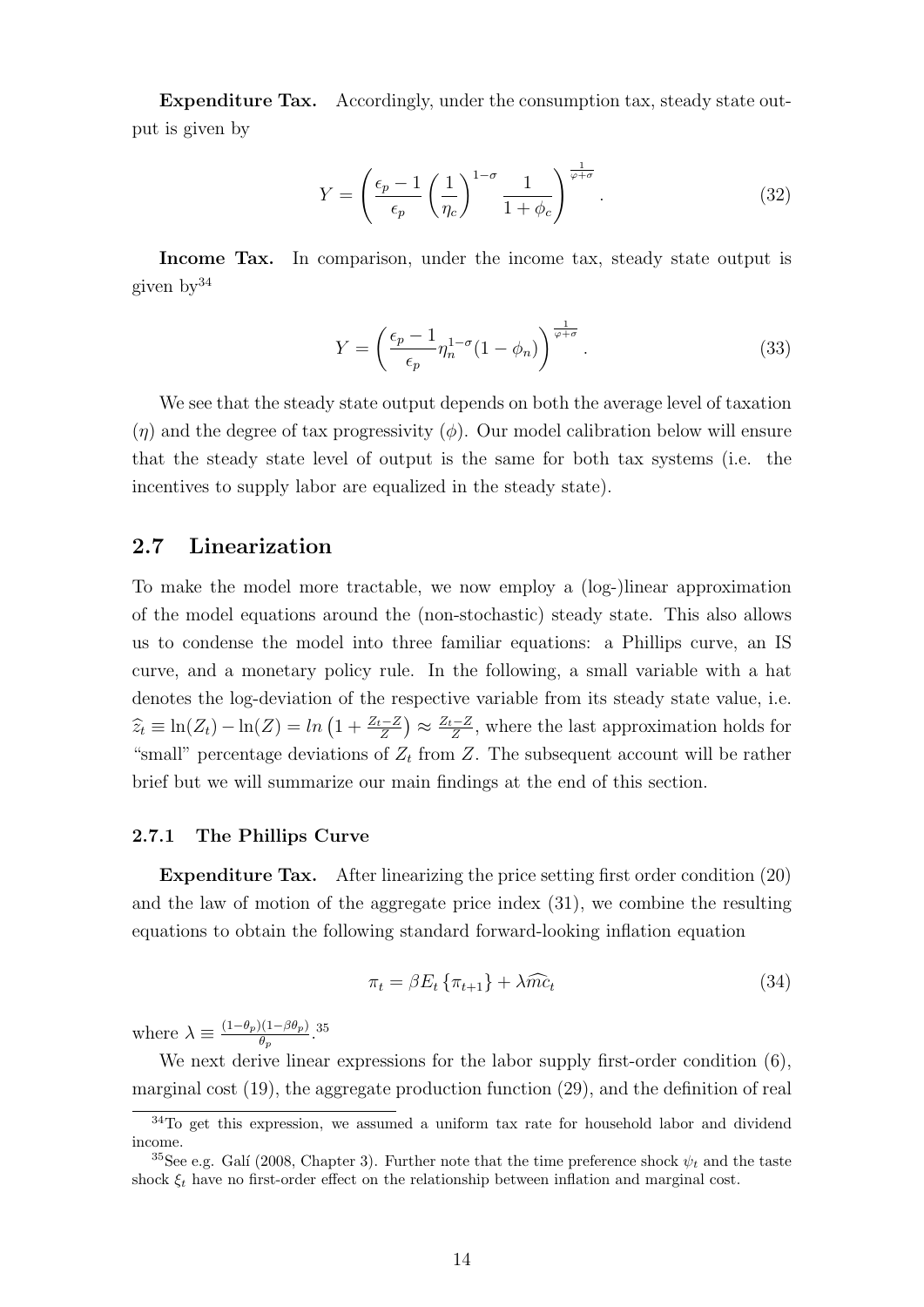GDP  $(28)$ , respectively:

$$
\widehat{\omega}_t + \xi_t = (\sigma + \phi_c)\widehat{c}_t + \varphi \widehat{n}_t \tag{35}
$$

$$
\widehat{mc}_t = \widehat{\omega}_t - a_t \tag{36}
$$

$$
\widehat{y}_t = a_t + \widehat{n}_t \tag{37}
$$

$$
\widehat{y}_t = \gamma_c \widehat{c}_t + (1 - \gamma_c) \widehat{g}_t \tag{38}
$$

with  $\gamma_c \equiv \frac{C}{Y}$  $\frac{C}{Y}$  and where  $\hat{\omega}_t \equiv \hat{w}_t - \hat{p}_t$ . As indicated above, it becomes obvious from equation (35) that the PET has a similar effect on the labor supply decision as an increase in the coefficient  $\sigma$ . We will refer to the resulting general equilibrium effects below.

Combining the previous equations allows us to express marginal cost in terms of aggregate output and the exogenous processes  $a_t$ ,  $\hat{g}_t$ , and  $\xi_t$ :

$$
\widehat{mc}_t = \frac{\sigma + \varphi \gamma_c + \phi_c}{\gamma_c} \widehat{y}_t - (1 + \varphi)a_t - \frac{(\sigma + \phi_c)(1 - \gamma_c)}{\gamma_c} \widehat{g}_t - \xi_t.
$$
 (39)

Since  $\widehat{mc}_t = 0$  holds under flexible prices (i.e. the price markup is constant), we also have

$$
0 = \frac{\sigma + \varphi \gamma_c + \phi_c}{\gamma_c} \widehat{y}_t^f - (1 + \varphi)a_t - \frac{(\sigma + \phi_c)(1 - \gamma_c)}{\gamma_c} \widehat{g}_t - \xi_t \tag{40}
$$

where  $\hat{y}_t^f$  denotes the flexible price or "natural" output. Subtracting (40) from (39) then yields

$$
\widehat{mc}_t = \frac{\sigma + \varphi \gamma_c + \phi_c}{\gamma_c} (\widehat{y}_t - \widehat{y}_t^f)
$$
\n(41)

where the flexible price output is given by

$$
\widehat{y}_t^f = \frac{(1+\varphi)\gamma_c}{\sigma + \varphi\gamma_c + \phi_c} a_t + \frac{(\sigma + \phi_c)(1-\gamma_c)}{\sigma + \varphi\gamma_c + \phi_c} \widehat{g}_t + \frac{\gamma_c}{\sigma + \varphi\gamma_c + \phi_c} \xi_t.
$$
\n(42)

Finally, by substituting (41) into (34), we obtain the New Keynesian Phillips curve under the PET

$$
\pi_t = \beta E_t \left\{ \pi_{t+1} \right\} + \kappa_c \widetilde{y}_t \tag{43}
$$

where the slope of the Phillips curve is given by

$$
\kappa_c \equiv \lambda \frac{\sigma + \varphi \gamma_c + \phi_c}{\gamma_c} \tag{44}
$$

and where  $\widetilde{y}_t \equiv \widehat{y}_t - \widehat{y}_t^f$  $t$ <sup>t</sup> is the output gap.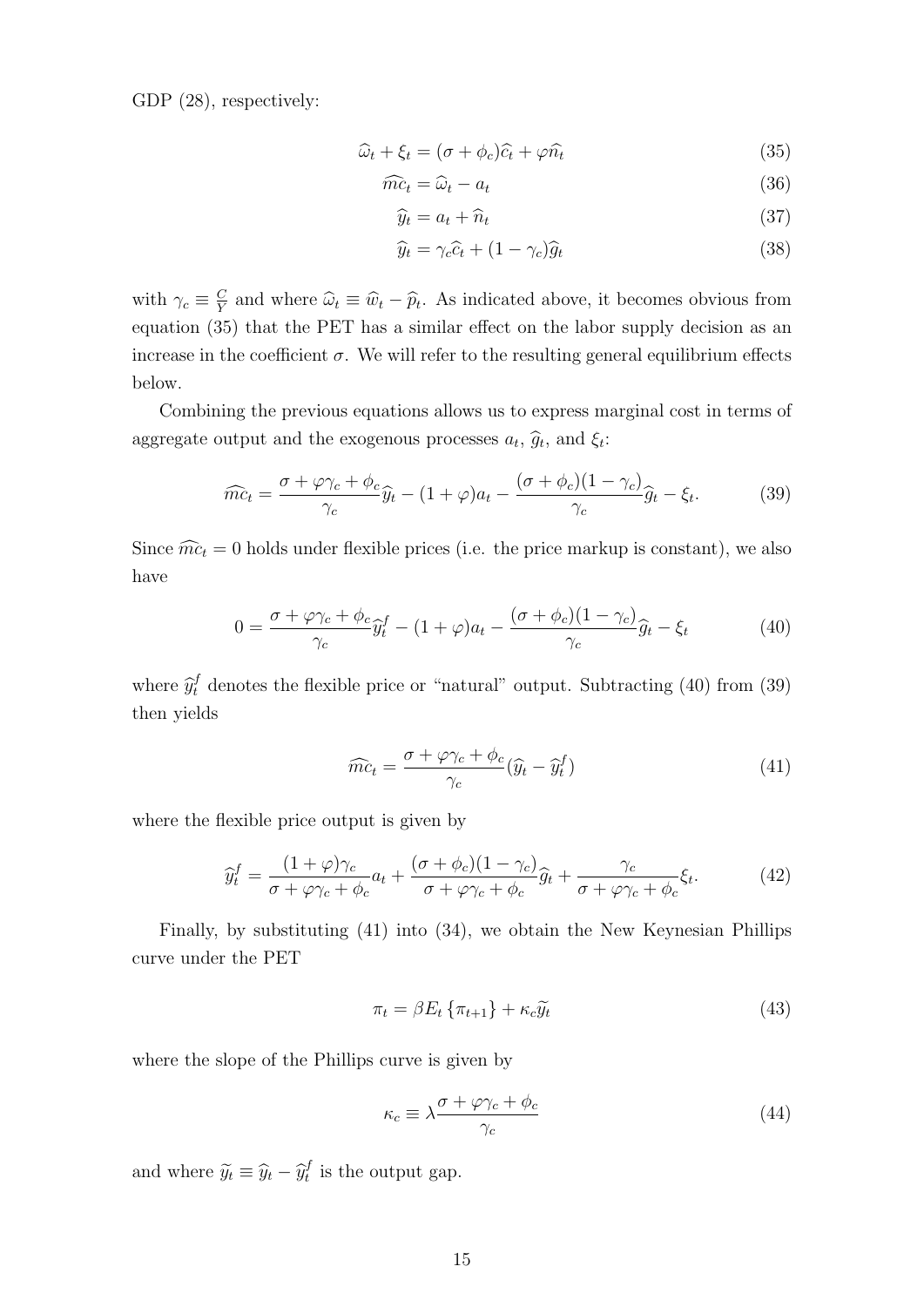Income Tax. The linearized version of the labor supply first-order condition (11) is given by

$$
(1 - \phi_n)\widehat{\omega}_t + \xi_t = \sigma \widehat{c}_t + (\varphi + \phi_n)\widehat{n}_t.
$$
\n(45)

Using (45) instead of (35) and repeating the steps taken above, we obtain the following New Keynesian Phillips curve under the progressive income tax (see Mattesini and Rossi, 2012)

$$
\pi_t = \beta E_t \left\{ \pi_{t+1} \right\} + \kappa_n \widetilde{y}_t \tag{46}
$$

where the slope of the Phillips curve is given by

$$
\kappa_n \equiv \lambda \frac{\sigma + \gamma_c (\varphi + \phi_n)}{\gamma_c (1 - \phi_n)}.
$$
\n(47)

The variable  $\widetilde{y}_t \equiv \widehat{y}_t - \widehat{y}_t^f$  $t_t^f$  represents the output gap under the income tax, and the corresponding natural output is given by

$$
\widehat{y}_t^f = \frac{(1+\varphi)\gamma_c}{\sigma + (\varphi + \phi_n)\gamma_c} a_t + \frac{\sigma(1-\gamma_c)}{\sigma + (\varphi + \phi_n)\gamma_c} \widehat{g}_t + \frac{\gamma_c}{\sigma + (\varphi + \phi_n)\gamma_c} \xi_t.
$$
 (48)

#### 2.7.2 The IS Curve

Expenditure Tax. Linearizing the consumption Euler equation (5) gives

$$
\hat{c}_t = E_t \left\{ \hat{c}_{t+1} \right\} - \frac{1}{\sigma + \phi_c} \left( \hat{r}_t - E_t \left\{ \pi_{t+1} \right\} + E_t \left\{ \Delta \psi_{t+1} + \Delta \xi_{t+1} \right\} \right). \tag{49}
$$

Combining the last equation with the linear expression for real GDP (38) yields the model's IS curve, expressed in terms of aggregate output, under the PET:

$$
\hat{y}_t = E_t \{ \hat{y}_{t+1} \} - (1 - \gamma_c) E_t \{ \Delta \hat{y}_{t+1} \} - \frac{\gamma_c}{\sigma + \phi_c} \left( \hat{r}_t - E_t \{ \pi_{t+1} \} + E_t \{ \Delta \psi_{t+1} + \Delta \xi_{t+1} \} \right).
$$
\n(50)

Expressed in terms of the output gap, the IS curve reads

$$
\widetilde{y}_t = E_t \left\{ \widetilde{y}_{t+1} \right\} - \frac{\gamma_c}{\sigma + \phi_c} \left( \widehat{r}_t - E_t \left\{ \pi_{t+1} \right\} - \widehat{rr}_t^f \right) \tag{51}
$$

where  $\hat{r}t^f \equiv \hat{r}^f_t - E_t \left\{ \pi^f_{t+1} \right\}$  is the real interest rate under flexible prices, often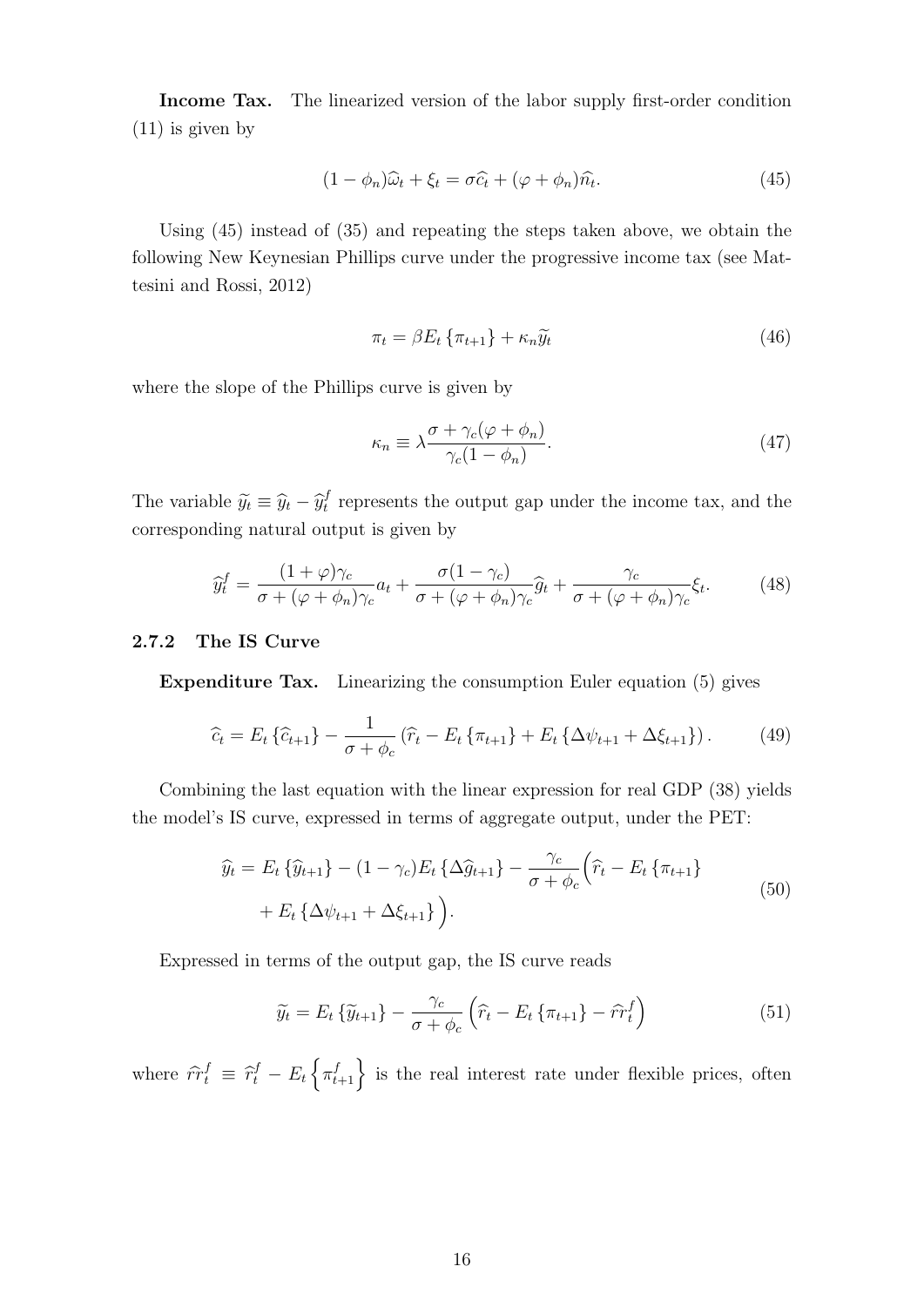denoted as the "natural" real rate, and given by 36

$$
\hat{rr}_t^f = \frac{(1+\varphi)(\sigma+\phi_c)}{\sigma+\varphi\gamma_c+\phi_c} E_t \left\{ \Delta a_{t+1} \right\} - \frac{(\sigma+\phi_c)(1-\gamma_c)\varphi}{\sigma+\varphi\gamma_c+\phi_c} E_t \left\{ \Delta \hat{g}_{t+1} \right\} \n- \frac{\varphi\gamma_c}{\sigma+\varphi\gamma_c+\phi_c} E_t \left\{ \Delta \xi_{t+1} \right\} - E_t \left\{ \Delta \psi_{t+1} \right\}.
$$
\n(52)

Income Tax. Linearizing the consumption Euler equation (10) yields

$$
\hat{c}_t = E_t \left\{ \hat{c}_{t+1} \right\} - \frac{1}{\sigma} \left( (1 - \beta \tau^{int}) \hat{r}_t - E_t \left\{ \pi_{t+1} \right\} + E_t \left\{ \Delta \psi_{t+1} + \Delta \xi_{t+1} \right\} \right). \tag{53}
$$

The IS curve, expressed in terms of aggregate output, is then given by

$$
\hat{y}_t = E_t \{ \hat{y}_{t+1} \} - (1 - \gamma_c) E_t \{ \Delta \hat{g}_{t+1} \} - \frac{\gamma_c}{\sigma} \Big( (1 - \beta \tau^{int}) \hat{r}_t - E_t \{ \pi_{t+1} \} + E_t \{ \Delta \psi_{t+1} + \Delta \xi_{t+1} \} \Big).
$$
\n(54)

Expressed in terms of the output gap, the IS curve reads

$$
\widetilde{y}_t = E_t \{ \widetilde{y}_{t+1} \} - \frac{\gamma_c}{\sigma} \left( (1 - \beta \tau^{int}) \widehat{r}_t - E_t \{ \pi_{t+1} \} - \widehat{r} \widehat{r}_t^f \right) \tag{55}
$$

where  $\hat{r}t_t^f \equiv (1 - \beta \tau^{int})\hat{r}_t^f - E_t \left\{ \pi_{t+1}^f \right\}$  is the (after-tax) real interest rate under flexible prices and given by

$$
\hat{rr}_t^f = \frac{(1+\varphi)\sigma}{\sigma + (\varphi + \phi_n)\gamma_c} E_t \left\{ \Delta a_{t+1} \right\} - \frac{\sigma(1-\gamma_c)(\varphi + \phi_n)}{\sigma + (\varphi + \phi_n)\gamma_c} E_t \left\{ \Delta \hat{g}_{t+1} \right\} \n- \frac{(\varphi + \phi_n)\gamma_c}{\sigma + (\varphi + \phi_n)\gamma_c} E_t \left\{ \Delta \xi_{t+1} \right\} - E_t \left\{ \Delta \psi_{t+1} \right\}.
$$
\n(56)

#### 2.7.3 Government Policy

Finally, to close the model, the linearized version of the interest rate rule (14) is given by

$$
\widehat{r}_t = \phi_\pi \pi_t + v_t. \tag{57}
$$

Expenditure Tax. For the sake of completeness, the linearized version of the consumption tax schedule (3) is

$$
\widehat{\tau}_t^c = \left(\frac{\eta_c}{\eta_c - 1}\right) \phi_c \widehat{c}_t. \tag{58}
$$

 $36$ To obtain the natural real interest rate, insert the equation for natural output  $(42)$  into the IS curve (50) and solve for the real interest rate.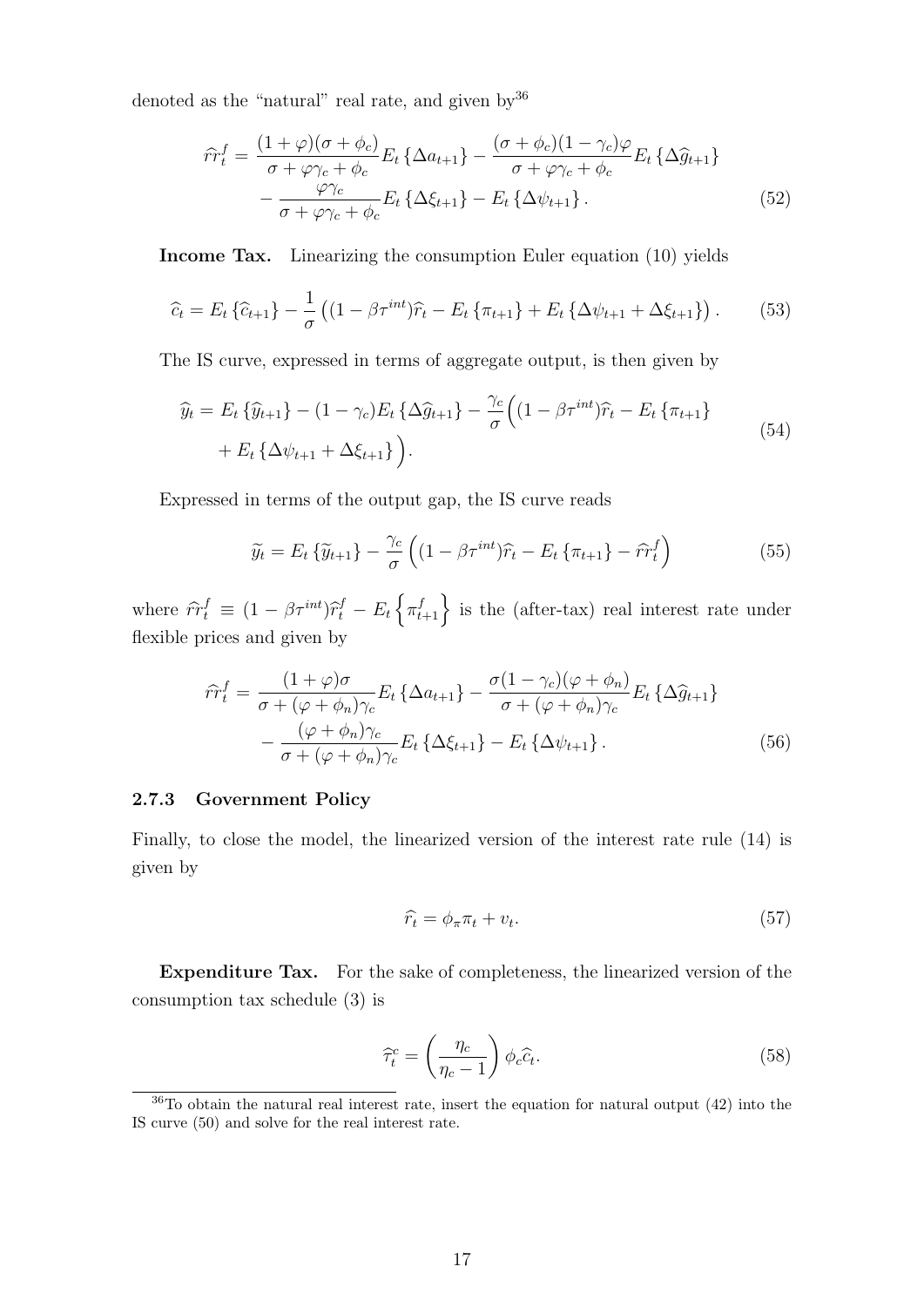Income Tax. Similarly, the linearized version of the wage tax schedule (8) is

$$
\widehat{\tau}_t^n = \left(\frac{\eta_n}{1 - \eta_n}\right) \phi_n(\widehat{\omega}_t + \widehat{n}_t). \tag{59}
$$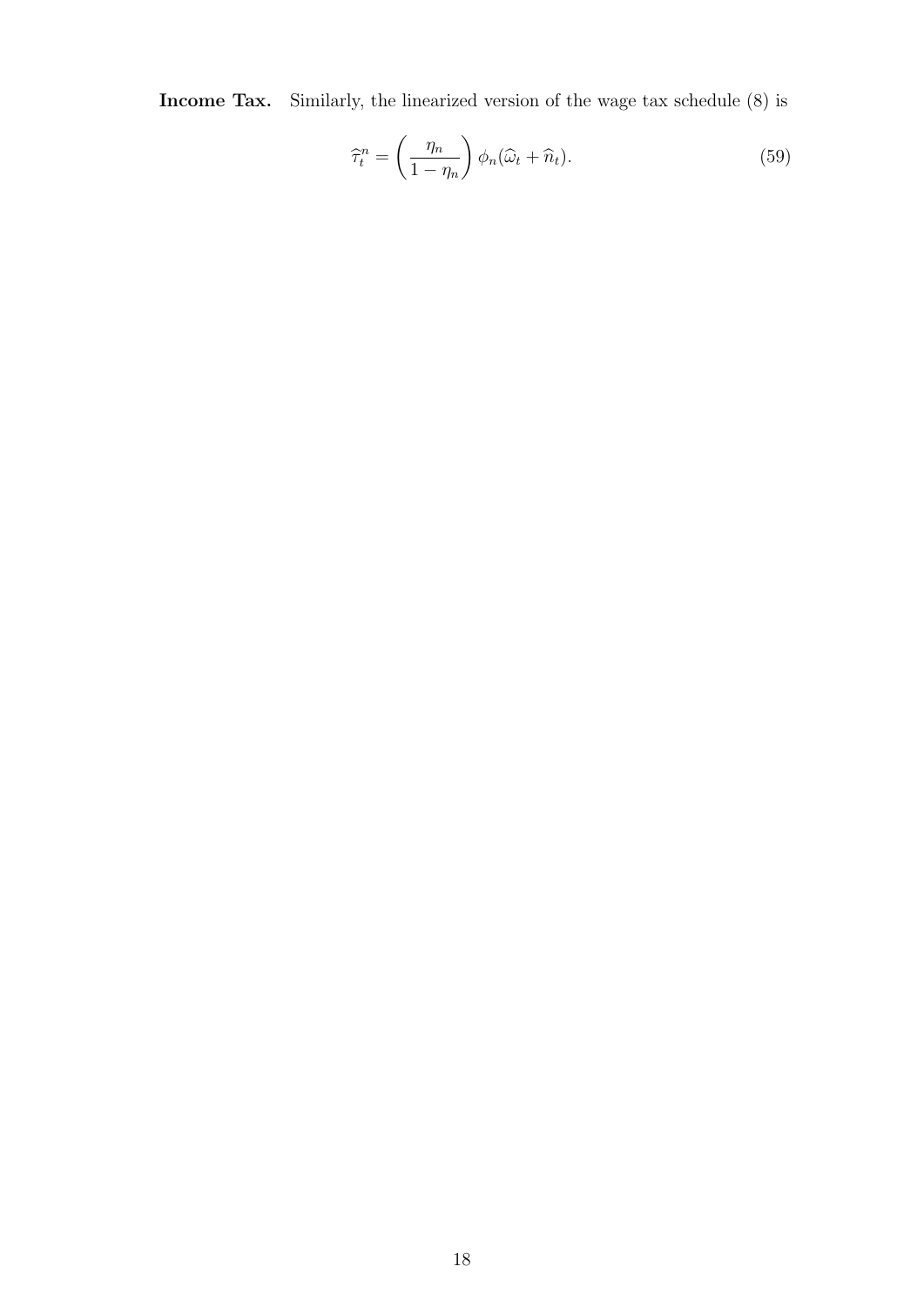Table 1: Summary: Linearized Model

| Euler equation [ET] | $\hat{c}_t = E_t \left\{ \hat{c}_{t+1} \right\} - \frac{1}{\sigma + \phi} \left( \hat{r}_t - E_t \left\{ \pi_{t+1} \right\} + E_t \left\{ \Delta \psi_{t+1} + \Delta \xi_{t+1} \right\} \right)$                                                                                                                                                                                        |
|---------------------|-----------------------------------------------------------------------------------------------------------------------------------------------------------------------------------------------------------------------------------------------------------------------------------------------------------------------------------------------------------------------------------------|
| Euler equation [IT] | $\hat{c}_t = E_t \{ \hat{c}_{t+1} \} - \frac{1}{\pi} \left( (1 - \beta \tau^{int}) \hat{r}_t - E_t \{ \pi_{t+1} \} + E_t \{ \Delta \psi_{t+1} + \Delta \xi_{t+1} \} \right)$                                                                                                                                                                                                            |
| IS curve $[ET]$     | $\hat{y}_t = E_t \left\{ \hat{y}_{t+1} \right\} - (1 - \gamma_c) E_t \left\{ \Delta \hat{g}_{t+1} \right\} - \frac{\gamma_c}{\sigma + \phi_c} \left( \hat{r}_t - E_t \left\{ \pi_{t+1} \right\} + E_t \left\{ \Delta \psi_{t+1} + \Delta \xi_{t+1} \right\} \right)$                                                                                                                    |
| IS curve [IT]       | $\widehat{y}_t = E_t \{ \widehat{y}_{t+1} \} - (1 - \gamma_c) E_t \{ \Delta \widehat{g}_{t+1} \} - \frac{\gamma_c}{\sigma} \left( (1 - \beta \tau^{int}) \widehat{r}_t - E_t \{ \pi_{t+1} \} + E_t \{ \Delta \psi_{t+1} + \Delta \xi_{t+1} \} \right)$                                                                                                                                  |
| Phillips curve [ET] | $\pi_t = \beta E_t \left\{ \pi_{t+1} \right\} + \lambda \frac{\sigma + \gamma_c \varphi + \phi_c}{\gamma} (\widehat{y}_t - \widehat{y}_t^f)$                                                                                                                                                                                                                                            |
| Phillips curve [IT] | $\pi_t = \beta E_t \left\{ \pi_{t+1} \right\} + \lambda \frac{\sigma + \gamma_c (\varphi + \phi_n)}{\gamma (1 - \phi)} (\widehat{y}_t - \widehat{y}_t^f)$                                                                                                                                                                                                                               |
| Natural output [ET] | $\hat{y}_t^f = \frac{(1+\varphi)\gamma_c}{\sigma + \varphi\gamma_c + \phi_c} a_t + \frac{(\sigma + \phi_c)(1-\gamma_c)}{\sigma + \varphi\gamma_c + \phi_c} \hat{g}_t + \frac{\gamma_c}{\sigma + \varphi\gamma_c + \phi_c} \xi_t$                                                                                                                                                        |
| Natural output [IT] | $\hat{y}_t^f = \frac{(1+\varphi)\gamma_c}{\sigma+(\varphi+\varphi_c)\gamma_c}a_t + \frac{\sigma(1-\gamma_c)}{\sigma+(\varphi+\varphi_c)\gamma_c}\hat{g}_t + \frac{\gamma_c}{\sigma+(\varphi+\varphi_c)\gamma_c}\xi_t$                                                                                                                                                                   |
| Natural rate [ET]   | $\hat{rr}_t^f = \frac{(1+\varphi)(\sigma+\phi_c)}{\sigma+\varphi\vee\phi} E_t \left\{ \Delta a_{t+1} \right\} - \frac{(\sigma+\phi_c)(1-\gamma_c)\varphi}{\sigma+\varphi\gamma_c+\phi_c} E_t \left\{ \Delta \hat{g}_{t+1} \right\} - \frac{\varphi\gamma_c}{\sigma+\varphi\gamma_c+\phi_c} E_t \left\{ \Delta \xi_{t+1} \right\} - E_t \left\{ \Delta \psi_{t+1} \right\}$              |
| Natural rate [IT]   | $\hat{rr}_t^f = \frac{(1+\varphi)\sigma}{\sigma+(\varphi+\phi_0)\gamma_0} E_t \left\{ \Delta a_{t+1} \right\} - \frac{\sigma(1-\gamma_c)(\varphi+\phi_0)}{\sigma+(\varphi+\phi_0)\gamma_0} E_t \left\{ \Delta \hat{g}_{t+1} \right\} - \frac{(\varphi+\phi_0)\gamma_c}{\sigma+(\varphi+\phi_0)\gamma_0} E_t \left\{ \Delta \xi_{t+1} \right\} - E_t \left\{ \Delta \psi_{t+1} \right\}$ |
| Labor supply [ET]   | $(\sigma + \phi_c)\hat{c_t} + \varphi \hat{n_t} = \hat{\omega}_t + \xi_t$                                                                                                                                                                                                                                                                                                               |
| Labor supply [IT]   | $\sigma\widehat{c}_t + (\varphi + \phi_n)\widehat{n}_t = (1 - \phi_n)\widehat{\omega}_t + \xi_t$                                                                                                                                                                                                                                                                                        |
| Tax schedule [ET]   | $\widehat{\tau}_t^c = \left(\frac{\eta_c}{\eta_c - 1}\right) \phi_c \widehat{c}_t$                                                                                                                                                                                                                                                                                                      |
| Tax schedule [IT]   | $\widehat{\tau}_t^n = \left(\frac{\eta_n}{1-\eta_n}\right) \phi_n(\widehat{\omega}_t + \widehat{n}_t)$                                                                                                                                                                                                                                                                                  |
| Production function | $\widehat{y}_t = a_t + \widehat{n}_t$                                                                                                                                                                                                                                                                                                                                                   |
| Aggregate demand    | $\widehat{y}_t = \gamma_c \widehat{c}_t + (1 - \gamma_c) \widehat{q}_t$                                                                                                                                                                                                                                                                                                                 |
| Output gap          | $\widetilde{y}_t = \widehat{y}_t - \widehat{y}_t^f$                                                                                                                                                                                                                                                                                                                                     |
| Real marginal cost  | $\widehat{mc}_t = \widehat{\omega}_t - a_t$                                                                                                                                                                                                                                                                                                                                             |
| Monetary policy     | $\widehat{r}_t = \phi_\pi \pi_t + v_t$                                                                                                                                                                                                                                                                                                                                                  |
|                     |                                                                                                                                                                                                                                                                                                                                                                                         |

Notes: ET (IT) denotes the model with progressive consumption (income) taxation. Equations without specification apply to both model versions. Note that some of the equations are redundant but are shown nonetheless for comparative purposes.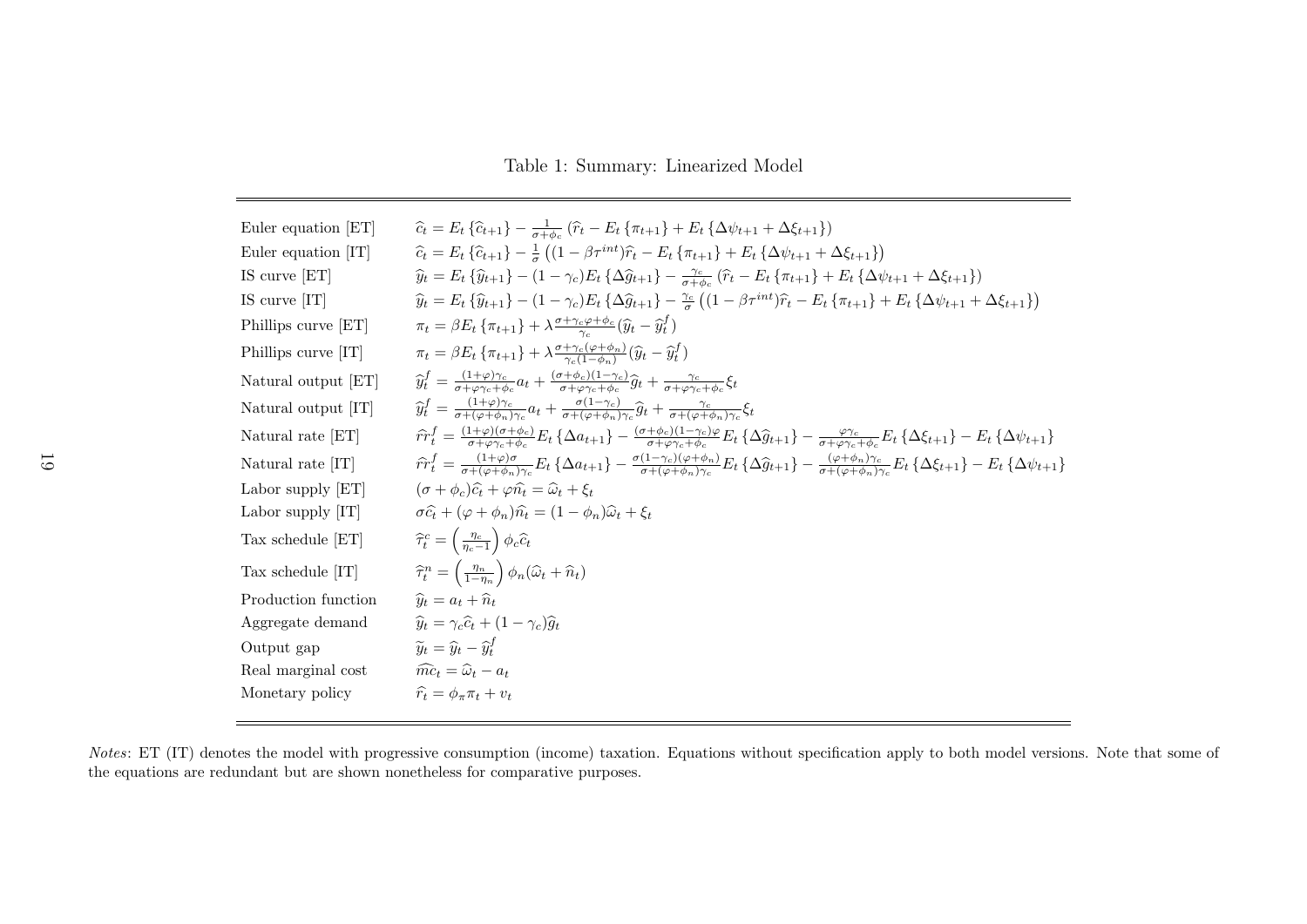#### 2.7.4 Model Summary

In conclusion, Table 1 contrasts both tax regimes. The linearized equations depicted summarize the equilibrium dynamics of all the model variables. The model dynamics, however, can also be expressed more compactly in terms of the New Keynesian Phillips curve, the IS curve, and the interest rate rule only.

Expenditure Tax. Under the PET, the model's linearized equilibrium can be expressed compactly by the New Keynesian Phillips curve (43), the IS curve (51), and the interest rate rule (57). These three equations, together with the process for the natural rate of interest (52), fully describe the dynamics of inflation  $\pi_t$ , the output gap  $\widetilde{y}_t$ , and the interest rate  $\widehat{r}_t$ .

Income Tax. Equivalently, under the income tax, the New Keynesian Phillips curve (46), the IS curve (55), and the interest rate rule (57), together with the natural rate (56), completely determine the dynamics of inflation  $\pi_t$ , the output gap  $\widetilde{y}_t$ , and the interest rate  $\hat{r}_t$ .

Before we simulate the model to illustrate the general equilibrium effects of the two tax systems, we need to discuss some of our previous findings.

Firstly, both model versions collapse into the same standard New Keynesian model when we set  $\phi_c = \phi_n = 0$  (and set  $\tau^{int} = 0$  under the income tax, as is common in the literature), i.e. when we assume a flat tax system. Income and consumption taxes are thus equivalent in this case.

Secondly, and as already suggested above, the equations for natural output show that both tax systems act as an automatic stabilizer for the flexible-price economy in the sense that the relevant shocks (technology  $a_t$ , government spending  $g_t$ , taste  $\xi_t$ ) have a smaller impact on output (relative to the flat tax). The exception is the PET's amplifying effect on output under government spending shocks (the derivative of the appropriate coefficient with respect to  $\phi_c$  is positive). These effects will hold in the sticky-price economy as well (see the next section).

Thirdly, unlike the progressive tax on wage income, the progressive tax on consumption affects the household's Euler equation and thus the economy's IS curve. Unsurprisingly, all other things equal, the progressive consumption tax creates a greater incentive to smooth consumption (and thus output) over time, i.e., it makes the economy less responsive to "intertemporal disturbances" (shocks to  $\psi_t$  and  $\xi_t$ ) and interest rate fluctuations (see e.g. equation (50)).

Fourthly, due to their effect on the labor supply decision, both the progressive consumption tax and the progressive wage tax increase the slope of the Phillips curve (relative to the flat tax). The intuition for the wage tax is straightforward (see Mattesini and Rossi, 2012): a given increase in hours worked can only be induced by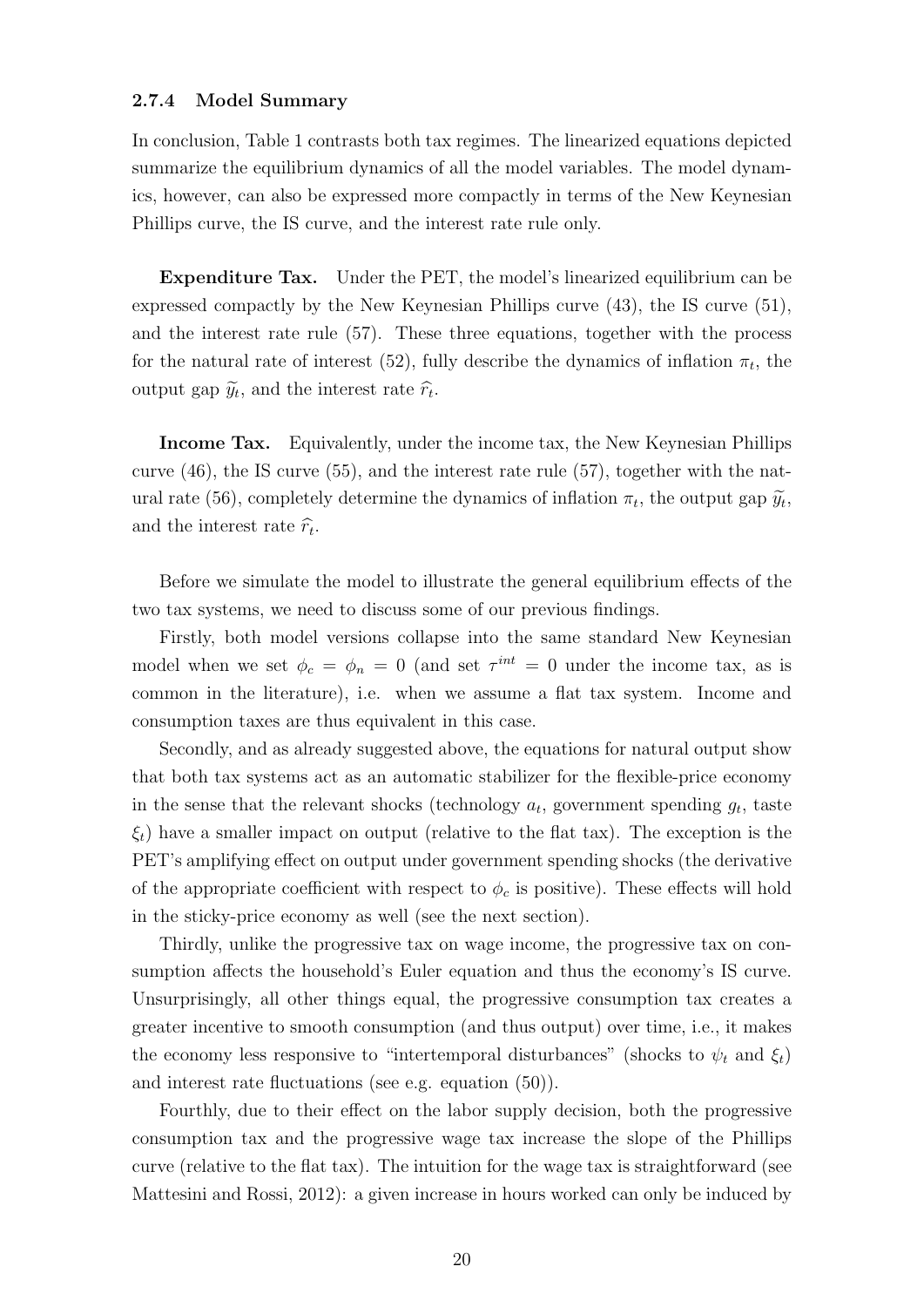offering higher real wages than in the flat tax case since a growing fraction of wages is taxed away. Consequently, increasing output above its natural level (through hiring more labor, at least compared to the flexible price scenario) is more costly for firms and creates more inflationary pressure. The intuition for the consumption tax is not too dissimilar: households work to (eventually) consume. To induce a given increase in hours, higher real wages than in the flat tax case have to be offered because the accompanying consumption increase is taxed at increasing rates. We thus observe more inflationary pressure when raising output above its natural level.<sup>37</sup> However, notice that the Phillips curve is steeper under the progressive wage tax for all (plausible) parameter values:<sup>38</sup>

$$
\kappa_n > \kappa_c \Leftrightarrow \sigma + \gamma_c (1 + \varphi) > 1. \tag{60}
$$

# 3 Equilibrium Dynamics

In this section, we examine whether the structural differences between the PET and the income tax identified above also lead to quantitatively significant differences in general equilibrium. To this effect, we compute impulse response functions; these will graphically illustrate how the tax system affects our (linearized) model economy's cyclical behavior.<sup>39</sup> We depict the dynamic responses for the progressive consumption tax, the progressive income tax, and, for comparative purposes, a flat tax. The program Dynare (Adjemian et al., 2011) is used for this exercise.<sup>40</sup> As a complement, we also present business cycle statistics of the simulated model (for the progressive tax systems only).

## 3.1 Calibration

The calibration we employ for our model simulations is based on the assumption that the relevant time period is one quarter. Our parametrization looks as follows:

<sup>37</sup>As already referred to above, note that an increase in the concavity of the household's consumption utility function (a larger  $\sigma$ ) would have the same effect as the progressive consumption tax in this regard. In this case, when increasing output above its natural level, higher real wages have to be offered (relative to the case of a smaller  $\sigma$ ) due to a more rapidly diminishing marginal utility of consumption.

<sup>&</sup>lt;sup>38</sup>To obtain this condition, simply rearrange the expressions for  $\kappa_n$  and  $\kappa_c$  and assume that  $\phi_c = \frac{\phi_n}{1-\phi_n}$ . The latter assumption equalizes steady state employment and output (for the same relative size of the government) and implies a comparable degree of tax progressivity across the two tax systems. See the subsequent section 3.1 on the model's calibration for details regarding this point.

<sup>39</sup>We also employed a second-order approximation to the original, non-linear model equations. The order of approximation does not affect the qualitative nature of the impulse responses.

 $40$ The linearized model is simple enough to be also solved by "pen and paper". We used e.g. the method of undetermined coefficients to derive closed-form solutions for inflation and the output gap for the PET and an income tax with  $\tau^{int} = 0$  (Mattesini and Rossi, 2012). See Appendix A.1 for the results. This approach, however, becomes quite cumbersome if one is interested in the responses of the remaining model variables as well.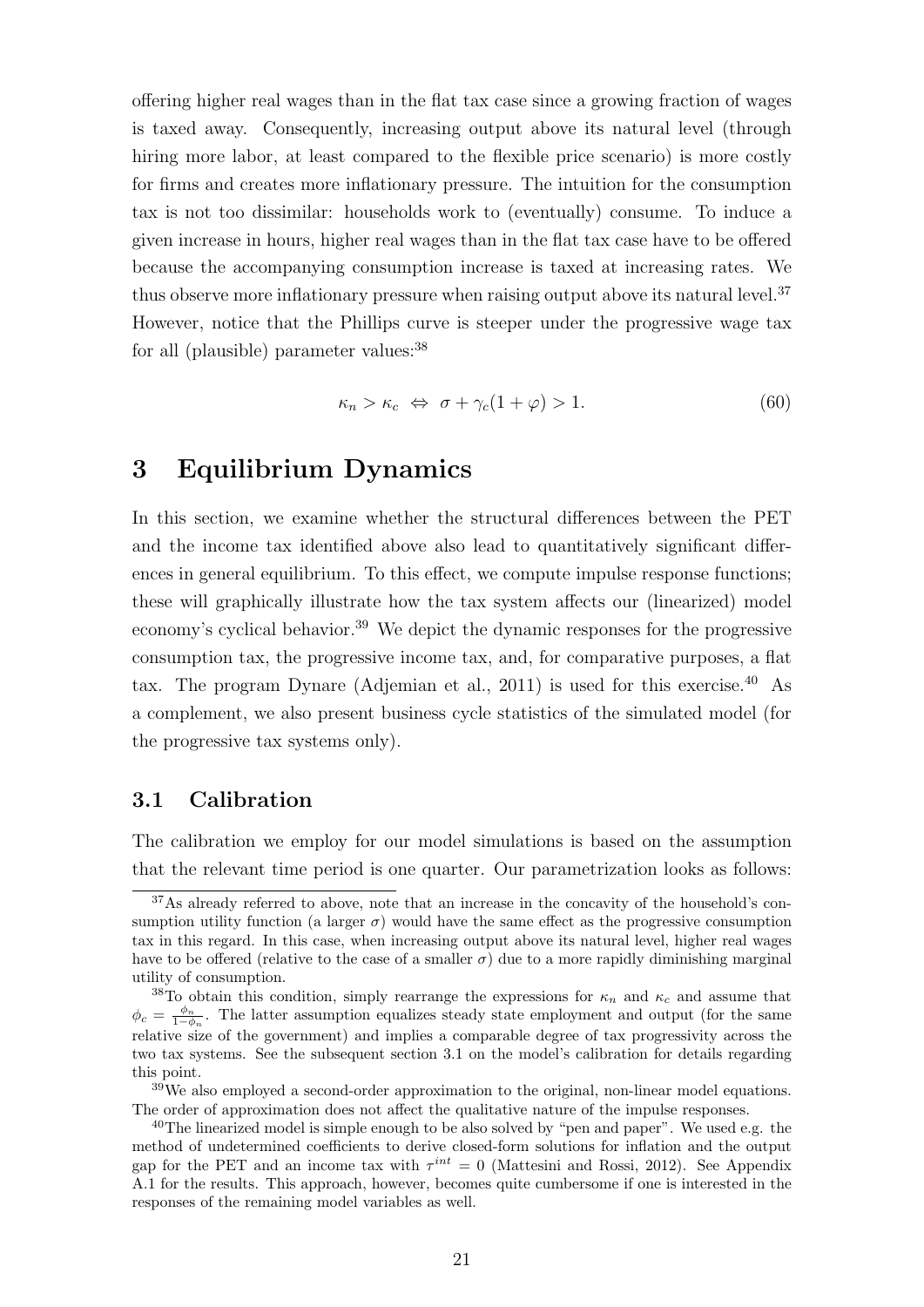the household's subjective discount factor  $\beta$  is set to 0.99, consistent with a steady state value of the real interest rate of approximately 4 percent. The values  $\sigma = 1$ (log utility of consumption) and  $\varphi = 1$  (unitary Frisch elasticity of labor supply) for the household's utility function are standard in the literature. The elasticity of substitution between goods  $\epsilon_p$  takes a value of 6, implying a steady state gross price markup of size 1.2 (for intermediate goods producers). The degree of price rigidity is given by  $\theta_p = 2/3$ , i.e. the average duration of (intermediate goods) prices is assumed to be 3 quarters. These last two parametrizations are also commonly used in the business cycle literature (see e.g. Galí, 2008).

Turning to the fiscal and monetary policy parameters, we first have  $\phi_{\pi} = 1.5$ , a standard value for the Taylor inflation coefficient. For the (progressive) income tax, we set  $\tau^{div} = 0.2$  and  $\tau^n = 0.2$  (i.e.  $\eta_n = 0.8$ ), consistent with a government spending share in GDP of 20% (1 –  $\gamma_c = 0.2$ ). The wage income tax progressivity parameter is set equal to the observed, GDP-weighted average value for the EA-12 member countries:  $\phi_n = 0.34$  (based on the computations of Mattesini and Rossi, 2012).<sup>41</sup> As a baseline, we set  $\tau^{int} = 0$ , thereby replicating the income tax system in Mattesini and Rossi (2012). To also implement a "comprehensive" income tax, we set  $\tau^{int} = 0.2$ . For the (progressive) consumption tax, we assume that  $\eta_c = 1.25$ holds, amounting to an average tax rate on consumption of  $25\%$  ( $\tau^c = 0.25$ ).<sup>42</sup> This again yields a government spending share in GDP of 20%. The value of the consumption tax progressivity parameter is set to  $\phi_c = \frac{\phi_n}{1-d}$  $\frac{\phi_n}{1-\phi_n} = 0.\overline{51}$ , a value that aligns the steady state work incentives (and therefore the employment and output levels) under the PET with those under the income tax (with  $\phi_n = 0.34$ ). This last parametrization thus ensures that the two tax systems are equally "progressive".<sup>43</sup>

As mentioned, we also consider a flat tax for comparative purposes below. Our

<sup>&</sup>lt;sup>41</sup>The qualitative nature of our results does not depend on the size of this parameter. We choose the EA-12 value because it is somewhat higher than e.g. the respective U.S. value (0.18) and thus more convenient for illustrative purposes.

<sup>42</sup>Recall that we express the income tax in tax-inclusive form, the consumption tax in taxexclusive form, however. The tax rate on income thus only appears to be lower.

<sup>&</sup>lt;sup>43</sup>The formulas for steady state output (32) and (33) show that given our choice of  $\eta_n$  and  $\eta_c$  (our numbers imply the same relative size of the government), steady state output, and by definition employment, is equalized across the two tax regimes when  $\phi_c = \frac{\phi_n}{1-\phi_n} = \frac{0.34}{1-0.34} = 0.51$ holds, implying identical incentives to supply labor in the steady state. This last point can also be illustrated by evaluating the marginal tax rates, given by (4) and (9), at the steady state. For our parametrization, this yields  $\tau^{c,m} \approx 0.89$  and  $\tau^{n,m} \approx 0.47$ , respectively. Hence, under the PET, and starting in the steady state, 1.89 additional units of real income are required (obtainable by supplying more labor) to increase consumption by one unit. Likewise, under the income tax, one additional unit of real income allows to increase consumption by 0.53 units. In other words, 1.89 additional units of real income are required to increase consumption by one unit. We thus have the same "rate of conversion" between labor and consumption across tax regimes. Finally, and as mentioned earlier, notice that we could have expressed the consumption tax in tax-inclusive form instead. In this case, the tax progressivity coefficients  $\phi$  would have been directly comparable across tax regimes (i.e. we would have chosen  $\phi_c = 0.34$  to guarantee the same degree of progressivity). As explained above, our modeling strategy does not affect the results, i.e. the more intuitive taxexclusive formulation with  $\phi_c = \frac{\phi_n}{1-\phi_n} = 0.\overline{51}$  is equivalent to the tax-inclusive formulation with  $\phi_c = 0.34.$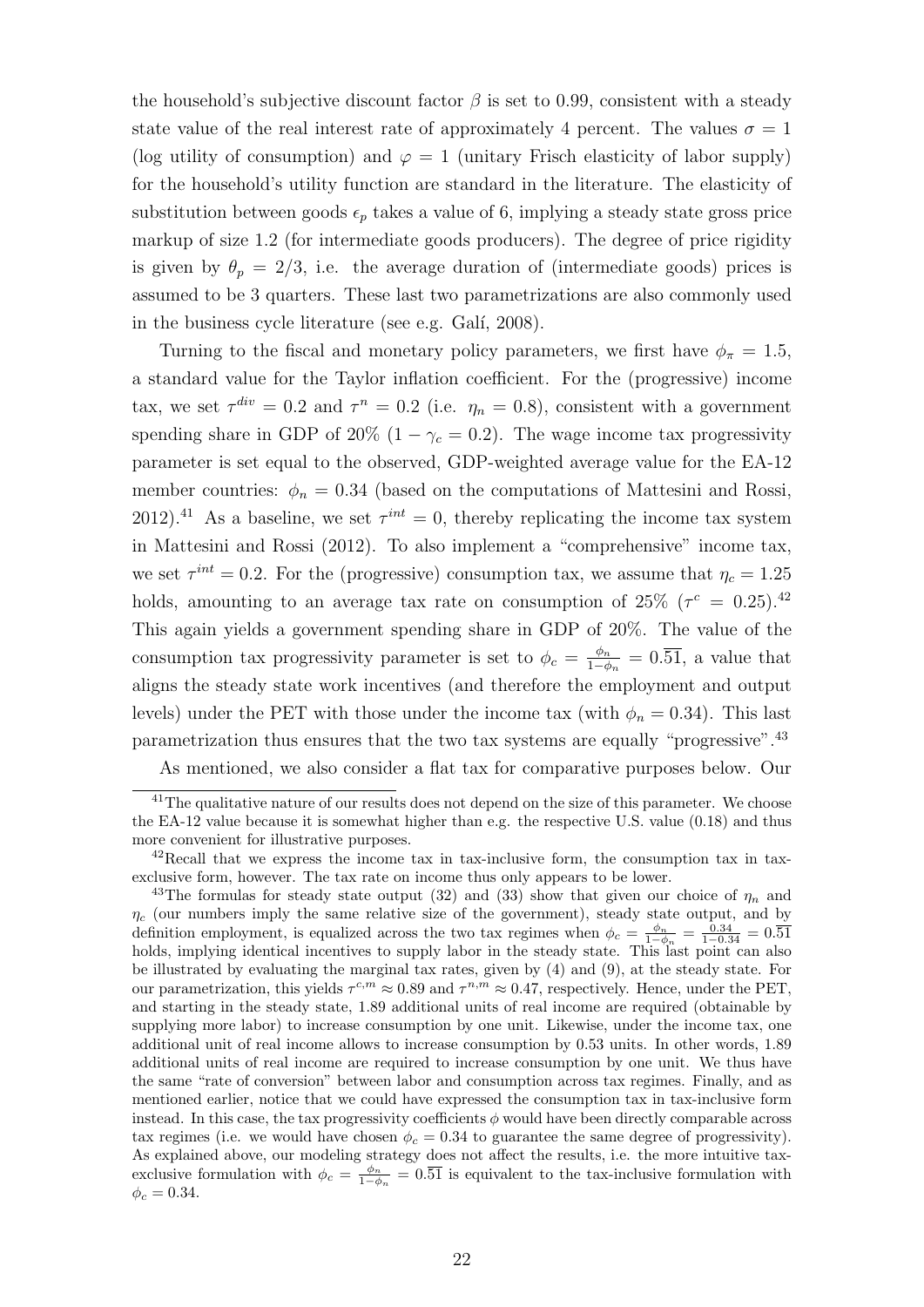model allows for two different versions of a flat tax: a flat income tax  $(\phi_n = 0)$ with interest rate taxation ( $\tau^{int} = 0.2$ ); and a flat tax without interest rate taxation ( $\tau^{int} = 0$ ). In the latter case, the income tax ( $\phi_n = 0$ ) corresponds to the consumption tax  $(\phi_c = 0)$ . See Section 2.7.

Finally, note that since we consider each shock type separately in the following and are only interested in the qualitative nature of the subsequent results (given the simplicity of our model economy), we will not make an effort to calibrate the shock processes so as to match observable business cycle statistics. A calibration exercise of this sort would also be quite cumbersome as we allow for five different shock types. The autocorrelation coefficients  $\rho$  of the shock processes are thus all set to the standard textbook value 0.9. The standard deviations of the innovations  $\epsilon$  are all set to the standard value 0.01.<sup>44</sup>

Before we turn to the model simulations, notice that our parametrization implies  $\kappa_c \approx 0.49$  and  $\kappa_n \approx 0.67$  (the corresponding value for the flat tax is roughly 0.38). The progressive consumption tax thus indeed features a "flatter" Phillips curve than the progressive income tax.

### 3.2 Model Simulations

Figures 1 to 5 in Appendix A.2 show the impulse response functions (for the main model variables) to a technology, government spending, monetary policy, time preference, and taste shock, respectively.<sup>45</sup> The figures show the responses of five different tax systems: the progressive consumption tax (PET), a progressive income tax (IT) as in Mattesini and Rossi (2012) where  $\tau^{int} = 0$  holds, a "comprehensive" or "full" progressive income tax (full IT) where  $\tau^{int} > 0$  holds in addition to the previous system, a flat tax (FL) on either consumption or income (where  $\tau^{int} = 0$ holds under the income tax), and a "comprehensive" or "full" flat income tax (full FL) where  $\tau^{int} > 0$  holds. In what follows, and for obvious reasons, we are mostly interested in how the PET performs relative to the progressive income tax. The flat tax, however, also serves as a useful benchmark. As already mentioned above, the assumption  $\tau^{int} > 0$  is rather uncommon in the DSGE literature. We will therefore refer to the two "full" income tax systems only in passing in the following. Finally, notice that the main purpose of the subsequent account is to only give a brief, first impression of the simulation results; to show that there are—for a wide range of shocks—important quantitative (and sometimes also qualitative) differences between the PET and the other tax systems. Especially since we are dealing with five different shock types, a comprehensive analysis of the deeper economic mechanisms driving our results—in particular some of the more subtle differences between the PET and the progressive income tax (IT)—is not within the scope of this paper and

<sup>44</sup>We checked that our results are unaffected by these choices.

<sup>45</sup>The results are robust to changes in the model parameters.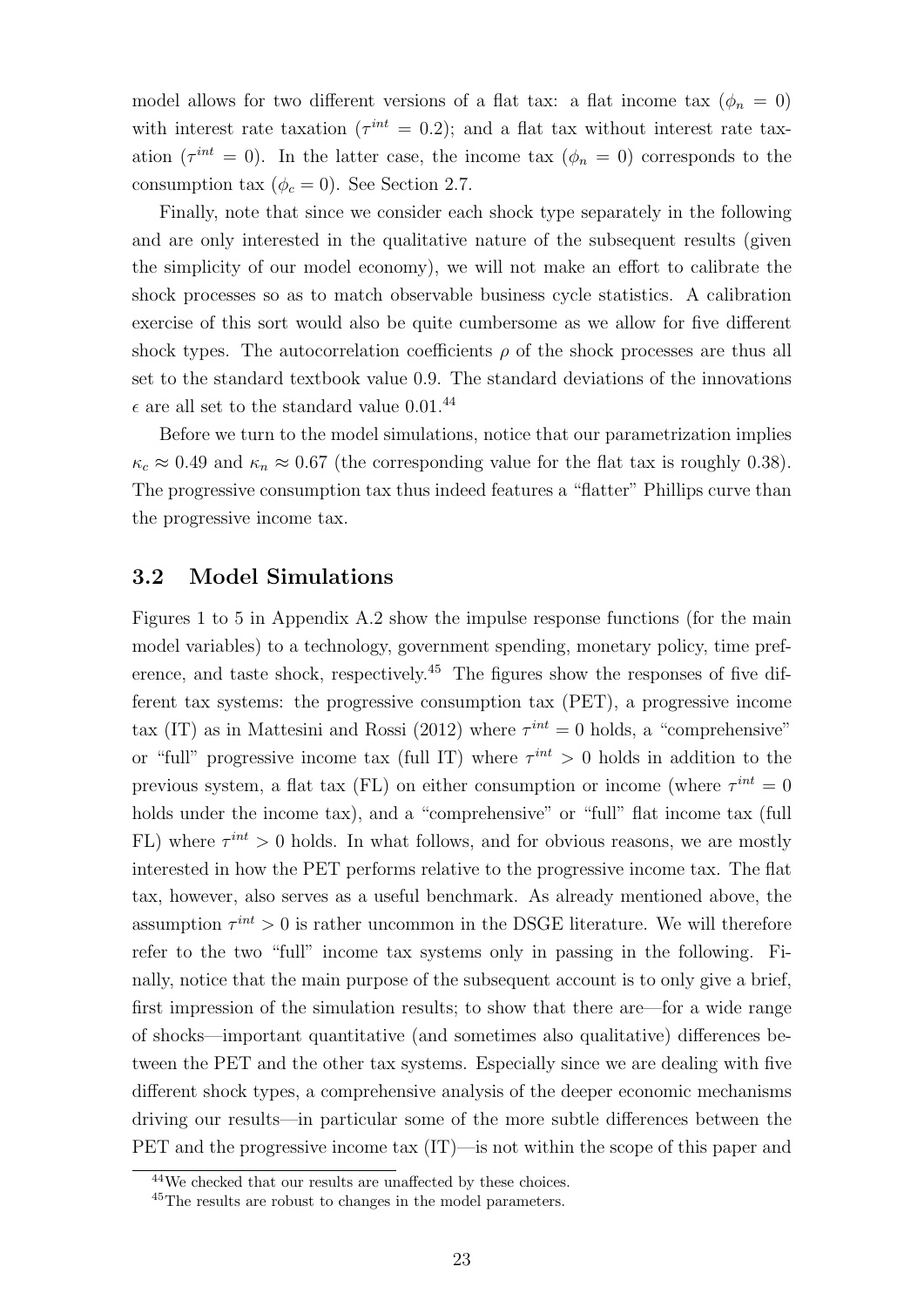will be therefore left for future research.

To illustrate the role of the PET in the business cycle, it will be best to first draw a comparison with the "naked" flat tax (FL). A quick glance at the impulse response functions reveals that there are noticeable quantitative differences between the two tax systems. Not unexpectedly, but crucially, the responses show that for all shock types considered, the PET leads, relative to the flat tax, to a significant stabilization of household consumption demand. The latter, in turn, brings about, with the exception of the government spending shock, a stabilization of aggregate output. A first important result of this simulation exercise is thus that the PET just as the conventional progressive income tax (see the impulse responses for the tax system IT)—acts as an automatic fiscal stabilizer for the economy.

Consider, for example, the responses to a (positive) technology shock. Consumption and output increase, but the responses are significantly dampened under the PET (still compared to FL). The intuition is straightforward: as consumption rises above its steady state value, the average tax rate on household consumption expenditure (automatically) rises as well; this mitigates the increase in consumption demand and therefore output. Over the business cycle, there is thus a greater incentive for households to smooth their consumption, the latter also mitigating output fluctuations. For the time preference, taste, and monetary policy shocks, the economic intuition behind the PET's stabilizing effect on output is similar. Since consumption and output move inversely under government spending shocks (in contrast to the other shock types), however, the PET's stabilizing effect on consumption in fact increases output fluctuations in this case (as already indicated above).  $46$ 

Furthermore, our simulations show that the PET likewise reduces fluctuations in the output gap relative to the flat tax. As the PET also increases the slope of the Phillips curve (see Section 2.7), the latter, however, does not automatically translate into a more stable inflation rate. We indeed observe a higher volatility of inflation in the presence of technology and government spending shocks (see the amplitude of the impulse responses).

Lastly, note that the PET's performance relative to the flat tax with interest rate taxation (full FL) is qualitatively rather similar. Yet, it becomes quite apparent that the latter system is less successful in terms of macroeconomic stabilization than the "naked" flat tax, especially with regards to output gap and inflation stabilization. The reason is that a system of interest rate taxation reduces the effectiveness of monetary policy (see the relevant IS curve).

Before we compare the PET with the progressive income tax, recall that the PET exerts the just described general equilibrium effects in the sticky-price economy

<sup>&</sup>lt;sup>46</sup>The PET's effect on employment (relative to FL) also depends on whether consumption and employment move together or in opposite directions after a shock hits the economy. Thus the PET's stabilizing (destabilizing) effect on employment in the presence of monetary policy, time preference, and taste shocks (technology and government spending shocks).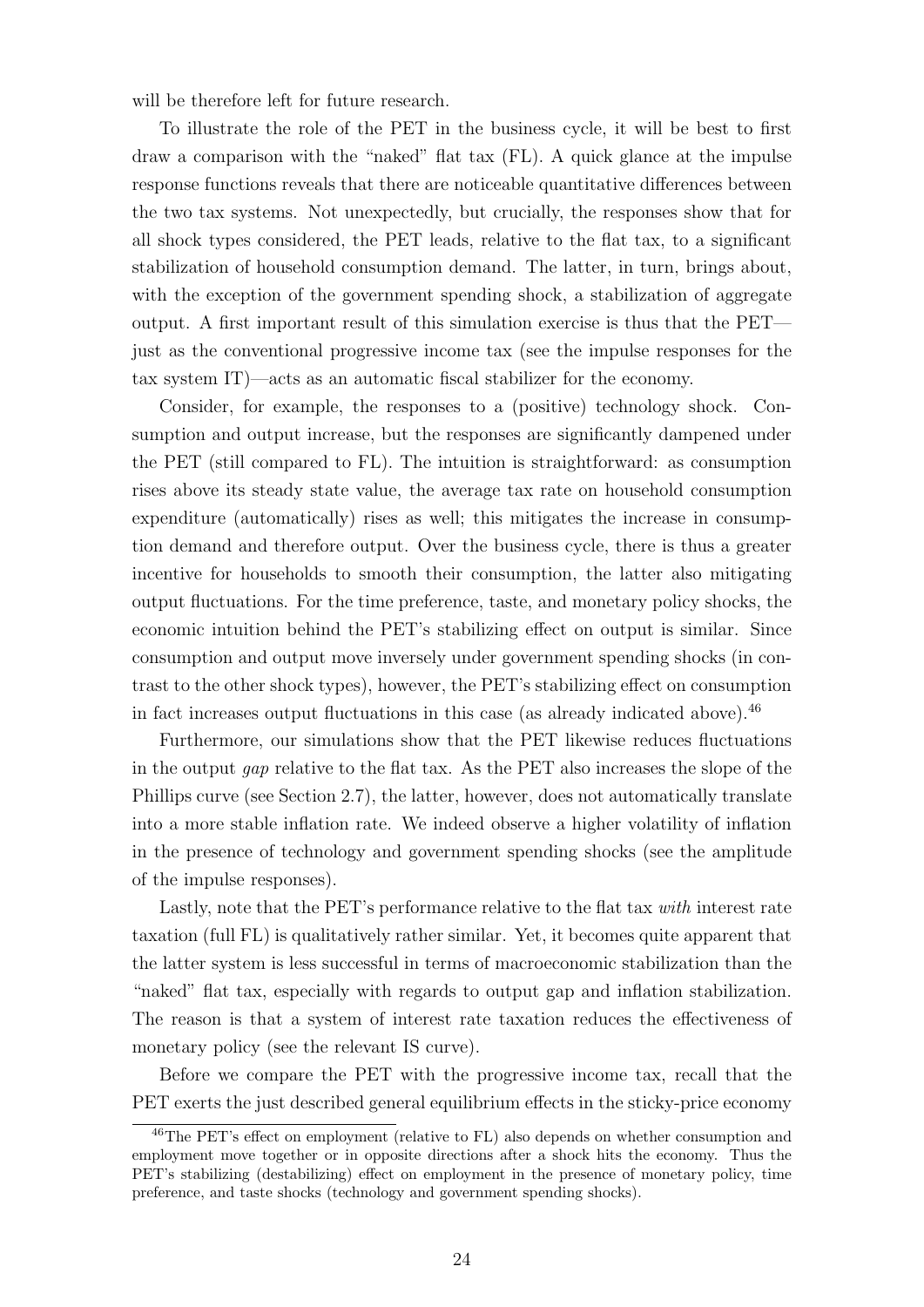Table 2: Standard Deviations of Model Variables

| $-a$ $ -\hat{g}$ $-$ |                                                                                                                                           |  |  | $-v-$ |  | — $\psi$ — |  | $-\epsilon$ — |         |
|----------------------|-------------------------------------------------------------------------------------------------------------------------------------------|--|--|-------|--|------------|--|---------------|---------|
|                      | IT Full IT IT Full IT IT Full IT IT Full IT IT                                                                                            |  |  |       |  |            |  |               | Full IT |
|                      | $sd(\pi)$ +31.1 -31.7 -2.1 -49.0 -3.4 -37.2 -3.4 -49.6 -35.4 -66.3                                                                        |  |  |       |  |            |  |               |         |
|                      | $sd(c)$ $-13.5$ $-10.7$ $-35.5$ $-33.4$ $+31.1$ $-14.8$ $+31.1$ $-31.6$ $-10.6$ $-13.3$                                                   |  |  |       |  |            |  |               |         |
|                      | $sd(n) \big  + 39.8 \quad + 28.0 \quad + 35.5 \quad + 31.4 \quad + 31.0 \quad - 14.8 \quad + 31.1 \quad - 31.6 \quad - 10.6 \quad - 13.3$ |  |  |       |  |            |  |               |         |
|                      | $sd(y)$   $-13.5$ $-10.7$ $+35.5$ $+31.4$ $+31.0$ $-14.8$ $+31.1$ $-31.6$ $-10.6$ $-13.3$                                                 |  |  |       |  |            |  |               |         |
|                      | $sd(\widetilde{y})$ +77.7 -7.4 +33.3 -30.7 +31.0 -14.8 +31.1 -31.6 -12.5 -54.3                                                            |  |  |       |  |            |  |               |         |

Notes: Results denote the percentage change in the standard deviation of the model variable when moving from the respective tax regime to the PET.

through, firstly, affecting the household's intratemporal choice (labor supply), and secondly, its intertemporal choice (Euler equation). As already referred to above, an increase in the concavity of the household's consumption utility function would have a similar effect in general equilibrium (just set  $\phi_c = 0$  and imagine a higher  $\sigma$ in the equations depicted in Table 1). The PET reduces consumption (and output) volatility due to an automatic adjustment of tax rates over the business cycle; a higher  $\sigma$  due to a more rapidly declining marginal utility of consumption.

We next draw a brief comparison between the PET and the conventional progressive income tax (IT). The impulse response functions reveal that for all five shock types considered, there are significant quantitative differences between the two progressive tax systems. These differences are also summarized in Table 2, which depicts the change in the standard deviation of the main model variables when moving from the income tax to the PET (for each shock type in isolation). A second important result of this simulation exercise is thus that a progressive tax on consumption expenditure produces quite different macroeconomic dynamics than a progressive tax on wage income.

Compared to the flat tax, the macroeconomic differences between the PET and the income tax are less clear-cut and more difficult to pin down, however. This is not too surprising since the income tax also exerts, through affecting the household's intratemporal choice (labor supply), a stabilizing influence on the economy (Mattesini and Rossi, 2012). We will therefore only highlight the most salient results and leave a thorough interpretation of these results for future research.

The impulse response functions first reveal that for the shocks that affect the flexible-price allocation (technology  $a_t$ , government spending  $g_t$ , taste  $\xi_t$ ), the (quite intuitive) results of the previous comparison with the flat tax largely carry over, at least in qualitative terms. For all three shock types, we observe that the PET stabilizes consumption relative to the income tax. As before, with again the exception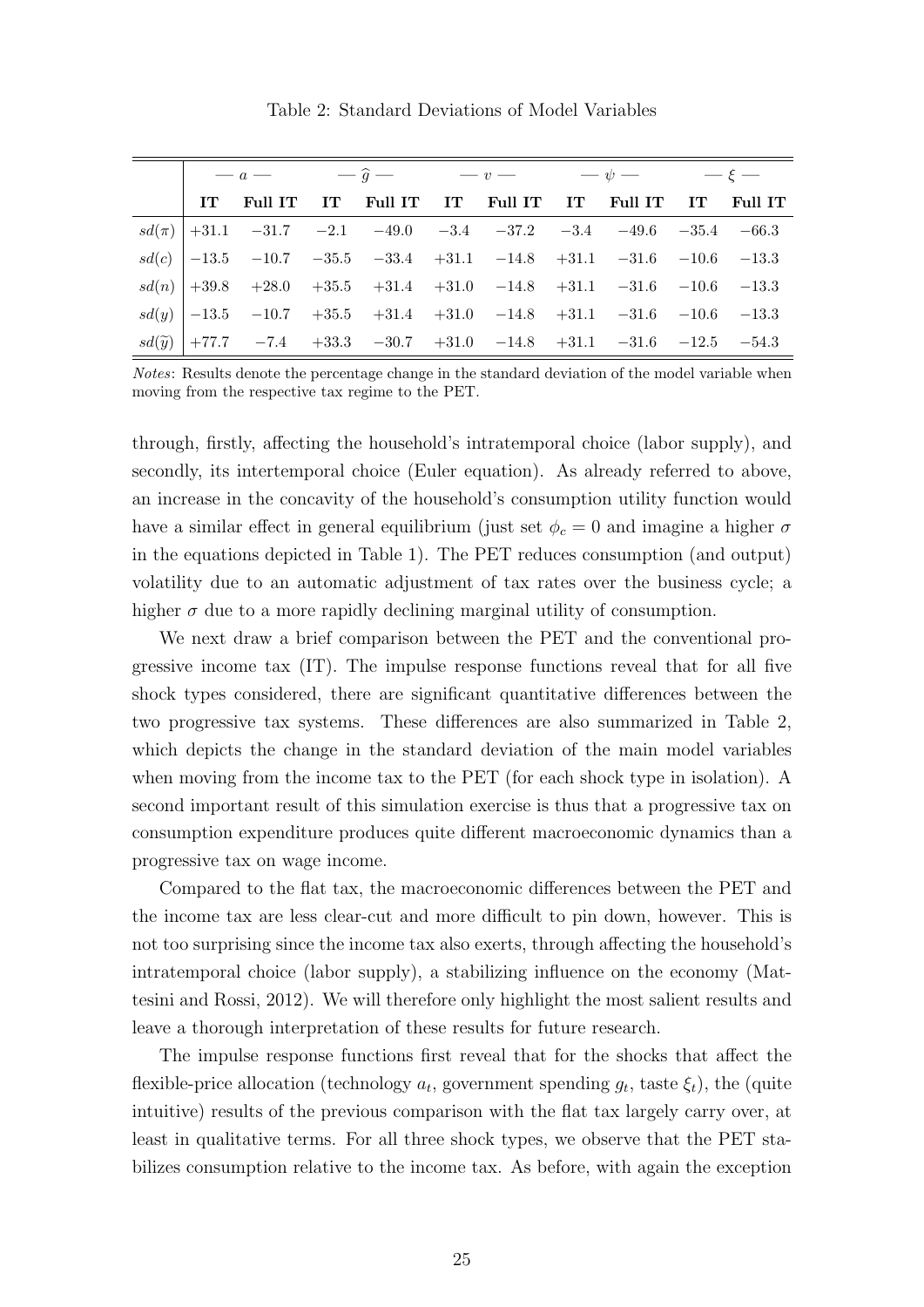of the government spending shock, this stabilizes output.<sup>47</sup>

One of the most noticeable and interesting differences between the two tax systems indeed occurs under the government spending shock. The reason is that this shock has an opposite effect on the tax bases of the two tax systems: consumption and real wage income. A positive government spending shock increases aggregate demand and thus real wages and employment but crowds out household consumption demand. Due to the automatic reduction in the tax rate on consumption expenditure, the latter effect is attenuated under the PET, however. Instead, under the progressive income tax, the negative effect on consumption demand is amplified by an automatic increase in the tax rate on wages. Since consumption and output move in opposite directions, we thus observe a bigger output response under the PET.

Interestingly, and now in contrast to the flat tax, for both shock types that do not affect the flexible-price allocation (monetary policy  $v_t$ , time preference  $\psi_t$ ), the income tax outperforms the PET in terms of consumption and output or employment stabilization. This is somewhat surprising at first sight since all other things equal, the PET makes the economy less responsive to intertemporal disturbances or (exogenous) interest rate fluctuations (compare the IS curves in Table 1). The general equilibrium effect of these shocks, however, also depends on the endogenous monetary policy response to inflation and its interaction with the (slope of the) Phillips curve and is therefore difficult to work out beforehand.<sup>48</sup> The conclusion to be drawn from the impulse response functions is that the steeper slope of the Phillips curve under the income tax is the decisive factor that reduces consumption fluctuations, relative to the PET, in general equilibrium.<sup>49</sup>

At this point, it will also be useful to briefly highlight the differential effect of the two tax systems on the volatility of inflation. The impulse response functions show that the PET generates larger fluctuations in the inflation rate under the technology shock, but smaller fluctuations under the government spending, monetary policy, time preference, and taste shock (see also Table 2 for a numerical comparison). Even though the income tax generally speaking leads to smaller output *gap* fluctuations than the PET, this effect seems to be overcompensated for by the steeper slope of the Phillips curve under the income tax.

Finally, notice that equivalent to the flat tax case considered above, the progressive income tax with interest rate taxation (full IT) has inferior macroeconomic

<sup>&</sup>lt;sup>47</sup>The PET's relative effect on employment then again follows from these results.

<sup>48</sup>Consider, for instance, the "first round" under the (positive) monetary policy shock (not visible in the impulse responses). The larger initial impact of the shock on output, and by definition the output gap, under the income tax (see the IS curve) has an even more pronounced deflationary impact due to the steeper Phillips curve. The latter creates a stronger (endogenous) monetary policy reversal than under the PET. This reversal then has a bigger impact on output according to the IS curve and so forth. The net effect (not even taking expectations into account) seems unclear.

<sup>&</sup>lt;sup>49</sup>This seems to be a robust outcome. We also checked this result using the closed-form solutions in Appendix A.1.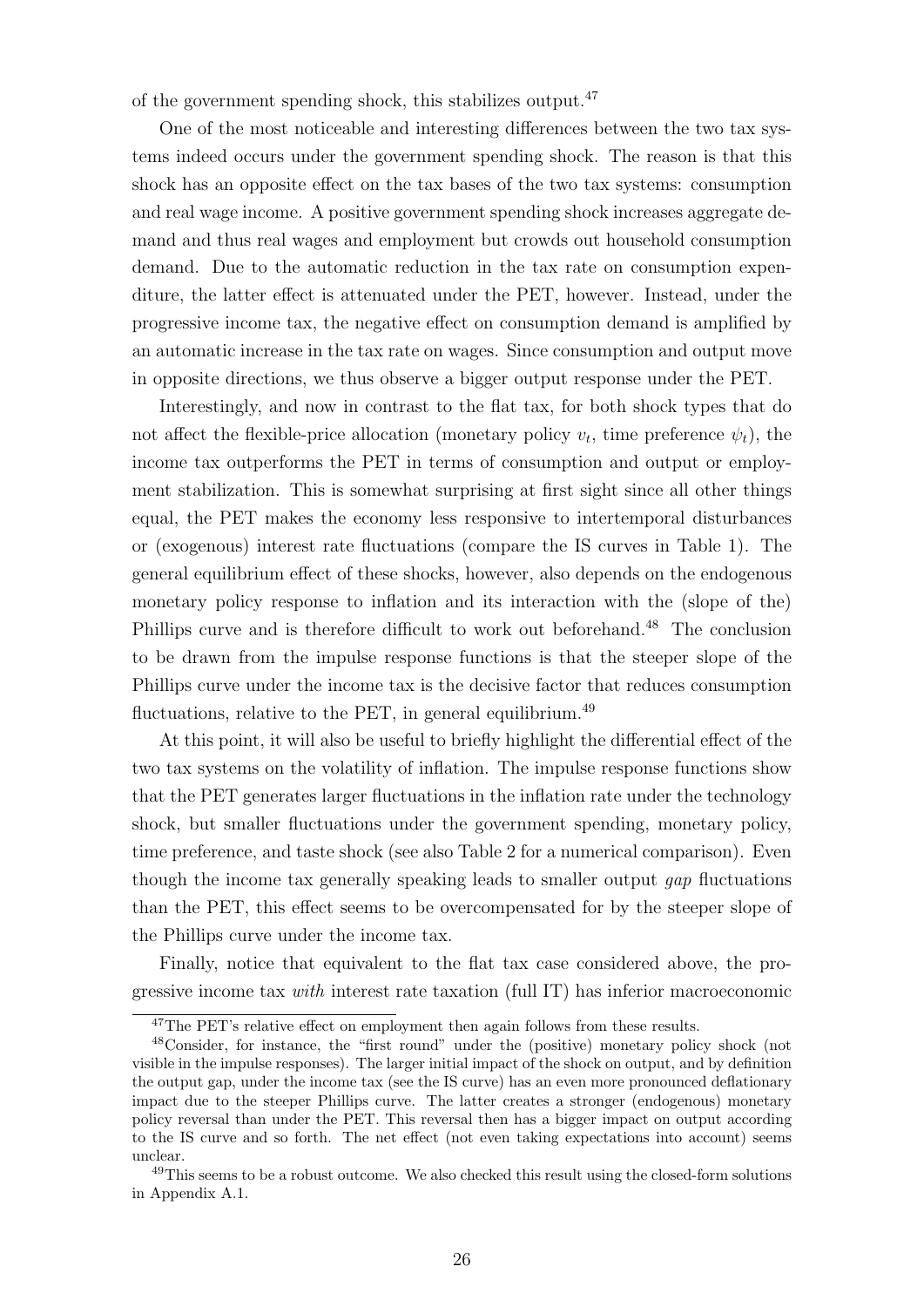stabilization properties (relative to both the conventional progressive income tax and the PET; see also Table 2). Especially the output gap and thus inflation again display rather large fluctuations.

# 4 Welfare

The last section has shown that the PET and the progressive income tax lead to quite different macroeconomic dynamics. In this section, we will briefly consider the resulting welfare implications. To this effect, we return to the original, nonlinearized model equations and employ a second-order approximation to the latter as well as the household's (expected) lifetime utility function.<sup>50</sup> The program Dynare (Adjemian et al., 2011) is again used for this exercise. Subsequently, we can compare household welfare across tax regimes. More precisely, for both regimes, we convert our welfare measure into a consumption loss equivalent `a la Lucas (1987). That is, we compute the variable  $\zeta^{tax}$  of the following equation:

$$
E_t \sum_{k=0}^{\infty} \beta^k U \left( C(1 - \zeta^{tax}), N \right) = E_t \sum_{k=0}^{\infty} \beta^k U \left( C_{t+k}, N_{t+k} \right). \tag{61}
$$

 $\zeta^{tax}$  is the percentage reduction in average steady state consumption that makes the household indifferent between living in the (policy invariant) steady state environment (with reduced average consumption) and the stochastic environment under a particular tax regime.

For our model parametrization, the consumption loss equivalent is given by

$$
\zeta^{tax} = 100 \left( 1 - exp\left( (W^{tax} - W)(1 - \beta) \right) \right) \tag{62}
$$

where  $W^{tax}$  (W) is welfare in the stochastic (steady state) environment.

We compute  $\zeta^{tax}$  for each shock type separately. Since the absolute values of  $\zeta^{tax}$  are of less concern here (recall that we have chosen arbitrary values for the autocorrelation coefficients and the standard deviations of the shock processes), we only report the percentage change in  $\zeta^{tax}$  when moving from the progressive income tax to the PET.<sup>51</sup> For the conventional income tax  $(IT)$ , the results are as follows and seem quantitatively significant: The consumption loss equivalent increases by roughly 55% under technology shocks, but decreases by roughly 13% under government spending shocks, 12% under monetary policy shocks, and 7% under time preference shocks. Under taste shocks, welfare is higher under the PET as well. Since our computations reveal that welfare in the stochastic environment under the PET (marginally) exceeds steady state welfare, we are not able to compute

 $50$ It is in principle possible to conduct the welfare analysis using a linear-quadratic approach. This approach is very cumbersome and prone to error, however. See e.g. Kim and Kim (2003).

<sup>51</sup>We checked that the results below do not depend on our particular shock calibration.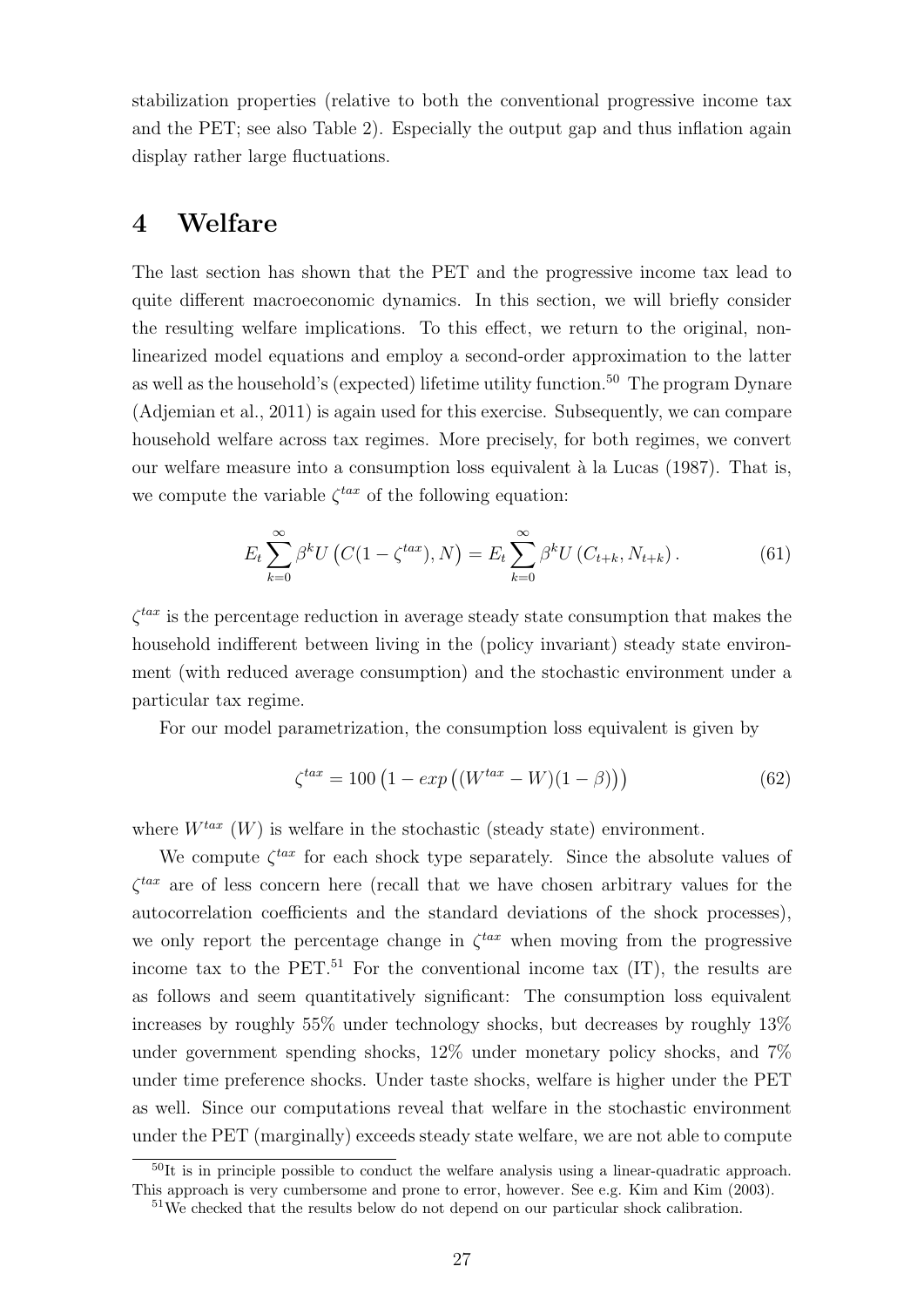|                  | $-a$                     |                                                        | $-\hat{g}$ —     |     | $- v -$          |        | $-\psi -$ |        | $\xi$    |        |
|------------------|--------------------------|--------------------------------------------------------|------------------|-----|------------------|--------|-----------|--------|----------|--------|
|                  |                          | IT Full IT IT Full IT IT Full IT IT Full IT IT Full IT |                  |     |                  |        |           |        |          |        |
| baseline         |                          | $+$                                                    | $^{+}$           | $+$ | $\boldsymbol{+}$ | $+$    | $+$       | $+$    | $^{+}$   | $^{+}$ |
| $\varphi = 0.5$  |                          | $^{+}$                                                 | $+$              | $+$ | $+$              | $^{+}$ | $+$       | $^{+}$ | $+$      | $^{+}$ |
| $\varphi = 2$    |                          | $\boldsymbol{+}$                                       | $\boldsymbol{+}$ | $+$ | $+$              | $+$    | $^{+}$    | $^{+}$ | $+$      | $^{+}$ |
| $\sigma = 0.5$   |                          | $^{+}$                                                 | $\boldsymbol{+}$ | $+$ | $\boldsymbol{+}$ | $+$    | $+$       | $+$    | $+$      | $^{+}$ |
| $\sigma = 2$     | $\hspace{0.1mm}$         | $^{+}$                                                 | $\boldsymbol{+}$ | $+$ | $^{+}$           | $+$    | $+$       | $+$    | $^{+}$   | $^{+}$ |
| $\theta_p=1/3$   | $\overline{\phantom{0}}$ | $^{+}$                                                 | $+$              | $+$ | $\boldsymbol{+}$ | $+$    | $+$       | $^{+}$ |          | $^{+}$ |
| $\theta_p=1/2$   | $\overline{\phantom{0}}$ | $^{+}$                                                 | $^{+}$           | $+$ |                  | $^{+}$ | $+$       | $+$    | $\theta$ | $^{+}$ |
| $\theta_p = 3/4$ |                          | $\boldsymbol{+}$                                       | $+$              | $+$ | $+$              | $^{+}$ | $^{+}$    | $+$    | $^{+}$   | $^{+}$ |
| $\phi_{\pi}=5$   |                          |                                                        | $^{+}$           | $+$ | $\boldsymbol{+}$ | $+$    | $^{+}$    | $^{+}$ |          |        |
| $\epsilon_p=5$   |                          | $^{+}$                                                 | $+$              | $+$ | $^{+}$           | $+$    | $+$       | $^{+}$ | $^{+}$   | $^+$   |
| $\epsilon_p=9$   |                          | $^{+}$                                                 | $^{+}$           | $+$ | $+$              | $^{+}$ | $^{+}$    | $^{+}$ | $^{+}$   | $^{+}$ |

Table 3: Welfare and Model Parameters

Notes: Results show the change in welfare when moving from the respective tax regime to the PET. A + (−) sign thus implies a higher (lower) level of welfare under the PET. The first row shows the results for the baseline calibration. For the remaining rows, except for the parameter explicitly stated, all other parameters are at their baseline value.

the corresponding change in  $\zeta^{tax}$  in this case, however.<sup>52</sup>

In summary, moving to the PET increases welfare in the presence of all the demand shocks, but decreases welfare in the presence of the supply shock.<sup>53</sup> From a welfare perspective, at least through the lens of our simple New Keynesian model, the desirability of the PET thus crucially depends on whether shocks originate from the demand-side or the supply-side of the economy. Furthermore, notice that the PET's performance relative to the progressive income tax with interest rate taxation (full IT) is rather similar (no numbers shown). The welfare gains for the demand shocks are somewhat higher, however. Furthermore, there is now a welfare gain for the technology shock as well. Table 3 at last confirms that the previous results are also quite robust across a set of different parameter values.

It is not within the scope of this paper to thoroughly analyze the drivers behind these results. The model simulations suggest a common theme, however. When comparing the PET with the income tax (IT), it becomes apparent that the former increases (decreases) welfare whenever it decreases (increases) the volatility of inflation relative to the latter (this effect on inflation is also captured in the linear model above; see the respective numbers in Table 2). Furthermore, the simulations reveal that each welfare increase (decrease) is associated with a higher (lower) consump-

 $52$ This is a rather rare but not necessarily illogical case. See e.g. Lester et al. (2014).

<sup>53</sup>Under supply (demand) shocks, output and prices move in the opposite (same) direction in our model economy.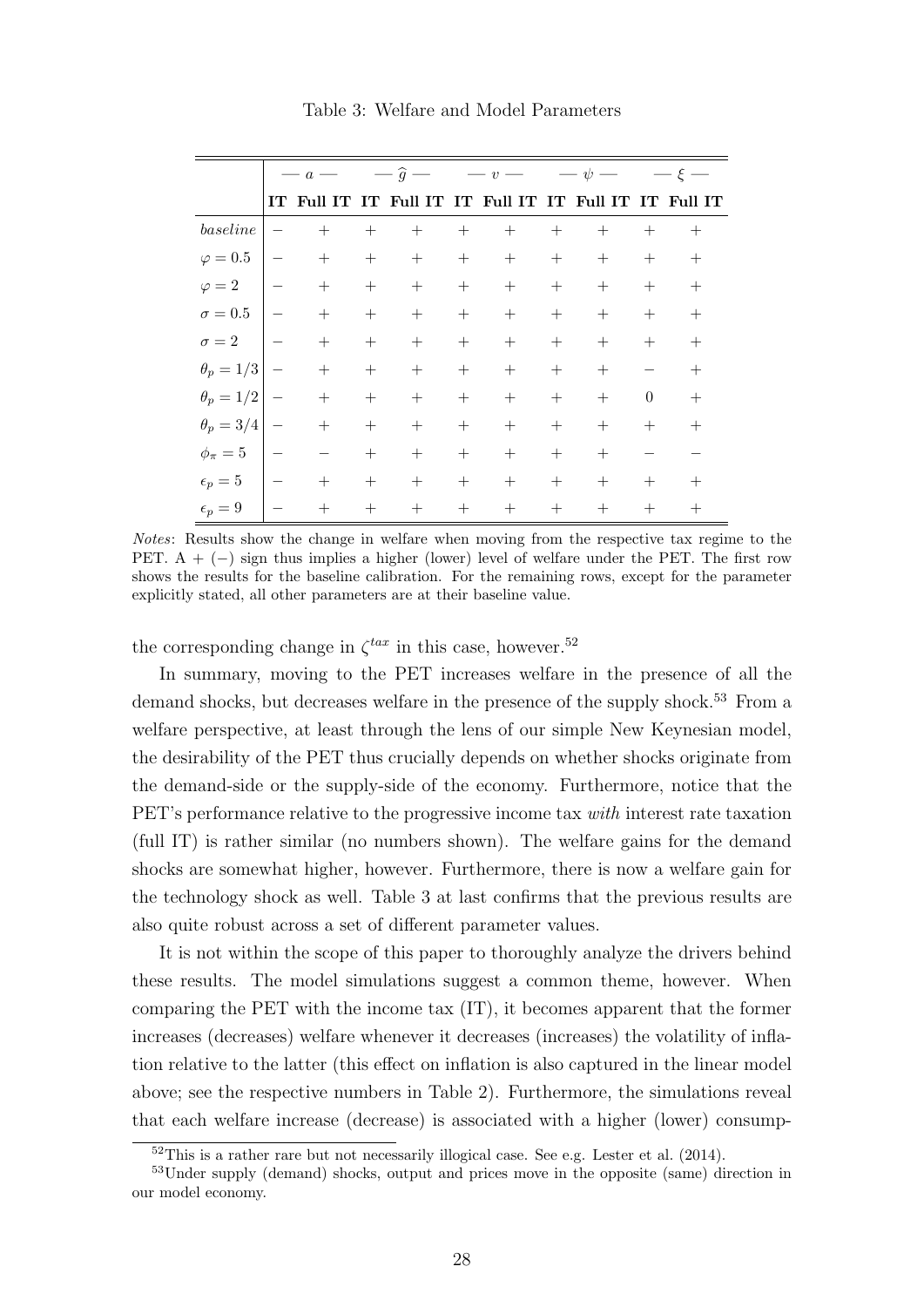tion level (not shown; note that this effect is not captured in the linear model). The link between the volatility of inflation and the consumption level seems obvious: a lower volatility reduces inefficient price dispersion between firms (see equation (30)); this increases the economy's productivity (see equation (29)) and ceteris paribus affords more output and thus consumption.<sup>54</sup> The previous results therefore seem to again confirm the importance of price stability in sticky price models. Lastly, and as already indicated above, note that one possible reason for the PET's relative superiority with respect to inflation stabilization (at least as far as demand shocks are concerned) might be the smaller slope of the Phillips curve under the PET (which, all other things equal, implies a lower inflation volatility). However, more research has to be conducted to understand this link as well as the other possible drivers of welfare.

# 5 Conclusion

This paper was a first attempt to examine the business cycle properties (and the resulting welfare implications) of the personal expenditure tax (PET), an age-old yet largely untested alternative to the personal income tax. The main contribution of the paper was to propose a simple way to model a PET, to introduce the latter into an otherwise standard New Keynesian DSGE model (augmented by government expenditure), to derive a log-linear version of the model, and to draw a comparison with the existing income tax (Mattesini and Rossi, 2012). The model simulations have shown three things: Firstly, the PET, just as the progressive income tax, acts as an automatic stabilizer for the economy. Yet, and secondly, the PET has a quantitatively quite different effect on the volatilities of the main macroeconomic variables than the income tax. Thirdly, the PET yields welfare gains, relative to the income tax, for all the demand shocks considered; there are welfare losses, however, under a technology shock. Overall, the simulation results suggest that there is ample room for future research on the role of the PET in the business cycle.

The most interesting and natural extensions of the model at hand would be to include an open economy dimension and/or real investment and capital accumulation.<sup>55</sup> Both extensions would e.g. allow for more situations where (wage) income and consumption move in opposite directions after shocks (in our model, this holds only for government spending shocks) and where the PET thus clearly differentiates itself from the income tax in terms of the direction of tax rate adjustments.

In a somewhat different and elaborate model framework, our analysis of the business cycle characteristics of the PET could be extended in a number of other

<sup>&</sup>lt;sup>54</sup>The same line of reasoning also works for the progressive income tax with interest rate taxation.

 $55$ We briefly experimented with a model including capital. The results of the previous analysis did not change much. However, we did not yet examine shocks that can only be considered in this kind of model (e.g. investment shocks).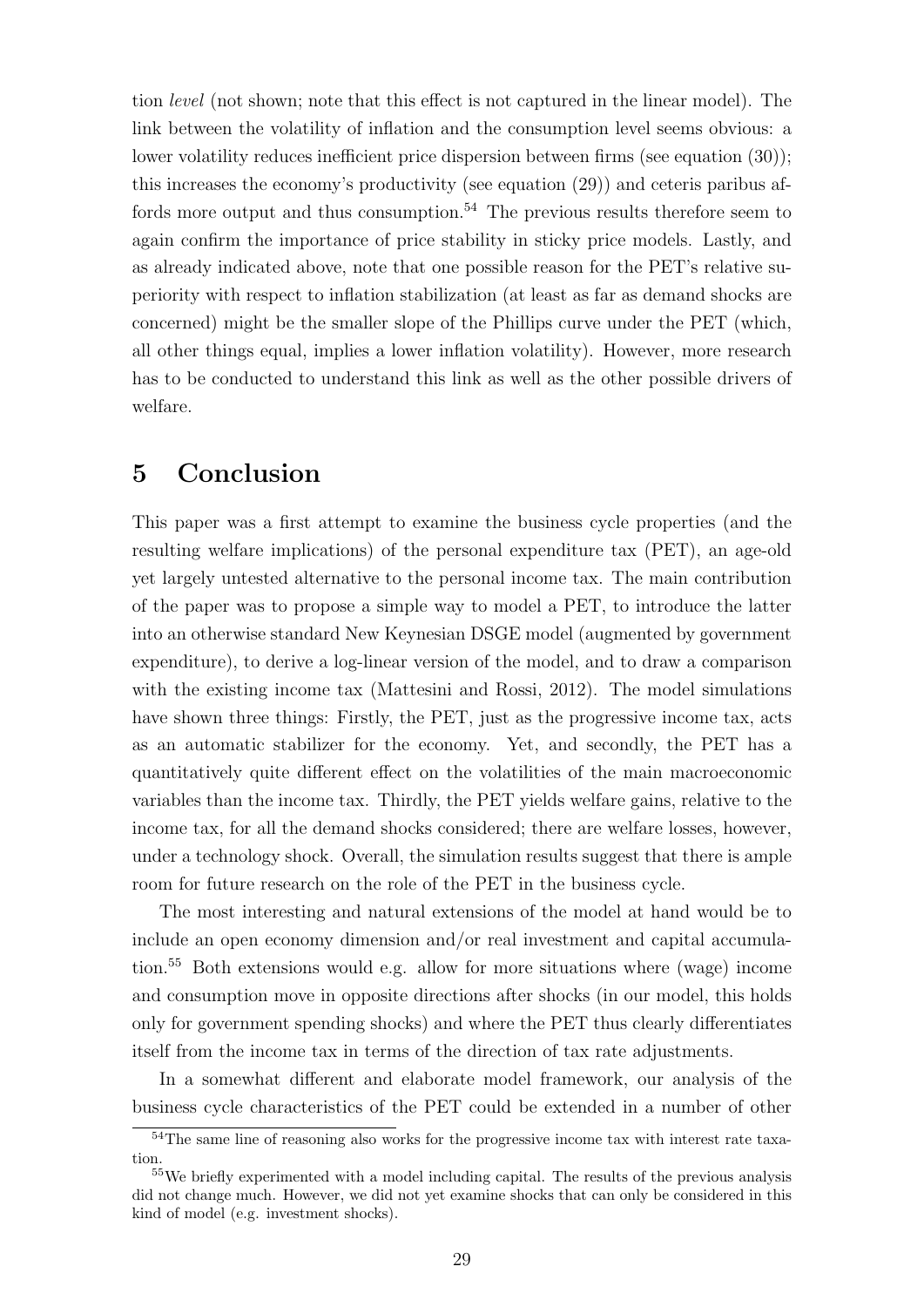promising ways. Firstly, the zero lower bound (ZLB) on nominal interest rates could be incorporated into the model. This would allow us to analyze the effectiveness of discretionary fiscal policy in a depressed economy (where the ZLB binds and conventional monetary policy is thus impotent). One obvious exercise would be to look at the size of the government spending multiplier in this setting. Another interesting question to ask would be whether a temporary cut in tax rates would provide a bigger stimulus under the PET than under the existing income tax (as suggested by e.g. Kaldor, 1955; Frank, 2011). Secondly, to investigate how the PET affects the economy's response to financial shocks, a model with a realistic financial sector (similar to e.g. Jakab and Kumhof, 2015) could be employed. For instance, it seems plausible at first sight that a progressive tax on consumption might be more successful in curbing economic fluctuations originating from volatile mortgage or consumer credit markets than a progressive tax on income. It might be worthwhile to check this intuition using a formal model. Thirdly, agent heterogeneity as in McKay and Reis (2016b) could be included into the model. This would allow us to study how the redistributive side of the PET interplays with its business cycle characteristics.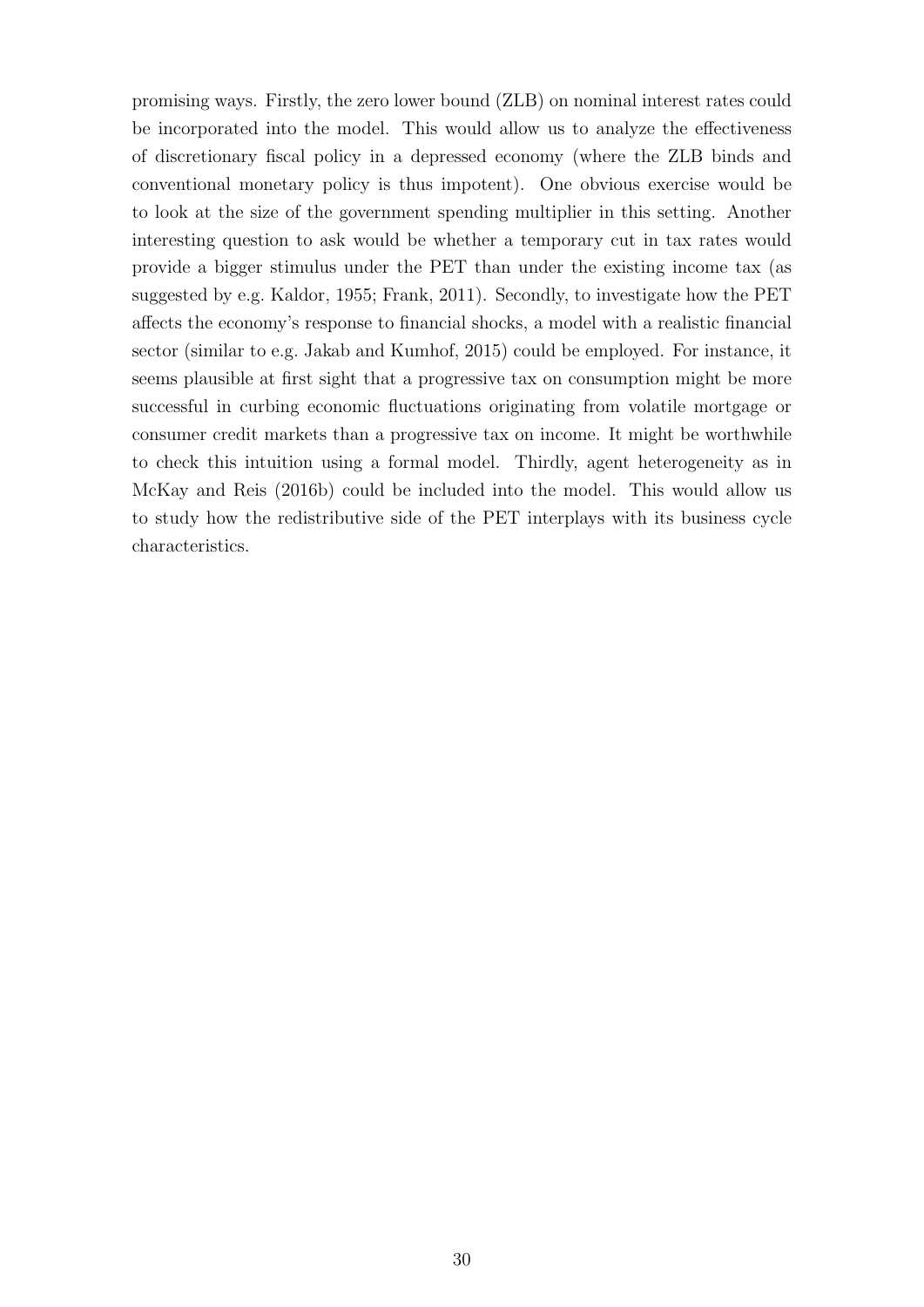# References

- Adjemian, S., Bastani, H., Juillard, M., Mihoubi, F., Perendia, G., Ratto, M., Villemot, S., 2011. Dynare: Reference Manual, Version 4.
- Andrews, W. D., 1974. A consumption-type or cash flow personal income tax. Harvard Law Review, 1113–1188.
- Atkinson, A. B., Stiglitz, J. E., 1980. Lectures on Public Economics. McGraw-Hill Book Company (UK) Limited.
- Auerbach, A. J., Feenberg, D. R., September 2000. The significance of federal taxes as automatic stabilizers. Journal of Economic Perspectives 14 (3), 37–56.
- Bowles, S., Park, Y., 2005. Emulation, inequality, and work hours: was Thorsten Veblen right? The Economic Journal 115 (507), F397–F412.
- Bradford, D. F., 1986. Untangling the Income Tax. Harvard University Press, Cambridge, Massachusetts.
- Calvo, G. A., 1983. Staggered prices in a utility-maximizing framework. Journal of Monetary Economics 12 (3), 383–398.
- Dolls, M., Fuest, C., Peichl, A., 2012. Automatic stabilizers and economic crisis: US vs. Europe. Journal of Public Economics 96 (3-4), 279–294.
- Feldstein, M., 1978. The welfare cost of capital income taxation. Journal of Political Economy 86 (2, Part 2), S29–S51.
- Fisher, I., 1937. Income in theory and income taxation in practice. Econometrica  $5(1), 1-55.$
- Fisher, I., 1939. The double taxation of savings. The American Economic Review 29 (1), 16–33.
- Fisher, I., 1942. Paradoxes in taxing savings. Econometrica 10 (2), 147–158.
- Fisher, I., Fisher, H. W., 1942. Constructive Income Taxation: A Proposal For Reform. Harper, New York.
- Frank, R. H., 2008. Should public policy respond to positional externalities? Journal of Public Economics 92 (8-9), 1777–1786.
- Frank, R. H., 2010. Luxury Fever: Weighing the Cost of Excess. Princeton University Press, Princeton, NJ.
- Frank, R. H., 2011. The Darwin Economy. Princeton University Press, Princeton, NJ.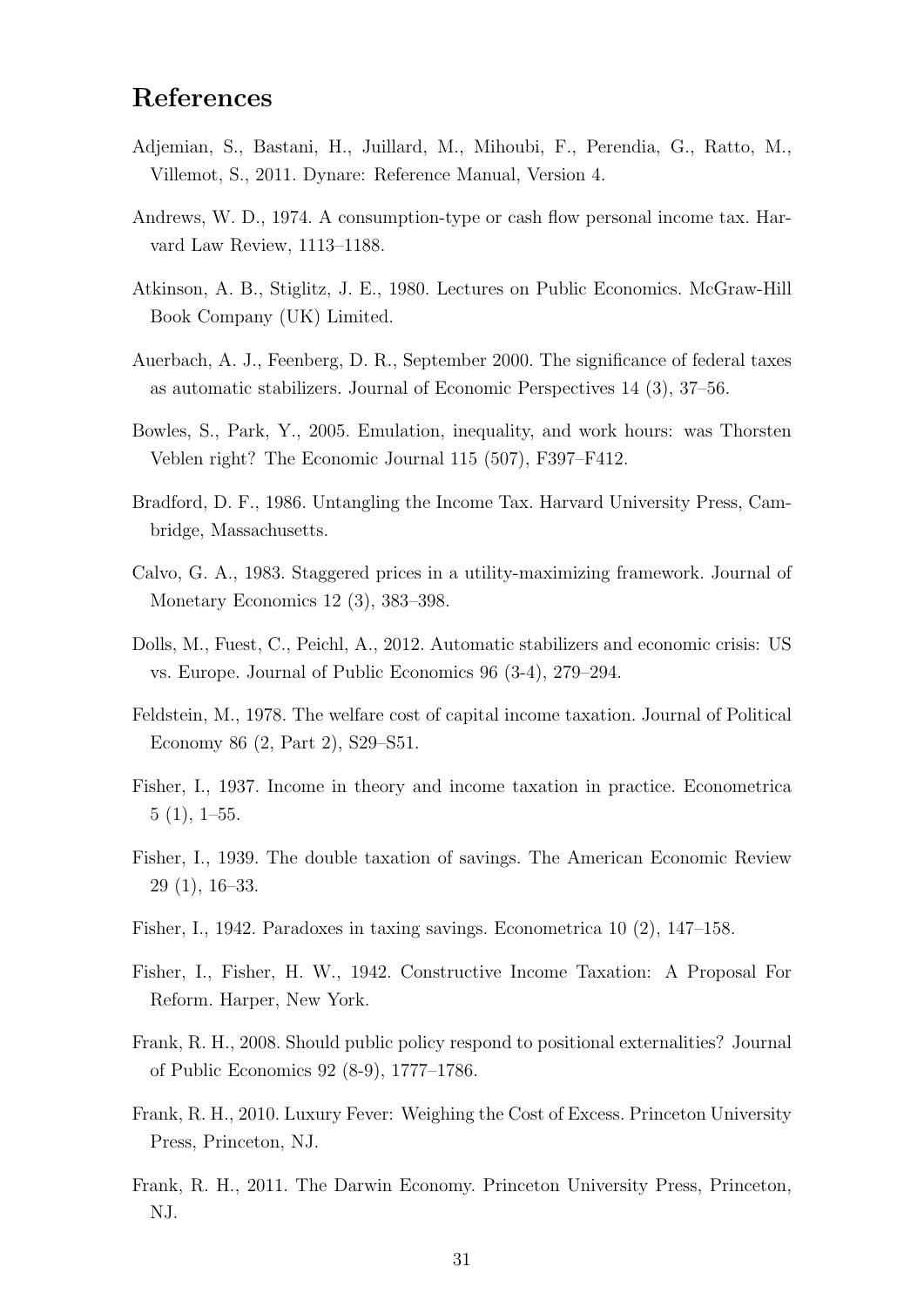- Fullerton, D., Shoven, J. B., Whalley, J., 1983. Replacing the US income tax with a progressive consumption tax: A sequenced general equilibrium approach. Journal of Public Economics 20 (1), 3–23.
- Galí, J., 2008. Monetary Policy, Inflation, and the Business Cycle: An Introduction to the New Keynesian Framework. Princeton University Press, Princeton, NJ.
- Goode, R., 1980. The superiority of the income tax. In: Pechman, J. (Ed.), What Should be Taxed: Income or Expenditure? Brookings Institution, Washington, D.C.
- Graetz, M. J., 1979. Implementing a progressive consumption tax. Harvard Law Review, 1575–1661.
- Graetz, M. J., 1980. Expenditure tax design. In: Pechman, J. A. (Ed.), What Should Be Taxed: Income or Expenditure? Brookings Institution, Washington, DC.
- Guo, J.-T., Lansing, K. J., 1998. Indeterminacy and stabilization policy. Journal of Economic Theory 82 (2), 481–490.
- Hall, R., Rabushka, A., 1985. The Flat Tax. Hoover Press, Stanford.
- Hobbes, T., 1651. Leviathan. Andrew Crooke, London.
- Institute for Fiscal Studies, 1978. The Structure and Reform of Direct Taxation. George Allen and Unwin, London.
- Jakab, Z., Kumhof, M., 2015. Banks are not intermediaries of loanable funds–and why this matters. Bank of England Working Paper No. 529.
- Kaldor, N., 1955. An Expenditure Tax. Unwin University Books, London.
- Kay, J. A., King, M. A., 1978. The British Tax System. Oxford University Press, Oxford.
- Kim, J., Kim, S. H., 2003. Spurious welfare reversals in international business cycle models. Journal of International Economics 60 (2), 471–500.
- Lester, R., Pries, M., Sims, E., 2014. Volatility and welfare. Journal of Economic Dynamics and Control 38, 17–36.
- Lucas, R. E., 1987. Models of Business Cycles. Basil Blackwell, Oxford.
- Marshall, A., 1925. The equitable distribution of taxation. In: Pigou, A. C. (Ed.), Memorials of Alfred Marshall. Macmillan, London.
- Mattesini, F., Rossi, L., 2012. Monetary policy and automatic stabilizers: the role of progressive taxation. Journal of Money, Credit and Banking 44 (5), 825–862.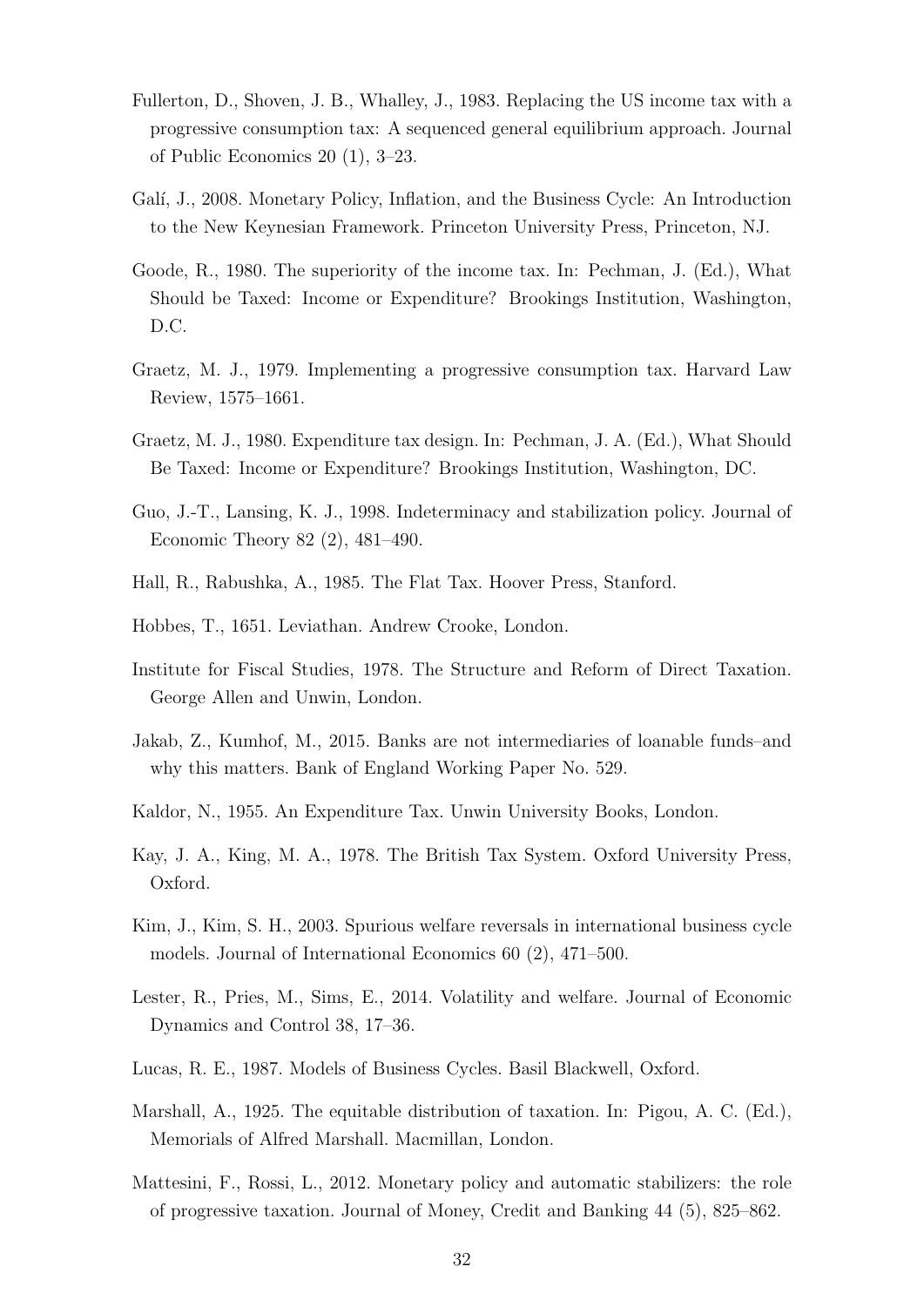- McKay, A., Reis, R., 2016a. Optimal automatic stabilizers. NBER Working Papers 22359.
- McKay, A., Reis, R., 2016b. The role of automatic stabilizers in the U.S. business cycle. Econometrica 84 (1), 141–194.
- Mill, J. S., 1884. Principles of Political Economy. D. Appleton & Co. (Laughlin Ed.), New York.
- Okamoto, A., 2005. Simulating progressive expenditure taxation in an aging Japan. Journal of Policy Modeling 27 (3), 309–325.
- Pechman, J. A. (Ed.), 1980. What Should Be Taxed: Income or Expenditure? Brookings Institution, Washington, DC.
- Pechman, J. A., 1990. The future of the income tax. The American Economic Review 80 (1), 1–20.
- Pigou, A. C., 1928. A Study in Public Finance. Macmillan and Co., London.
- Piketty, T., Goldhammer, A., 2014. Capital in the Twenty-first Century. The Belknap Press of Harvard University Press, Cambridge, Massachusetts.
- Piketty, T., Saez, E., Stantcheva, S., 2011. Taxing the 1 percent: Why the top tax rate could be over 80 percent. https://voxeu.org/article/taxing-1-why-toptax-rate-could-be-over-80 (accessed May 27, 2018).
- Rawls, J., 1971. A Theory of Justice. Belknap Press of Harvard University Press, Cambridge, Massachusetts.
- Rogoff, K. S., 2014. Where is the inequality problem? https://www.projectsyndicate.org/commentary/kenneth-rogoff-says-that-thomas-piketty-is-rightabout-rich-countries–but-wrong-about-the-world (accessed April 14, 2018).
- Rogoff, K. S., 2016. The overselling of financial transaction taxes. The Guardian.
- Seidman, L. S., 1997. The USA Tax: A Progressive Consumption Tax. The MIT Press, Cambridge, Massachusetts.
- Shoven, J. B., Whalley, J., 2005. Irving Fisher's spendings (consumption) tax in retrospect. American Journal of Economics and Sociology 64 (1), 215–235.
- The Economist, 2010. All hail the progressive consumption tax! https://www.economist.com/democracy-in-america/2010/11/17/all-hail-theprogressive-consumption-tax (accessed May 27, 2018).
- U.S. Treasury, 1977. Blueprints for Basic Tax Reform. Washington, DC.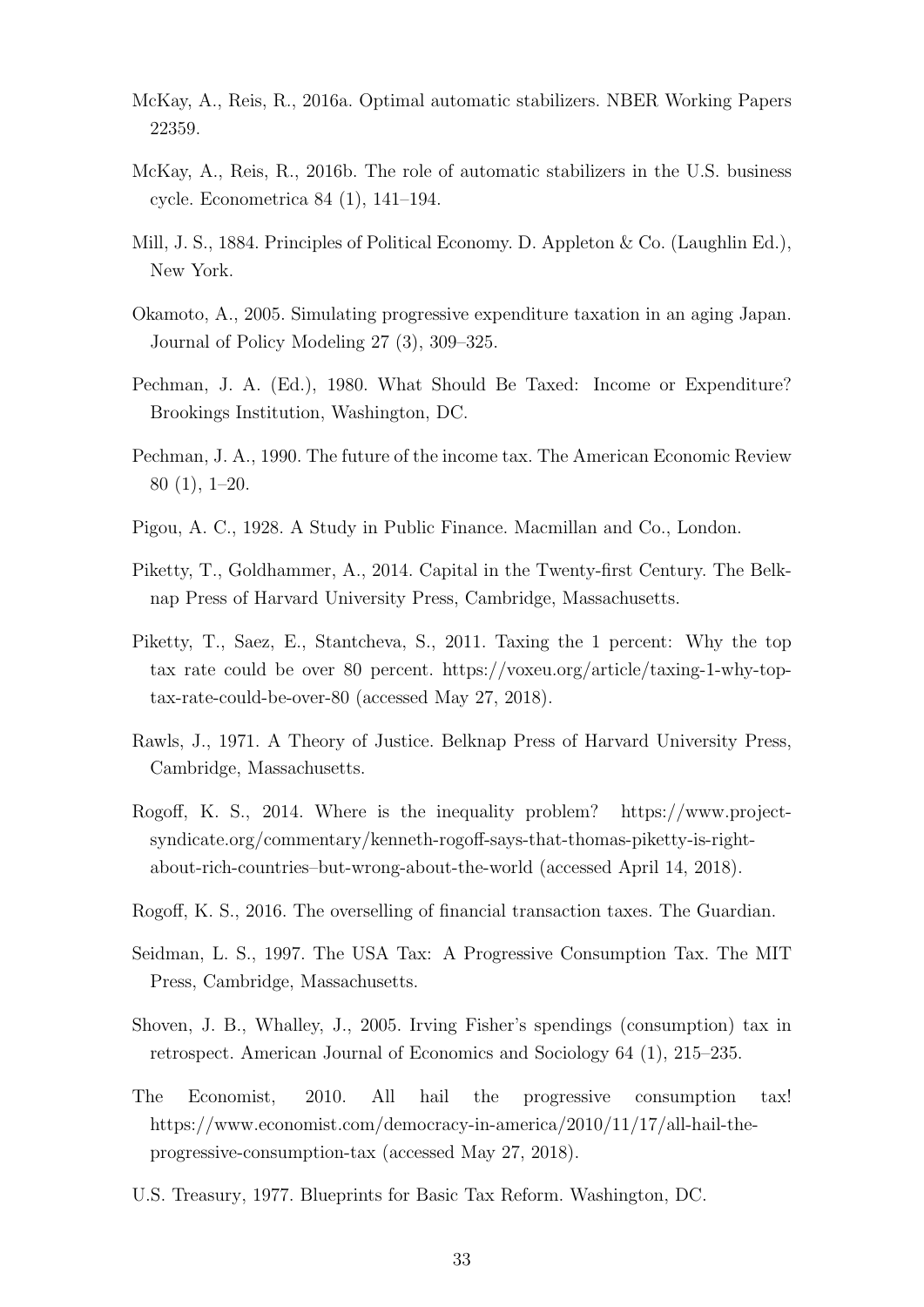- Veld, J., Larch, M., Vandeweyer, M., 2013. Automatic fiscal stabilisers: What they are and what they do. Open Economies Review 24 (1), 147–163.
- Viard, A. D., Carroll, R., 2012. Progressive Consumption Taxation: The X-Tax Revisited. AEI Press, Washington, D.C.
- Voigts, S., 2017. Revisiting the effect of VAT changes on output: the importance of pass-through dynamics. Unpublished manuscript.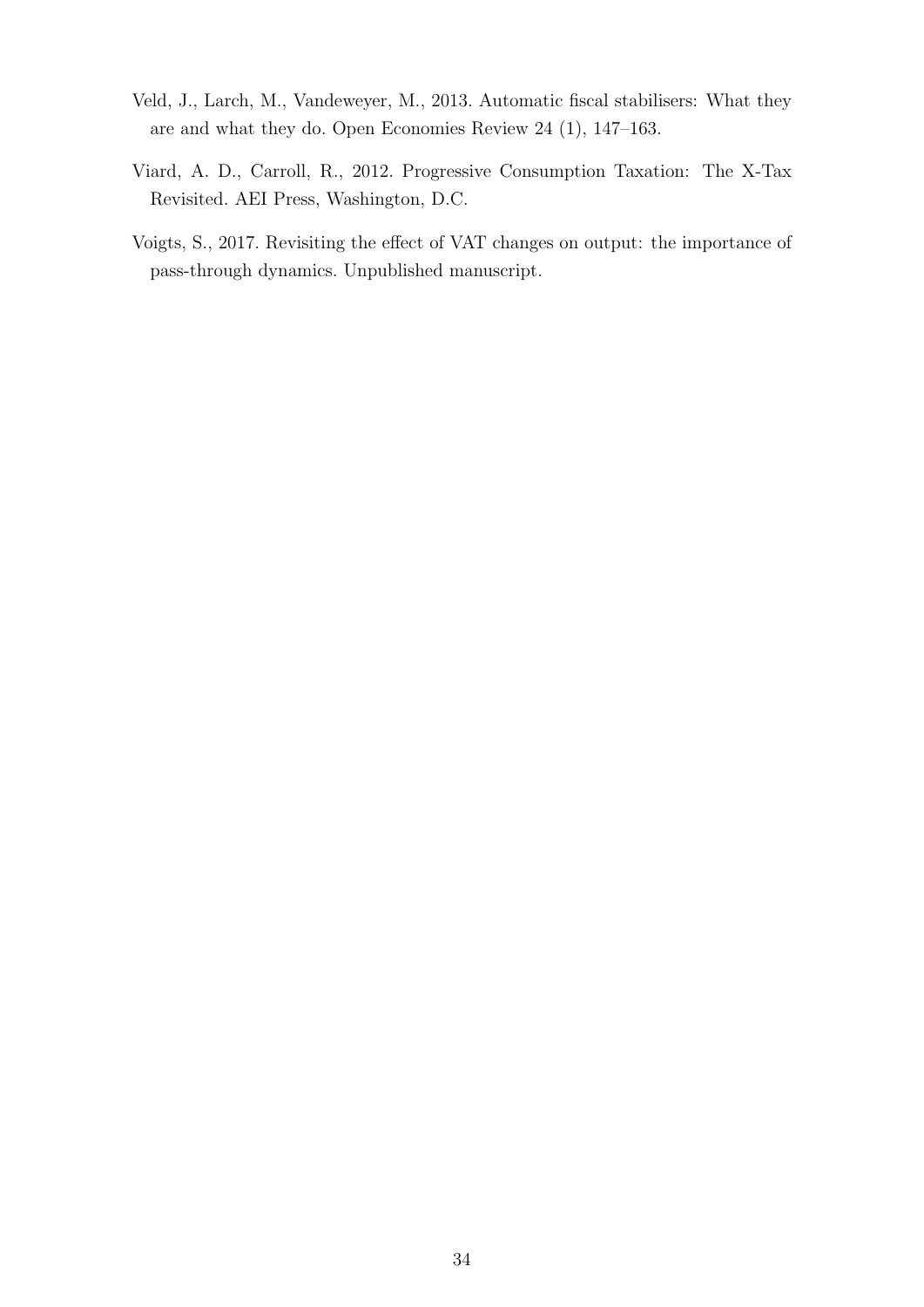# A Appendix

### A.1 Closed-Form Solutions

For convenience, we only derived closed-form solutions for inflation  $\pi_t$  and the output gap  $\widetilde{y}_t$ . The closed-form solutions for the remaining model variables could be obtained in a straightforward way, e.g.  $\hat{y}_t = \tilde{y}_t + \hat{y}_t^f$  $\hat{u}_t^f$ ,  $\hat{n}_t = \hat{y}_t - a_t$ , and so forth. Note that when we "switch off" the progressivity  $(\phi_c = \phi_n = 0)$ , both systems of taxation turn into one and the same flat tax. Also note that as in Mattesini and Rossi (2012), the income tax featured here refrains from taxing interest income (i.e.  $\tau^{int} = 0$  is assumed).

For inflation  $\pi_t$ , the closed-form solution is given by

$$
\pi_t = o_{\pi a} a_t + o_{\pi g} g_t + o_{\pi \xi} \xi_t + o_{\pi v} v_t + o_{\pi \psi} \psi_t \tag{63}
$$

where

$$
[ET] \quad o_{\pi a} = -\frac{\gamma_c (1+\varphi)(1-\rho_a)(\sigma+\phi_c)\kappa_c}{(\sigma+\varphi\gamma_c+\phi_c)\left[(1-\beta\rho_a)(1-\rho_a)(\sigma+\phi_c)+\gamma_c(\phi_{\pi}-\rho_a)\kappa_c\right]} < 0
$$

$$
[IT] \quad o_{\pi a} = -\frac{\gamma_c (1+\varphi)(1-\rho_a)\sigma\kappa_n}{(\sigma+(\varphi+\phi_n)\gamma_c)\left[(1-\beta\rho_a)(1-\rho_a)\sigma+\gamma_c(\phi_{\pi}-\rho_a)\kappa_n\right]} < 0
$$

$$
[ET] \quad o_{\pi g} = \frac{\gamma_c (1 - \gamma_c) \varphi (1 - \rho_g) (\sigma + \phi_c) \kappa_c}{(\sigma + \varphi \gamma_c + \phi_c) \left[ (1 - \beta \rho_g) (1 - \rho_g) (\sigma + \phi_c) + \gamma_c (\phi_{\pi} - \rho_g) \kappa_c \right]} > 0
$$

$$
[IT] \quad o_{\pi g} = \frac{\gamma_c (1 - \gamma_c) (\varphi + \phi_n) (1 - \rho_g) \sigma \kappa_n}{(\sigma + (\varphi + \phi_n) \gamma_c) \left[ (1 - \beta \rho_g) (1 - \rho_g) \sigma + \gamma_c (\phi_{\pi} - \rho_g) \kappa_n \right]} > 0
$$

$$
[ET] \quad o_{\pi\xi} = \frac{\gamma_c^2 \varphi (1 - \rho_\xi) \kappa_c}{(\sigma + \varphi \gamma_c + \phi_c) \left[ (1 - \beta \rho_\xi)(1 - \rho_\xi)(\sigma + \phi_c) + \gamma_c (\phi_\pi - \rho_\xi) \kappa_c \right]} > 0
$$

$$
[IT] \quad o_{\pi\xi} = \frac{\gamma_c^2 (\varphi + \phi_n)(1 - \rho_\xi) \kappa_n}{(\sigma + (\varphi + \phi_n)\gamma_c) \left[ (1 - \beta \rho_\xi)(1 - \rho_\xi)\sigma + \gamma_c (\phi_\pi - \rho_\xi) \kappa_n \right]} > 0
$$

$$
\begin{aligned} \n[ET] \quad & o_{\pi v} = -\frac{\gamma_c \kappa_c}{(1 - \beta \rho_v)(1 - \rho_v)(\sigma + \phi_c) + \gamma_c(\phi_\pi - \rho_v)\kappa_c} < 0\\ \n[IT] \quad & o_{\pi v} = -\frac{\gamma_c \kappa_n}{(1 - \beta \rho_v)(1 - \rho_v)\sigma + \gamma_c(\phi_\pi - \rho_v)\kappa_n} < 0 \n\end{aligned}
$$

$$
[ET] \quad o_{\pi\psi} = \frac{\gamma_c (1 - \rho_{\psi}) \kappa_c}{(1 - \beta \rho_{\psi})(1 - \rho_{\psi})(\sigma + \phi_c) + \gamma_c (\phi_{\pi} - \rho_{\psi}) \kappa_c} > 0
$$

$$
[IT] \quad o_{\pi\psi} = \frac{\gamma_c (1 - \rho_{\psi}) \kappa_n}{(1 - \beta \rho_{\psi})(1 - \rho_{\psi})\sigma + \gamma_c (\phi_{\pi} - \rho_{\psi}) \kappa_n} > 0.
$$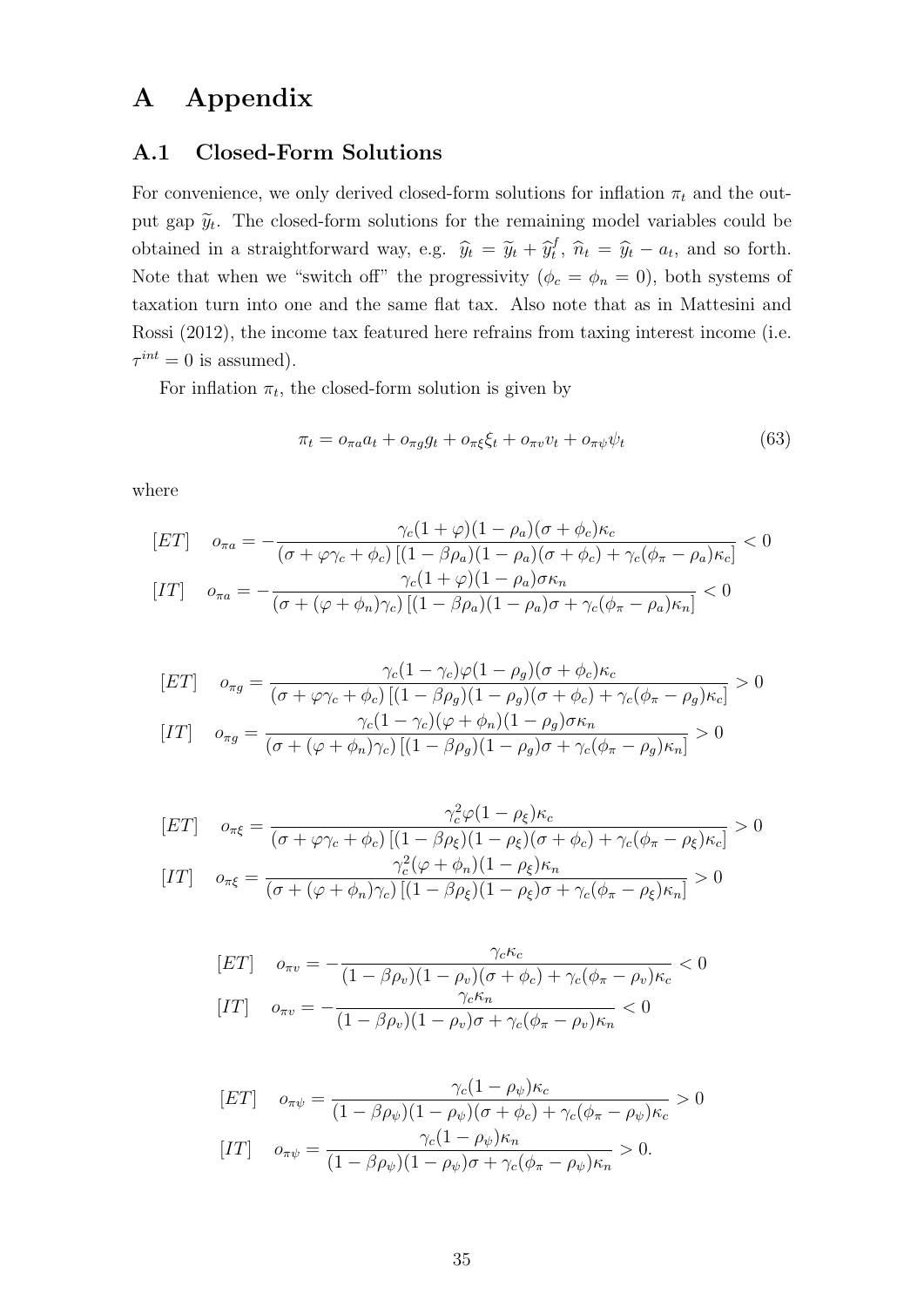For the output gap  $\widetilde{y}_t$ , the closed form solution is given by

$$
\widetilde{y}_t = o_{ya}a_t + o_{yg}g_t + o_{y\xi}\xi_t + o_{y\psi}v_t + o_{y\psi}\psi_t \tag{64}
$$

where

$$
[ET] \quad o_{ya} = -\frac{\gamma_c (1+\varphi)(1-\rho_a)(\sigma+\phi_c)(1-\beta\rho_a)}{(\sigma+\varphi\gamma_c+\phi_c)[(1-\beta\rho_a)(1-\rho_a)(\sigma+\phi_c)+\gamma_c(\phi_{\pi}-\rho_a)\kappa_c]} < 0
$$

$$
[IT] \quad o_{ya} = -\frac{\gamma_c (1+\varphi)(1-\rho_a)\sigma(1-\beta\rho_a)}{(\sigma+(\varphi+\phi_n)\gamma_c)[(1-\beta\rho_a)(1-\rho_a)\sigma+\gamma_c(\phi_{\pi}-\rho_a)\kappa_n]} < 0
$$

$$
[ET] \quad o_{yg} = \frac{\gamma_c (1 - \gamma_c) \varphi (1 - \rho_g) (\sigma + \phi_c) (1 - \beta \rho_g)}{(\sigma + \varphi \gamma_c + \phi_c) \left[ (1 - \beta \rho_g) (1 - \rho_g) (\sigma + \phi_c) + \gamma_c (\phi_\pi - \rho_g) \kappa_c \right]} > 0
$$

$$
[IT] \quad o_{yg} = \frac{\gamma_c (1 - \gamma_c) (\varphi + \phi_n) (1 - \rho_g) \sigma (1 - \beta \rho_g)}{(\sigma + (\varphi + \phi_n) \gamma_c) \left[ (1 - \beta \rho_g) (1 - \rho_g) \sigma + \gamma_c (\phi_\pi - \rho_g) \kappa_n \right]} > 0
$$

$$
[ET] \quad o_{y\xi} = \frac{\gamma_c^2 \varphi (1 - \rho_\xi)(1 - \beta \rho_\xi)}{(\sigma + \varphi \gamma_c + \phi_c) \left[ (1 - \beta \rho_\xi)(1 - \rho_\xi)(\sigma + \phi_c) + \gamma_c (\phi_\pi - \rho_\xi) \kappa_c \right]} > 0
$$

$$
[IT] \quad o_{y\xi} = \frac{\gamma_c^2 (\varphi + \phi_n)(1 - \rho_\xi)(1 - \beta \rho_\xi)}{(\sigma + (\varphi + \phi_n)\gamma_c) \left[ (1 - \beta \rho_\xi)(1 - \rho_\xi)\sigma + \gamma_c (\phi_\pi - \rho_\xi) \kappa_n \right]} > 0
$$

$$
[ET] \quad o_{yv} = -\frac{\gamma_c (1 - \beta \rho_v)}{(1 - \beta \rho_v)(1 - \rho_v)(\sigma + \phi_c) + \gamma_c (\phi_\pi - \rho_v)\kappa_c} < 0
$$
  

$$
[IT] \quad o_{yv} = -\frac{\gamma_c (1 - \beta \rho_v)}{(1 - \beta \rho_v)(1 - \rho_v)\sigma + \gamma_c (\phi_\pi - \rho_v)\kappa_n} < 0.
$$

$$
[ET] \quad o_{y\psi} = \frac{\gamma_c (1 - \rho_{\psi})(1 - \beta \rho_{\psi})}{(1 - \beta \rho_{\psi})(1 - \rho_{\psi})(\sigma + \phi_c) + \gamma_c (\phi_{\pi} - \rho_{\psi})\kappa_c} > 0
$$

$$
[IT] \quad o_{y\psi} = \frac{\gamma_c (1 - \rho_{\psi})(1 - \beta \rho_{\psi})}{(1 - \beta \rho_{\psi})(1 - \rho_{\psi})\sigma + \gamma_c (\phi_{\pi} - \rho_{\psi})\kappa_n} > 0.
$$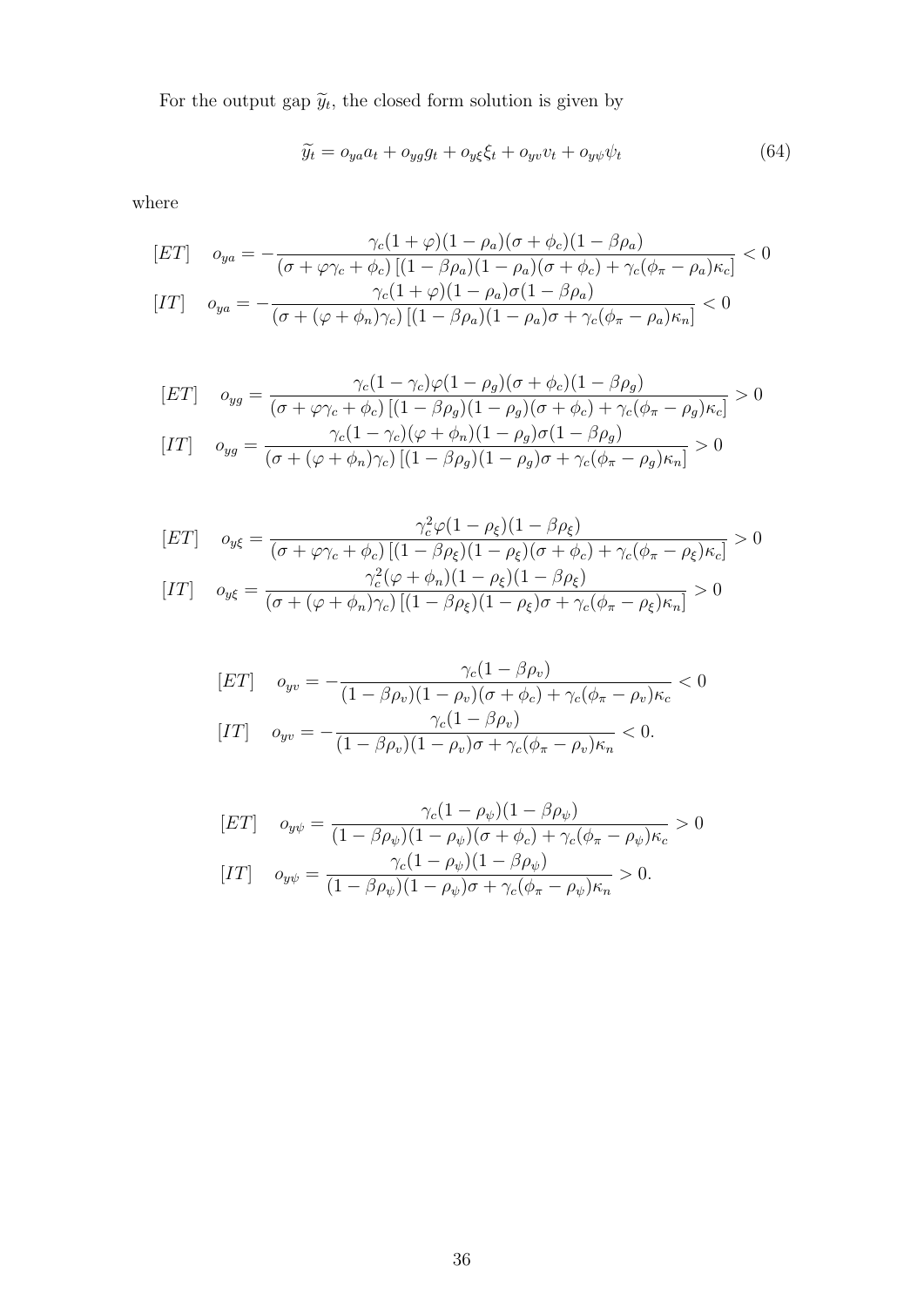## A.2 Linearized Model: Impulse Response Functions

The figures on the next pages show the impulse response functions for the main model variables and five different tax systems.<sup>56</sup> "PET" denotes the progressive consumption tax, "IT" the conventional progressive income tax (where  $\tau^{int} = 0$ ), "FL" the flat tax on either consumption or income (i.e. with  $\tau^{int} = 0$  under the income tax), "full IT" the progressive income tax with  $\tau^{int} = 0.2$ , and "full FL" a flat tax on all income (i.e.  $\tau^{int} = 0.2$ ). For each model variable depicted, the graph shows the log-deviation from the steady state after a positive realization of the relevant innovation  $\epsilon$  of one standard deviation.

<sup>56</sup>"Nom. Rate" denotes the nominal interest rate, "Real Rate" the (after-tax) real interest rate.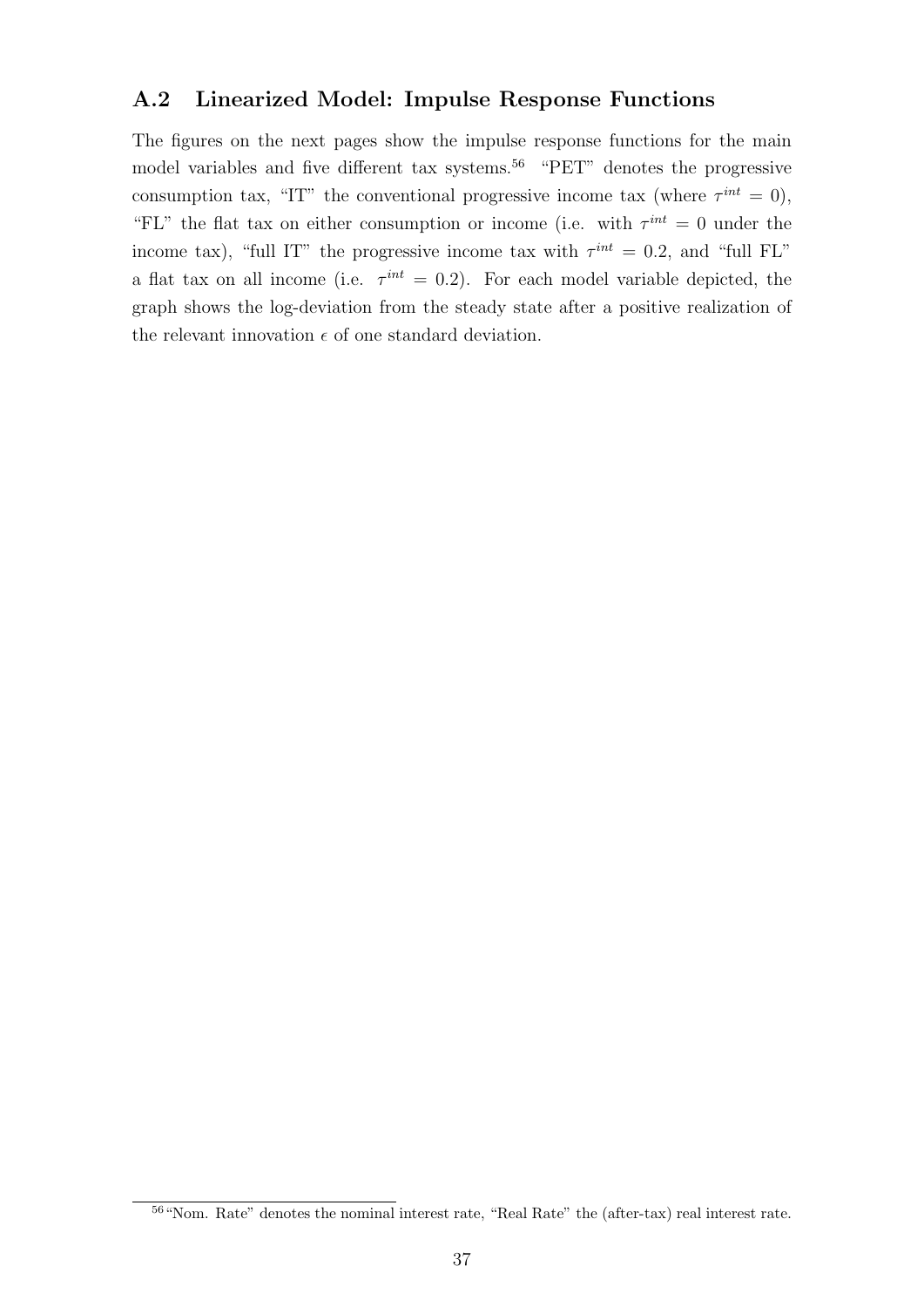

Figure 1: Impulse Responses to <sup>a</sup> Positive Technology Shock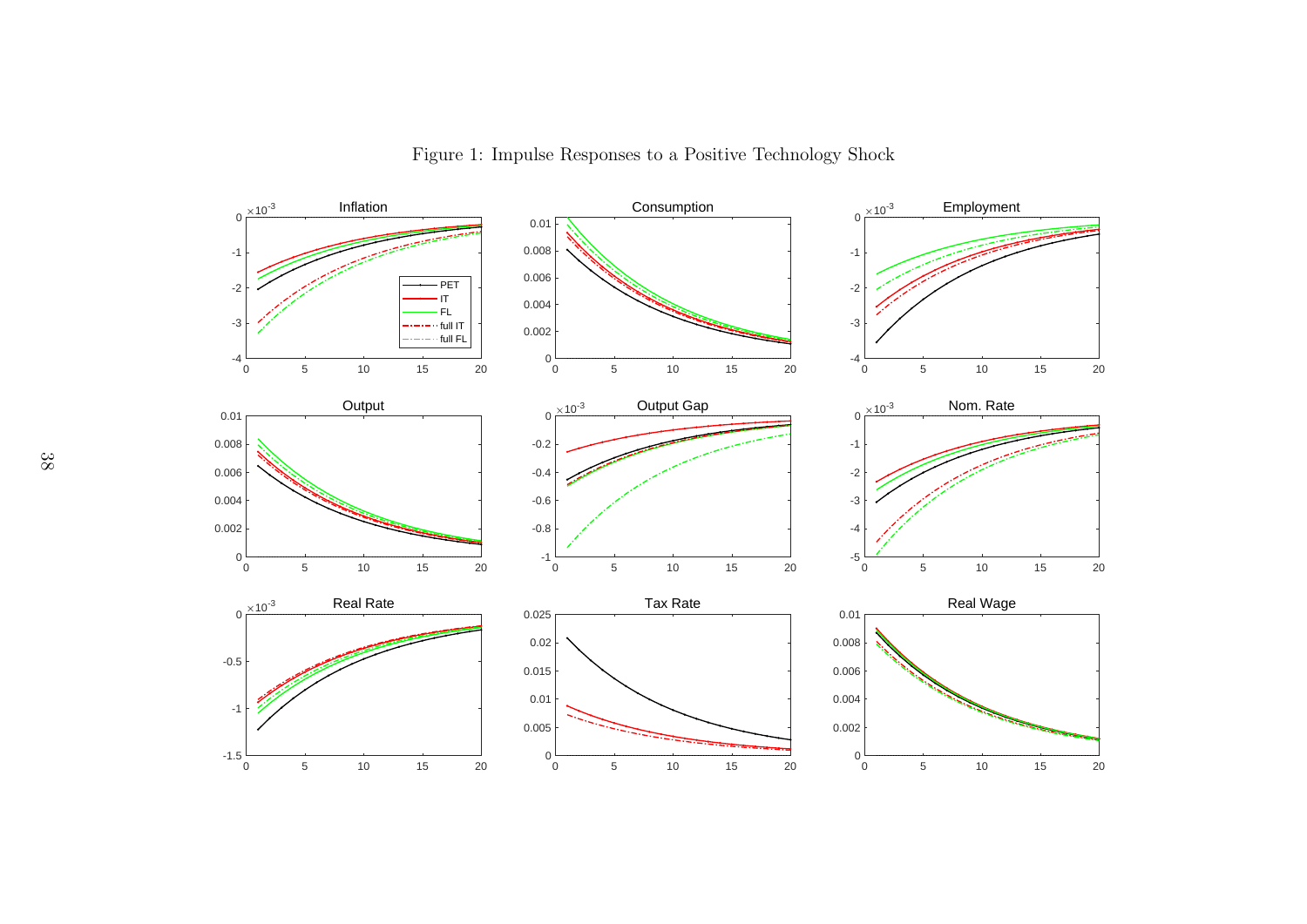

Figure 2: Impulse Responses to <sup>a</sup> Positive Government Spending Shock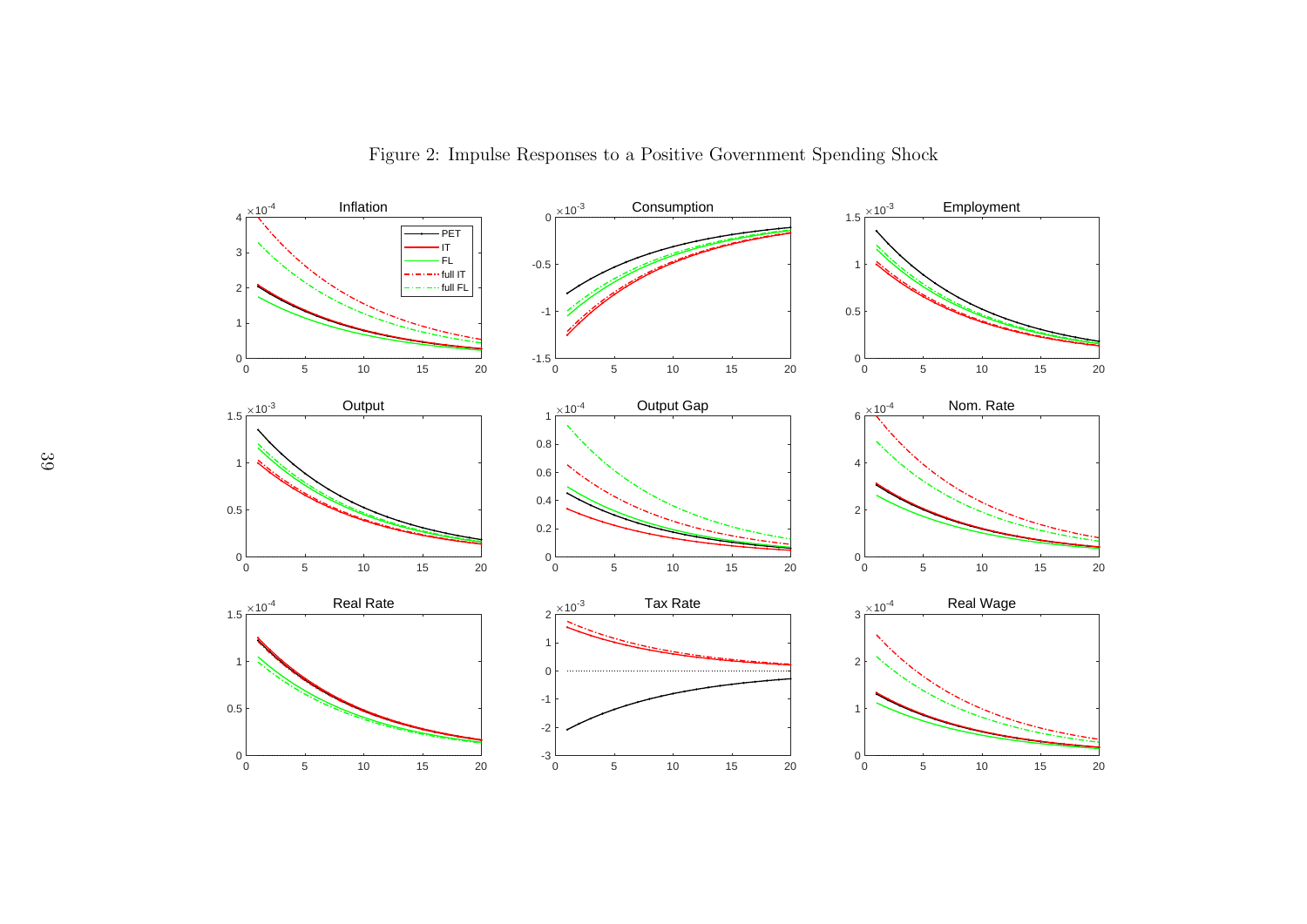

Figure 3: Impulse Responses to <sup>a</sup> Positive Monetary Policy Shock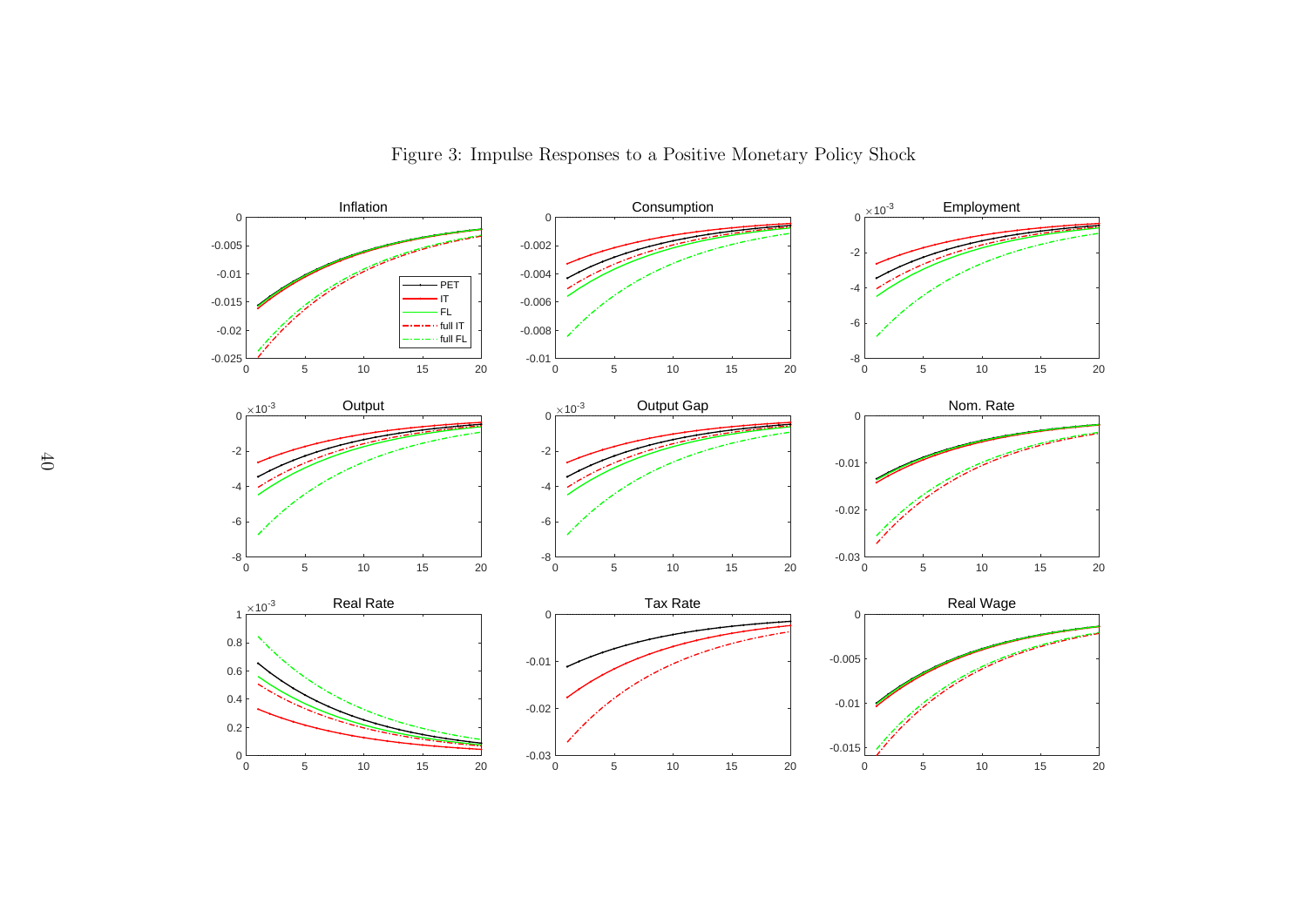

Figure 4: Impulse Responses to <sup>a</sup> Positive Time Preference Shock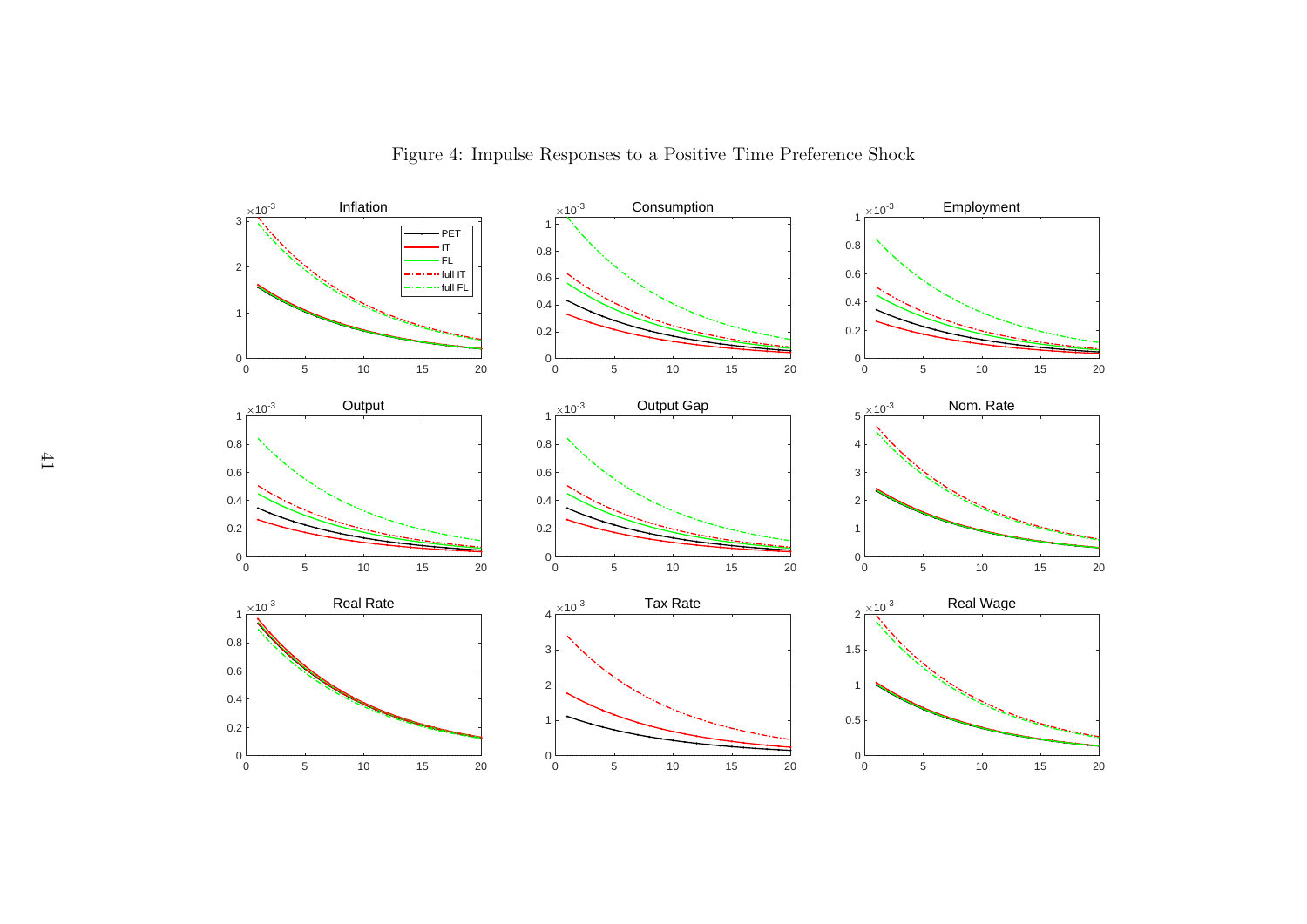

Figure 5: Impulse Responses to <sup>a</sup> Positive Taste Shock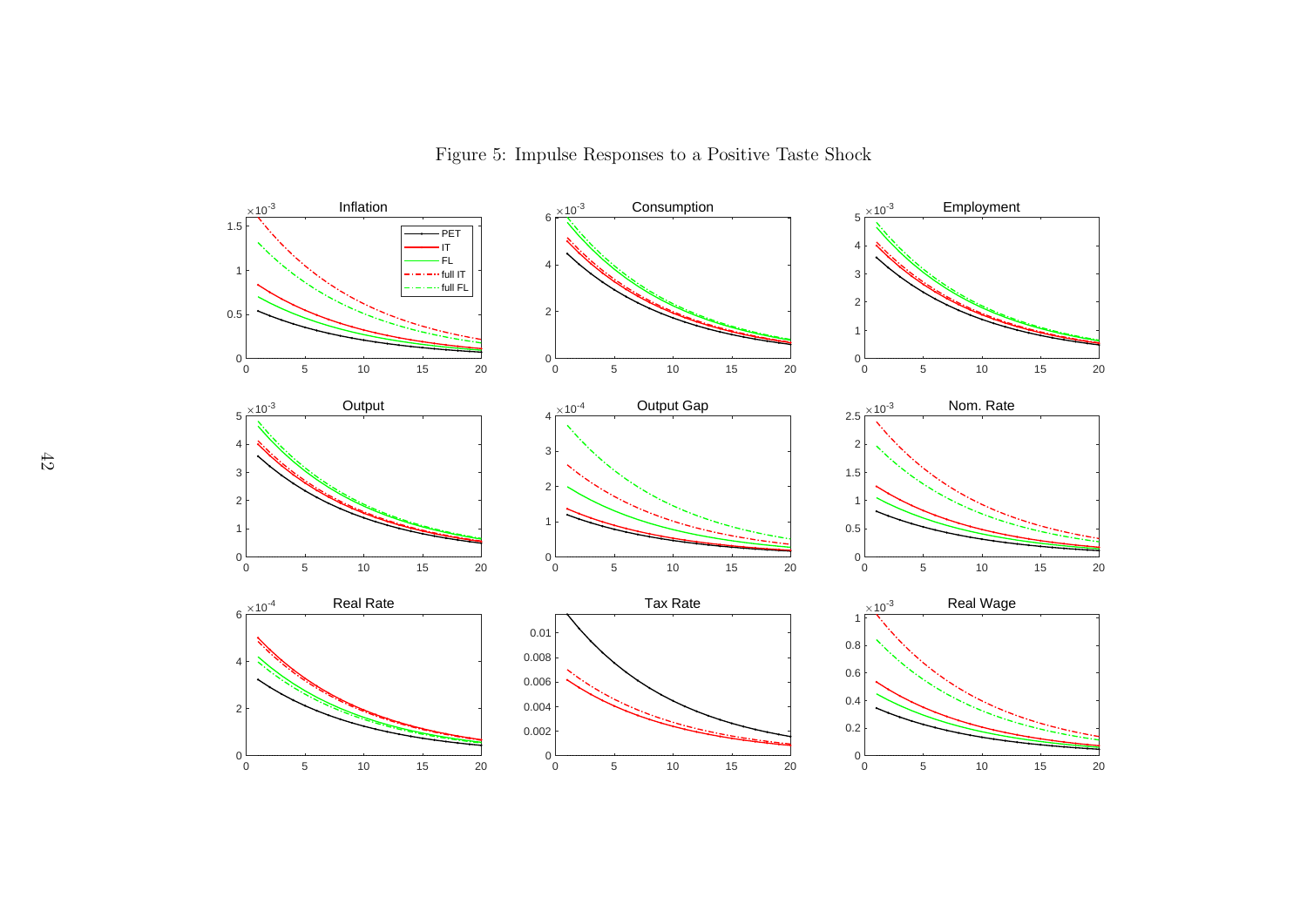# Diskussionsbeiträge - Fachbereich Wirtschaftswissenschaft - Freie Universität Berlin Discussion Paper - School of Business and Economics - Freie Universität Berlin

2019 erschienen:

| 2019/1  | WANGENHEIM, Jonas von<br>English versus Vickrey Auctions with Loss Averse Bidders<br>Economics                                                                                                 |
|---------|------------------------------------------------------------------------------------------------------------------------------------------------------------------------------------------------|
| 2019/2  | GÖRLITZ, Katja; Merlin PENNY und Marcus TAMM<br>The long-term effect of age at school entry on competencies in adulthood<br>Economics                                                          |
| 2019/3  | BEZNOSKA, Martin<br>Do Couples Pool Their Income? Evidence from Demand System Estimation<br>for Germany<br>Economics                                                                           |
| 2019/4  | BÖNKE, Timm; Astrid HARNACK und Miriam WETTER<br>Wer gewinnt? Wer verliert? Die Entwicklung auf dem deutschen Arbeitsmarkt<br>seit den frühen Jahren der Bundesrepublik bis heute<br>Economics |
| 2019/5  | WICKBOLDT, Clemens<br>Benchmarking a Blockchain-based Certification Storage System<br><b>Information Systems</b>                                                                               |
| 2019/6  | STANN, Carsten M. und Theocharis N. Grigoriadis<br>Monetary Policy Transmission to Russia & Eastern Europe<br>Economics                                                                        |
| 2019/7  | PEEVA, Aleksandra<br>Did sanctions help Putin?<br>Economics                                                                                                                                    |
| 2019/8  | ADAM, Marc Christopher<br>Return of the Tariffs: The Interwar Trade Collapse Revisited<br>Economics                                                                                            |
| 2019/9  | BRILL, Maximilian; Dieter NAUTZ und Lea SIECKMANN<br>Divisia Monetary Aggregates for a Heterogeneous Euro Area<br>Economics                                                                    |
| 2019/10 | FISCHER, Benjamin; Robin JESSEN und Viktor STEINER<br>Work Incentives and the Cost of Redistribution via Tax-transfer Reforms under<br>Constrained Labor Supply<br>Economics                   |